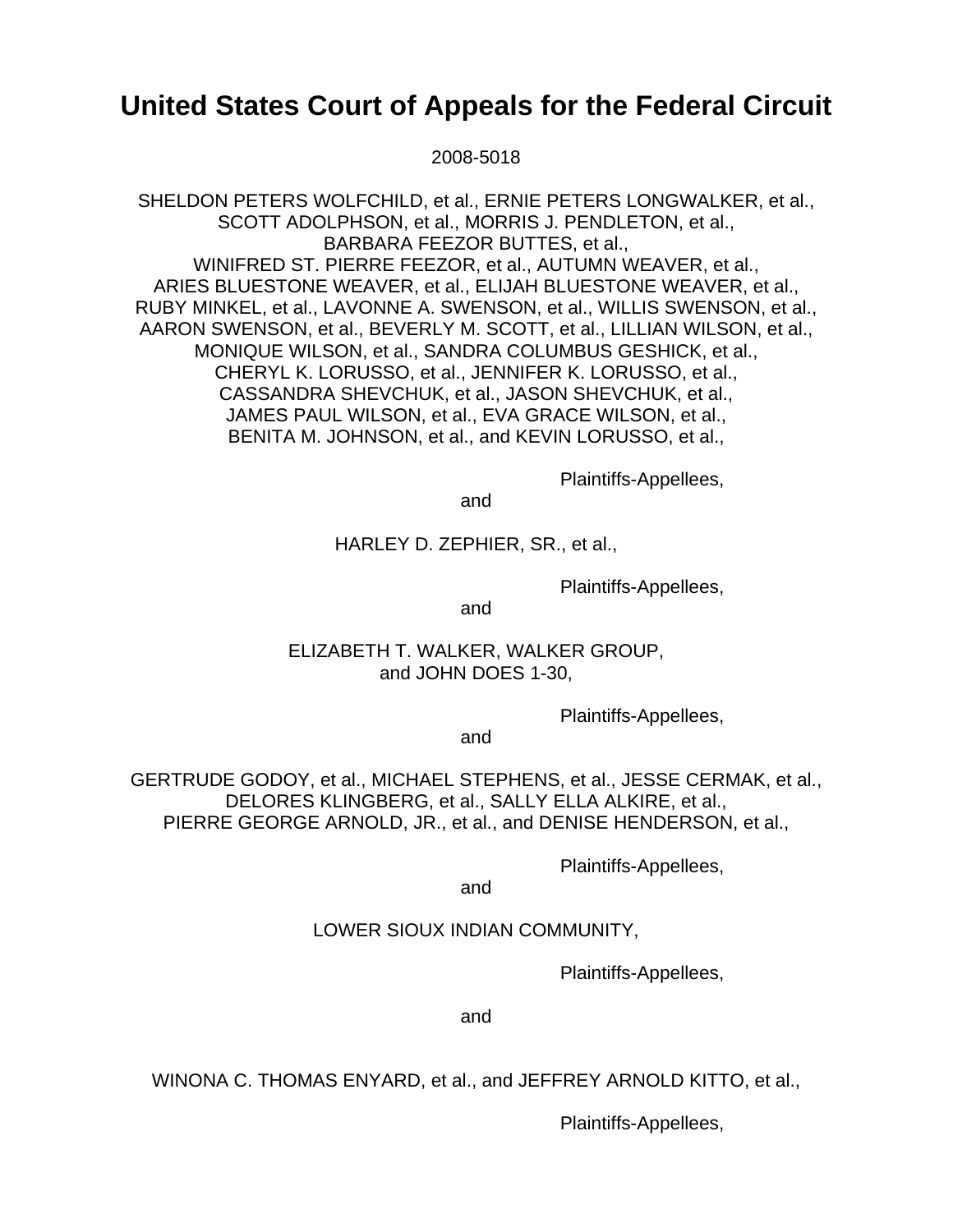and

# MADALINE ROCQUE, et al., MARY TAYLOR (TATEWASTEWIN), et al., MARGARET (DUMARCE) PRESCOTT, et al., and JOSEPH COURSOLLE, et al.,

Plaintiffs-Appellees,

and

MARY BETH LAFFERTY, et al., ANITA D. WHIPPLE, et al., BONNIE RAE LOWE, et al., and LENOR A. SCHEFFLER BLAESER, et al.,

Plaintiffs-Appellees,

and

JULIA DUMARCE, et al.,

Plaintiffs-Appellees,

and

#### FRANCINE GARREAU HALL, et al.,

Plaintiffs-Appellees,

and

KRISTINE ABRAHAMSON, et al.,

Plaintiffs-Appellees,

and

#### VICTORIA ROBERTSON VADNAIS, et al.,

Plaintiffs-Appellees,

and

MARVEL JEAN DUMARCE, et al., and VIVIAN CORDELIA YOUNGBEAR, et al.,

Plaintiffs-Appellees,

and

#### DANNY LEE MOZAK, et al.

Plantiffs-Appellees

and

DAWN BURLEY, RAYMOND COURNOYER, SR., FRANCIS ELAINE FELIX, REBECCA ELIZABETH FELIX, LYDIA FERRIS, LESLIE LEE FRENCH, DAWN HENRY, SANDRA KIMBELL, JERRY ROBINETTE, VERA A. ROONEY, DEBORAH L. SAUL, ROBERT LEE TAYLOR,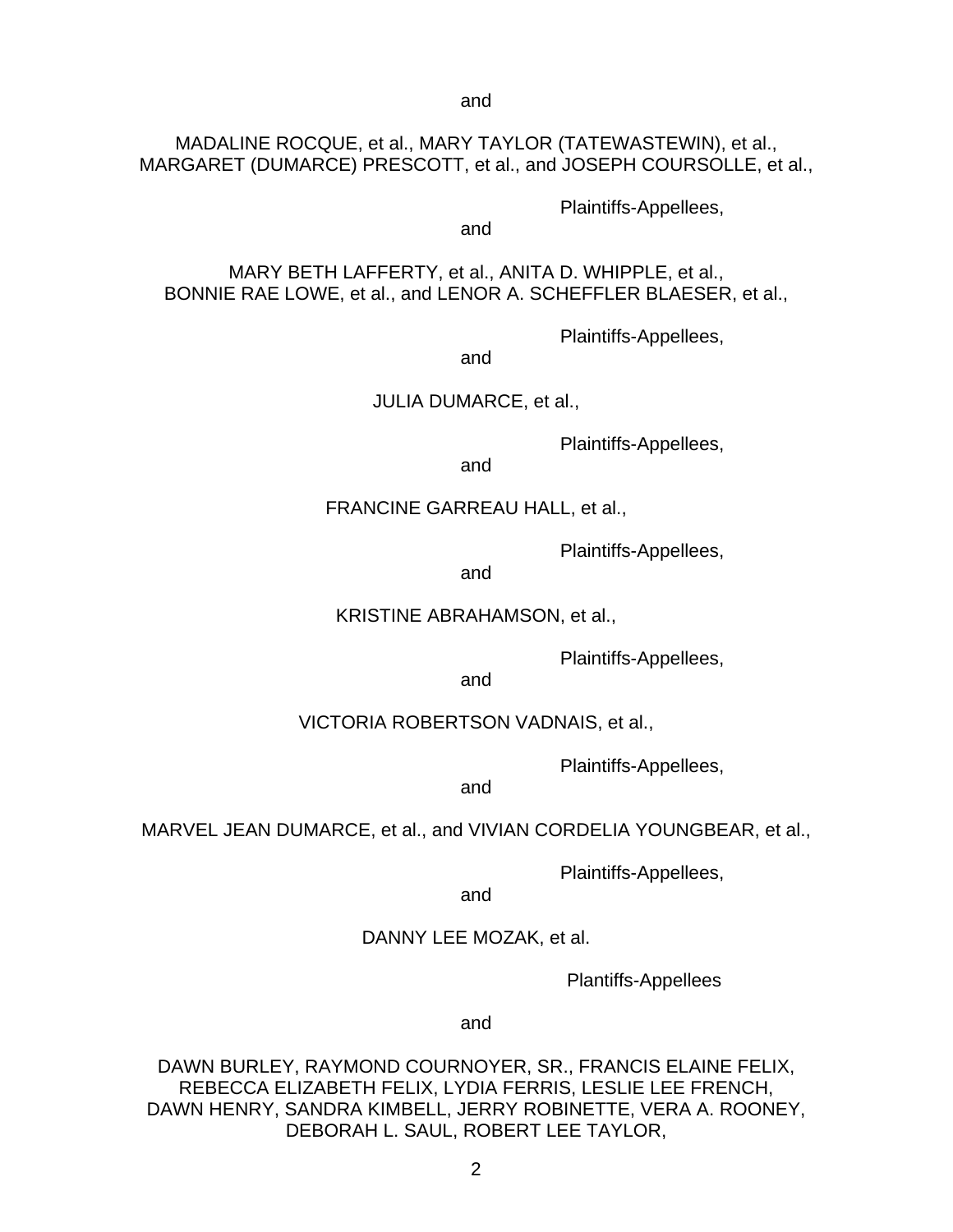# DANIEL M. TRUDELL, LAURA VASSAR, CHARLENE WANNA, KE ZEPHIER, and JOHN DOES 31-433,

Plaintiffs,

v.

### UNITED STATES,

Defendant-Appellant.

Erick G. Kaardal, Mohrman & Kaardal P.A., of Minneapolis, Minnesota, argued for all plaintiffs-appellees Sheldon Peters Wolfchild, et al.

Robin L. Zephier, Abourezk & Zephier, PC, of Rapid City, South Dakota, for plaintiffs-appellees Harley D. Zephier, Sr., et al.

Elizabeth T. Walker, Walker Law LLC, of Alexandria, Virginia, for plaintiffsappellees Walker Group, et al.

Jack E. Pierce, Pierce Law Firm, P.A., of Minneapolis, Minnesota, for plaintiffsappellees Gertrude Godoy, et al.

Peter D. Gray, Halleland Lewis Nilan & Johnson PA, of Minneapolis, Minnesota, for plaintiff-appellee Lower Sioux Indian Community. Of counsel was Eric J. Magnuson.

Sam S. Killinger, Rawlings, Nieland Law Firm, of Sioux City, Iowa, for plaintiffsappellees Winona C. Thomas Enyard, et al.

Scott A. Johnson, Johnson Law Group, of Minnetonka, Minnesota, for plaintiffsappellees Madaline Rocque, et al.

Wood R. Foster, Jr., Siegel Brill Greupner Duffy & Foster P.A., of Minneapolis, Minnesota, for plaintiffs-appellees Mary Beth Lafferty, et al.

Gary J. Montana, Montana & Associates, of Osseo, Wisconsin, for plaintiffsappellees Julia DuMarce, et al.

Nicole Nachtigal Emerson, Lynn, Jackson, Shultz & Lebrun, PC, of Sioux Falls, South Dakota, for plaintiffs-appellees Francine Garreau Hall, et al.

Randy V. Thompson, Nolan, MacGregor, Thompson & Leighton, of Saint Paul, Minnesota, for plaintiffs-appellees Kristine Abrahamson, et al.

Royce D. Edwards, Jr., of Joplin, Missouri, for plaintiffs-appellees Victoria Robertson Vadnais, et al.

of Britton, South Dakota, for plaintiffs-appellees Marvel Jean DuMarce, et al.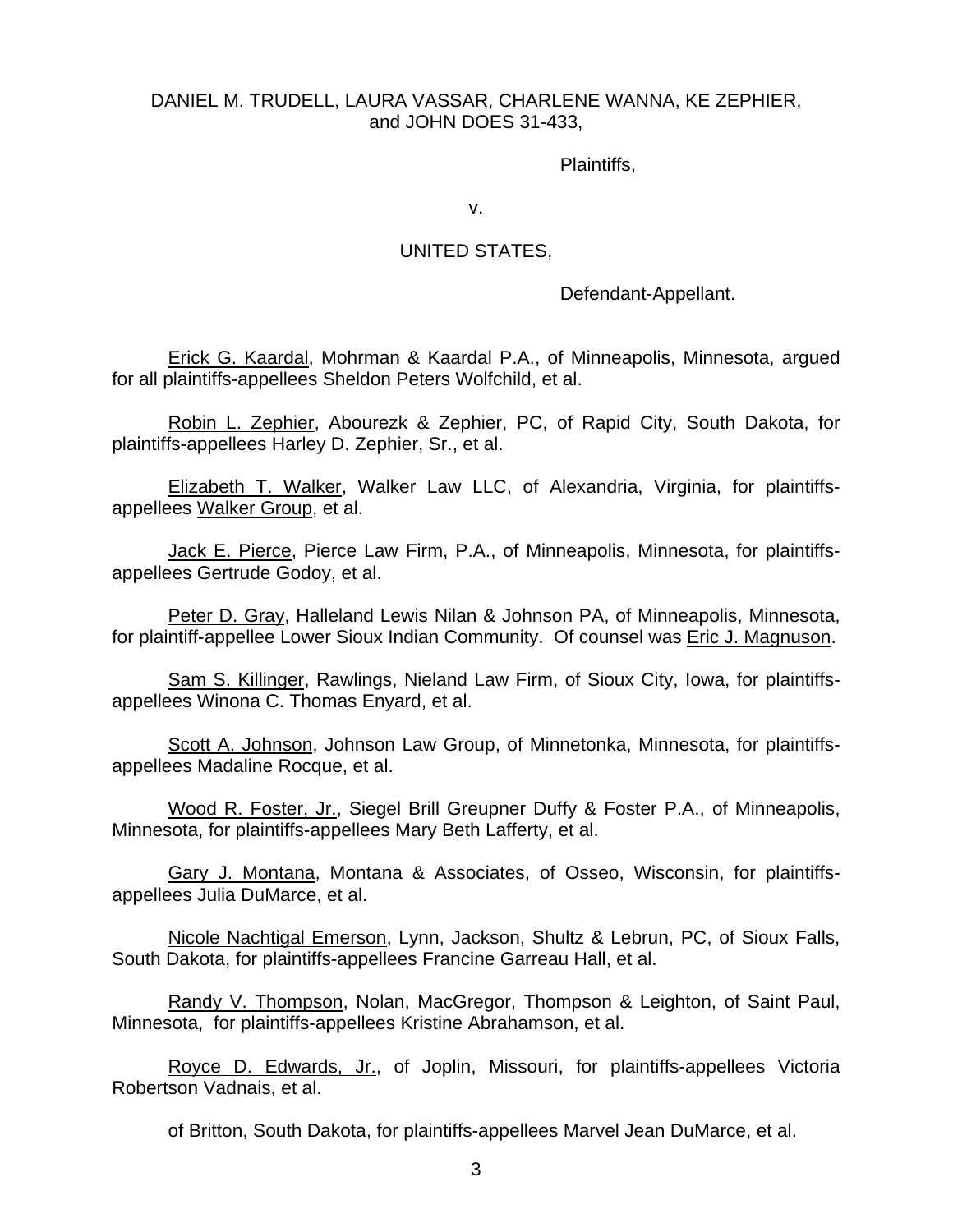Barry P. Hogan, Renaud Cook Drury Mesaros, PA, of Phoenix, Arizona, for plaintiffs-appellees John Doe, 1-433, et al. Of counsel was Elizabeth T. Walker, Walker Law LLC, of Alexandria, Virginia.

Garrett J. Horn, Horn Law Office, of Yankton, South Dakota, for plaintiffsappellees Lydia Ferris, et al.

Steven D. Gordon, Holland & Knight, LLP, of Washington, DC, for amicus curiae Shakopee Mdewakaton Sioux (Dakota) Community and Prairie Island Indian Community. With him on the brief were Phillip M. Baker-Shenk, and Philip R. Mahowald, of Welch, Minnesota. Of counsel on the brief were Kurt V. BlueDog, BlueDog, Paulson & Small, P.L.L.P., of Minneapolis, Minnesota; and Brian B. O'Neill, Faegre & Benson LLP, of Minneapolis, Minnesota.

Aaron P. Avila, Trial Attorney, Appellate Section, Environment and Natural Resources Division, United States Department of Justice, of Washington, DC, for defendant-appellant. With him on the brief were Ron L. Tenpas, Assistant Attorney General and Laura Maroldy, Attorney.

Appealed from: United States Court of Federal Claims

Judge Charles F. Lettow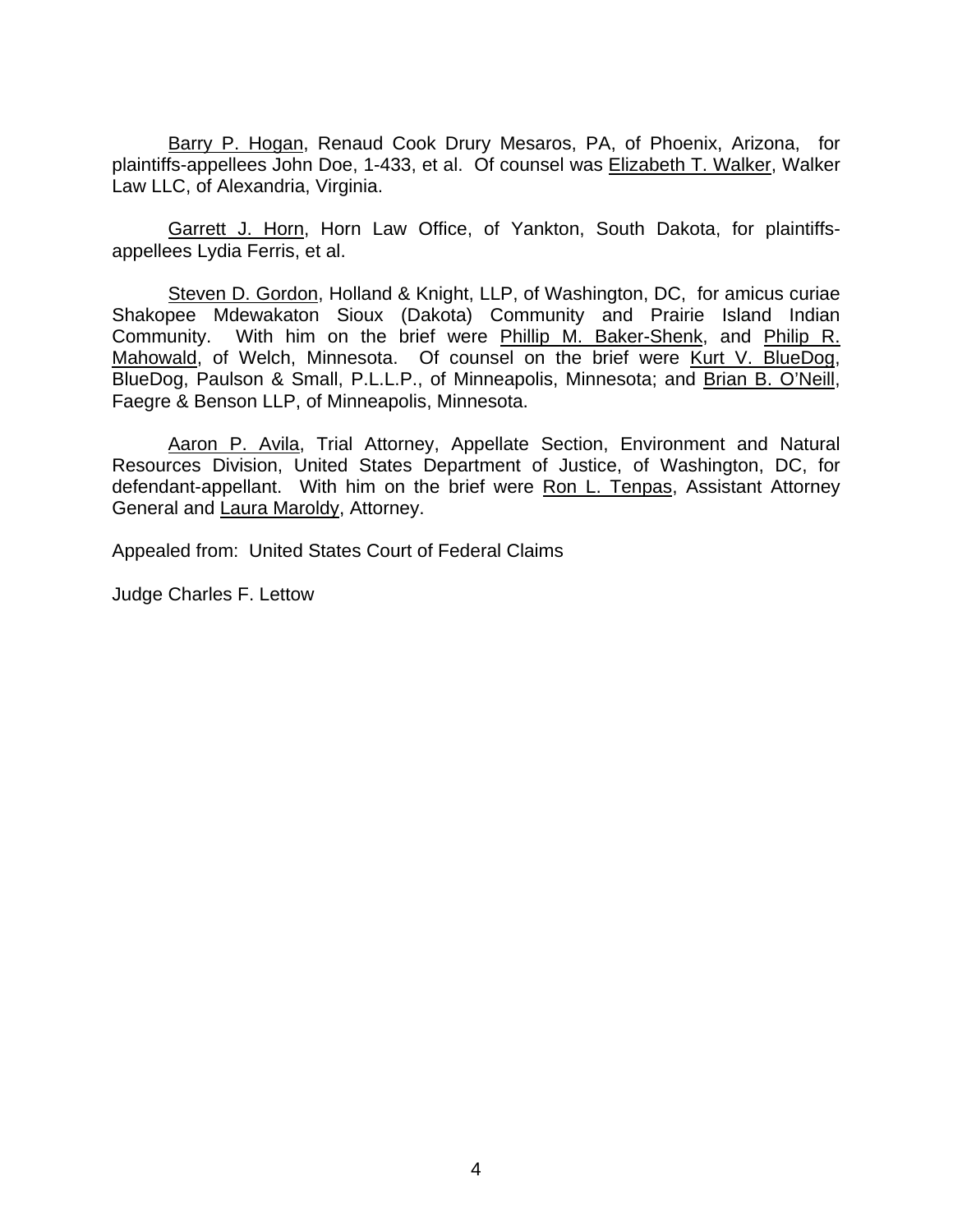# **United States Court of Appeals for the Federal Circuit**

#### 2008-5018

SHELDON PETERS WOLFCHILD, et al., ERNIE PETERS LONGWALKER, et al., SCOTT ADOLPHSON, et al., MORRIS J. PENDLETON, et al., BARBARA FEEZOR BUTTES, et al., WINIFRED ST. PIERRE FEEZOR, et al., AUTUMN WEAVER, et al., ARIES BLUESTONE WEAVER, et al., ELIJAH BLUESTONE WEAVER, et al., RUBY MINKEL, et al., LAVONNE A. SWENSON, et al., WILLIS SWENSON, et al., AARON SWENSON, et al., BEVERLY M. SCOTT, et al., LILLIAN WILSON, et al., MONIQUE WILSON, et al., SANDRA COLUMBUS GESHICK, et al., CHERYL K. LORUSSO, et al., JENNIFER K. LORUSSO, et al., CASSANDRA SHEVCHUK, et al., JASON SHEVCHUK, et al., JAMES PAUL WILSON, et al., EVA GRACE WILSON, et al., BENITA M. JOHNSON, et al., and KEVIN LORUSSO, et al.,

Plaintiffs-Appellees,

and

HARLEY D. ZEPHIER, SR., et al.,

Plaintiffs-Appellees,

and

ELIZABETH T. WALKER, WALKER GROUP, and JOHN DOES 1-30,

Plaintiffs-Appellees,

and

GERTRUDE GODOY, et al., MICHAEL STEPHENS, et al., JESSE CERMAK, et al., DELORES KLINGBERG, et al., SALLY ELLA ALKIRE, et al., PIERRE GEORGE ARNOLD, JR., et al., and DENISE HENDERSON, et al.,

Plaintiffs-Appellees,

and

# LOWER SIOUX INDIAN COMMUNITY,

Plaintiffs-Appellees,

and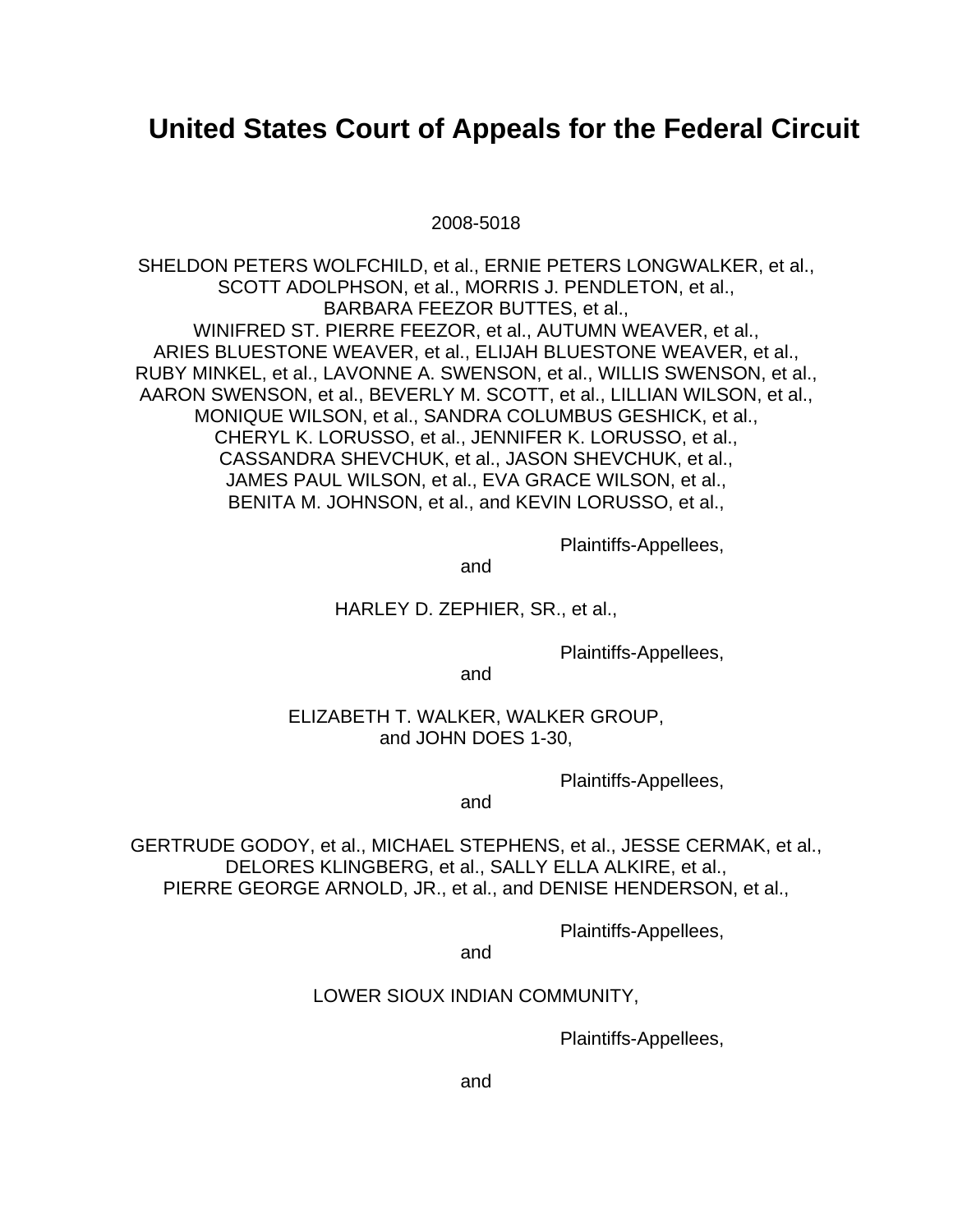WINONA C. THOMAS ENYARD, et al., and JEFFREY ARNOLD KITTO, et al.,

Plaintiffs-Appellees,

and

MADALINE ROCQUE, et al., MARY TAYLOR (TATEWASTEWIN), et al., MARGARET (DUMARCE) PRESCOTT, et al., and JOSEPH COURSOLLE, et al.,

Plaintiffs-Appellees,

and

# MARY BETH LAFFERTY, et al., ANITA D. WHIPPLE, et al., BONNIE RAE LOWE, et al., and LENOR A. SCHEFFLER BLAESER, et al.,

Plaintiffs-Appellees,

and

# JULIA DUMARCE, et al.,

Plaintiffs-Appellees,

and

#### FRANCINE GARREAU HALL, et al.,

Plaintiffs-Appellees,

and

#### KRISTINE ABRAHAMSON, et al.,

Plaintiffs-Appellees,

and

## VICTORIA ROBERTSON VADNAIS, et al.,

Plaintiffs-Appellees,

and

# MARVEL JEAN DUMARCE, et al., and VIVIAN CORDELIA YOUNGBEAR, et al.,

Plaintiffs-Appellees,

and

## DANNY LEE MOZAK, et al.

Plaintiffs-Appellees,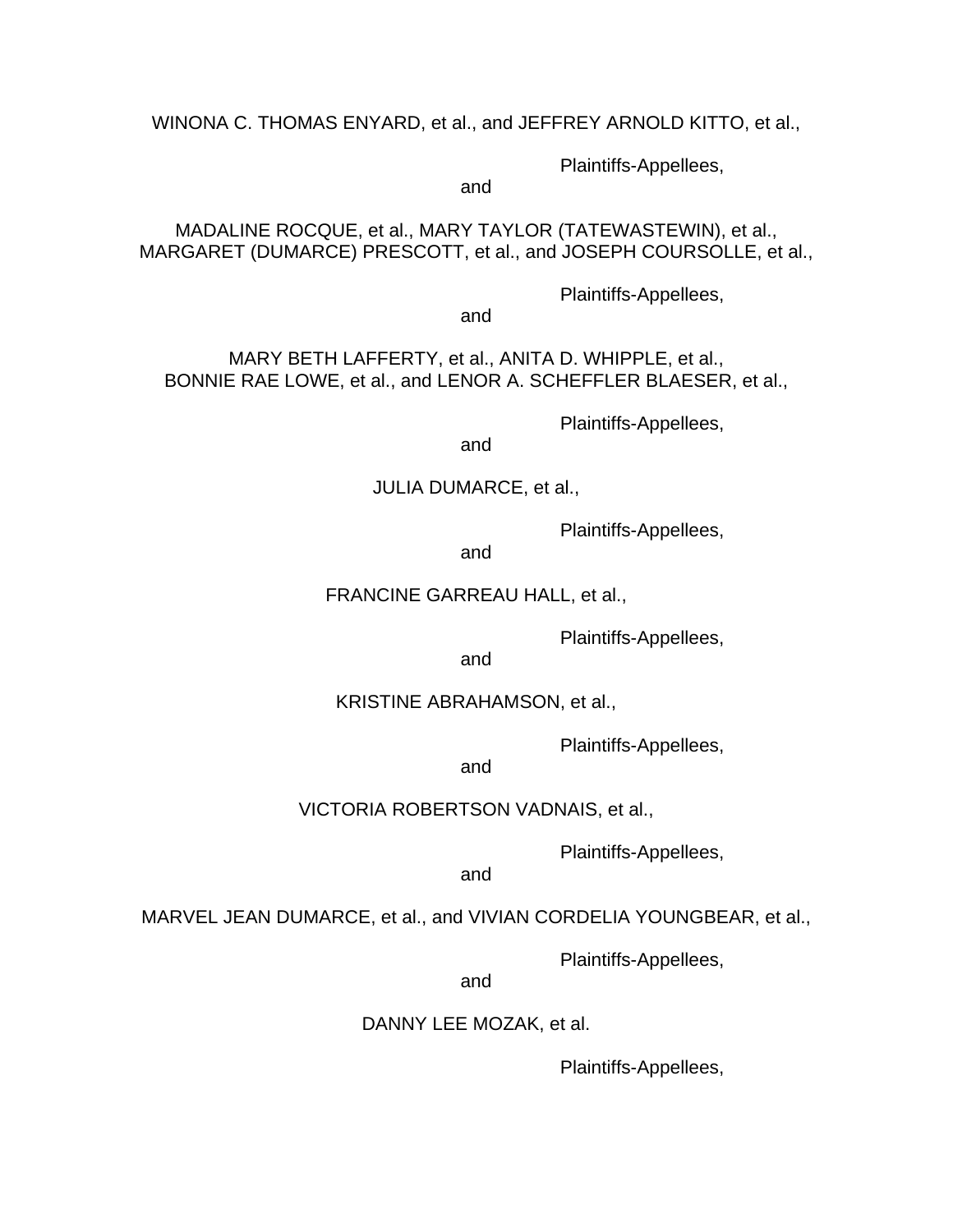and

DAWN BURLEY, RAYMOND COURNOYER, SR., FRANCIS ELAINE FELIX, REBECCA ELIZABETH FELIX, LYDIA FERRIS, LESLIE LEE FRENCH, DAWN HENRY, SANDRA KIMBELL, JERRY ROBINETTE, VERA A. ROONEY, DEBORAH L. SAUL, ROBERT LEE TAYLOR, DANIEL M. TRUDELL, LAURA VASSAR, CHARLENE WANNA, KE ZEPHIER, and JOHN DOES 31-433,

Plaintiffs,

v.

#### UNITED STATES,

Defendant-Appellant.

Appeal from the United States Court of Federal Claims in case 03-CV-2684, Judge Charles F. Lettow.

\_\_\_\_\_\_\_\_\_\_\_\_\_\_\_\_\_\_\_\_\_\_\_\_\_\_\_

\_\_\_\_\_\_\_\_\_\_\_\_\_\_\_\_\_\_\_\_\_\_\_\_\_\_\_

DECIDED: March 10, 2009

Before RADER, BRYSON, and PROST, Circuit Judges.

BRYSON, Circuit Judge.

This case comes to us on interlocutory appeal from the Court of Federal Claims. The plaintiffs in the underlying action claimed that the government breached its fiduciary obligations with respect to certain real property that the government was required to hold in trust for them. The order on appeal sets forth two questions of law as to which the trial court concluded that there is a substantial ground for difference of opinion and that an immediate appeal could materially advance the ultimate termination of the litigation. See 28 U.S.C. § 1292(d)(2). We address those two questions of law in this opinion and reverse the trial court's ruling as to each question.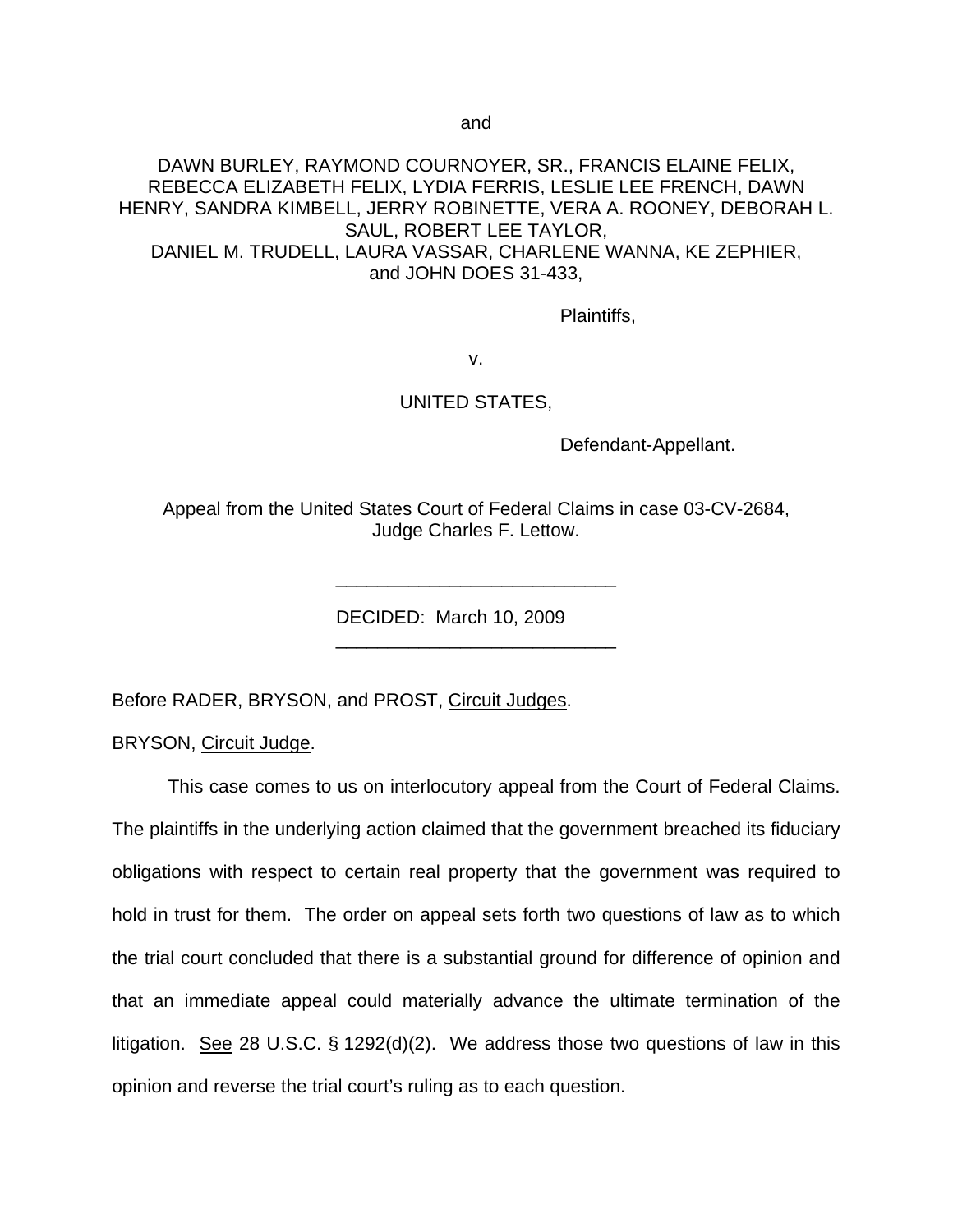The trial court's opinions contain a thorough canvass of the complex factual and legal background of this case. See Wolfchild v. United States, 62 Fed. Cl. 521, 526-35 (2004) (Wolfchild I); Wolfchild v. United States, 68 Fed. Cl. 779, 782-83, 785-94 (2005) (Wolfchild II). We borrow heavily from the trial court's analysis of the facts and the governing legal principles, even though at the end of the day we disagree with the trial court's legal conclusions as to the two questions certified for appeal.

#### A

 In 1862, the Minnesota Sioux, who were then living on a reservation in southern Minnesota, rebelled against the United States. After the uprising was quelled, Congress annulled the treaties that had established the reservation and that had provided for an annuity to be paid to the tribe. See Act of Feb. 16, 1863, ch. 37, 12 Stat. 652; Act of Mar. 3, 1863, ch. 119, 12 Stat. 819. The effect of that action was to confiscate all of the tribe's reservation lands in Minnesota and force the Sioux to relocate farther west.

During the uprising, some of the Sioux remained loyal to the United States. Many of those individuals severed their ties to the tribe and remained in Minnesota. However, the government's confiscation of the Sioux lands and the termination of the annuities that were paid pursuant to the annulled treaties left those individuals povertystricken and homeless. In recognition of their situation, Congress took steps to assist those individuals. The group, which consisted of approximately 200 individuals, were known as the "loyal Mdewakantons," a reference to the Mdewakanton band of the Sioux tribe with which they had been affiliated.

I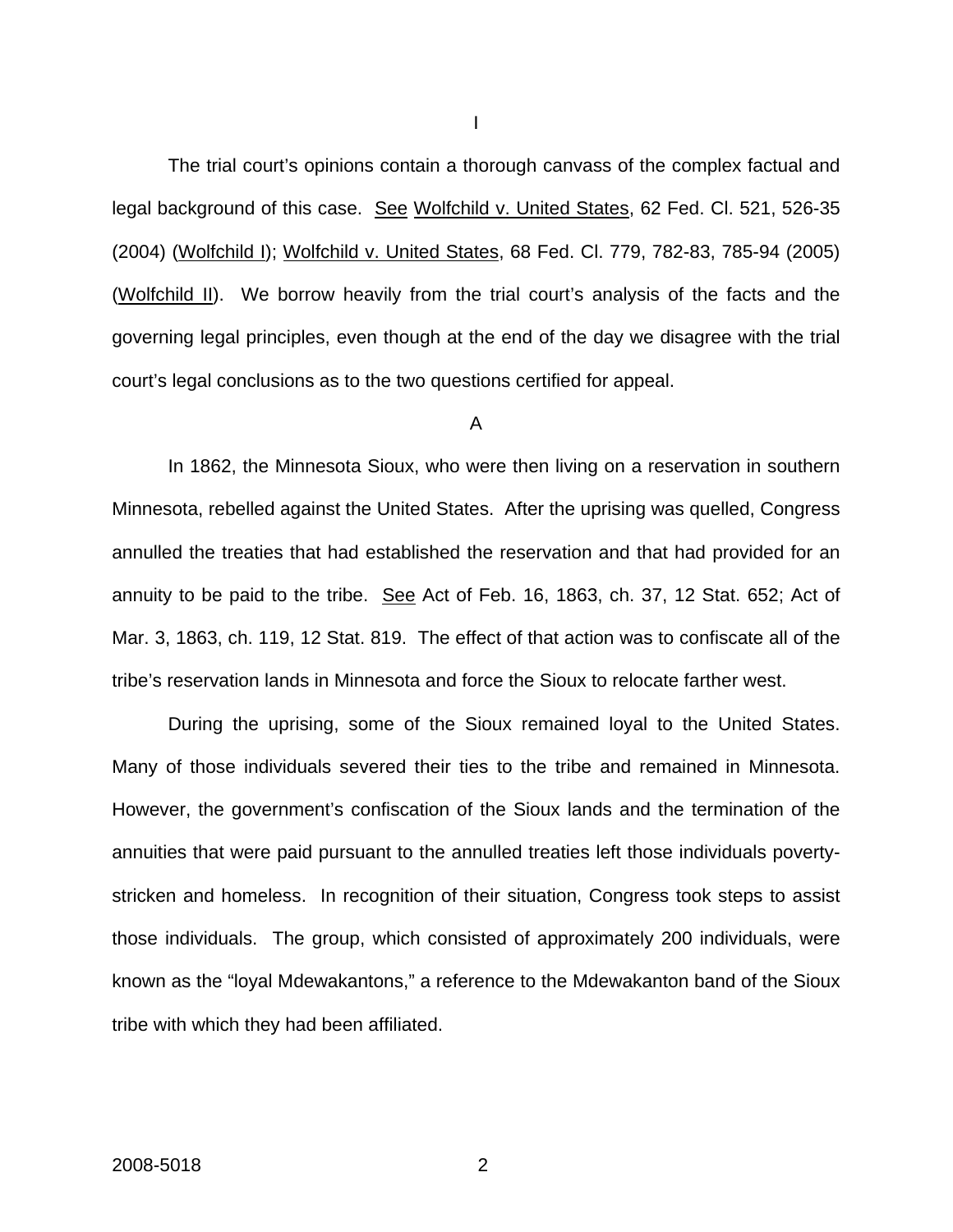In the 1863 statute that annulled the Sioux treaties, Congress authorized the Secretary of the Interior to set aside parcels of 80 acres of public land for any individual among the Minnesota Sioux "who exerted himself in rescuing the whites" during the 1862 revolt. Act of Feb. 16, 1863, § 9, 12 Stat. at 654. Congress further provided that the allotted land "shall not be subject to any tax, forfeiture, or sale, by process of law, and shall not be aliened or devised, except by the consent of the President of the United States, but shall be an inheritance to said Indians and their heirs forever." Id. Two weeks after the enactment of that provision, however, Congress superseded it with another statute dealing with the same authorization. Unlike in the earlier statute, Congress did not attempt to define the property interest that the Indians would receive in lands that were to be set aside for them. Instead, the later statute provided that any lands that were assigned would be "held in such tenure as is or may be provided by law." Act of Mar. 3, 1863, § 4, 12 Stat. at 819. Thus, in that statute (as was to be the case on several subsequent occasions), the issue of the ownership rights in the land that was to be set aside for the use of the loyal Mdewakantons was not resolved, but was left for later determination.

The Secretary never exercised the authority granted by the 1863 legislation, and no lands were provided to the loyal Mdewakantons at that time, apparently because of opposition by white settlers to allowing even the loyal Sioux to settle in the state. See H.R. Exec. Doc. No. 39-126, at 10 (1865) ("Congress . . . provided lands [for the loyal Mdewakantons] near their old homes, but [they] are not allowed by the whites to live upon and cultivate them"); H.R. Exec. Doc. No. 50-61, at 2 (1889) (the Secretary withdrew property from the public lands for the loyal Mdewakantons, "but such was the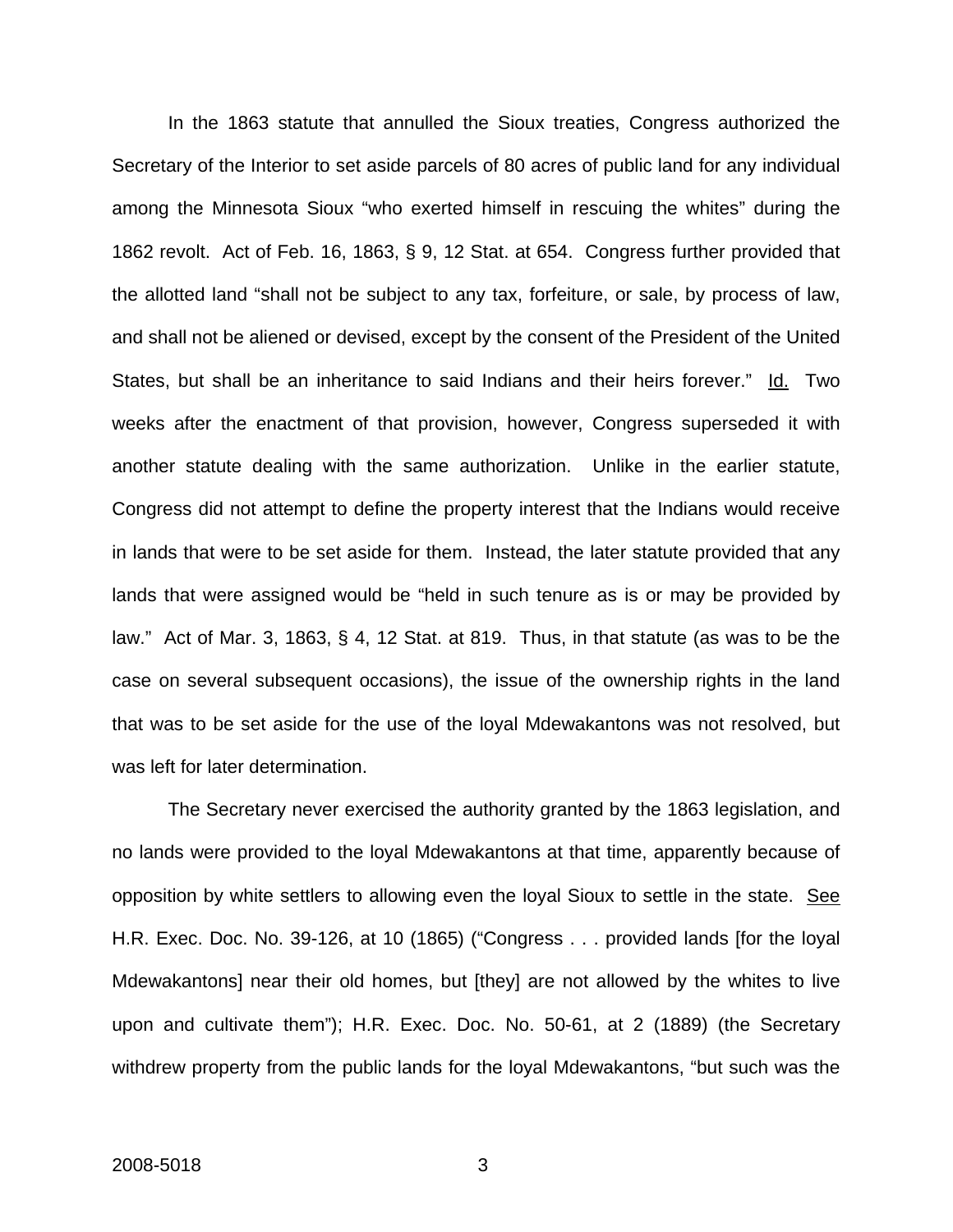blind fury of the whites after the outbreak of 1862 and 1863 that these Indians were also removed").

Two years later, however, Congress recognized that those individuals, who "at the risk of their lives aid[ed] in saving many white men, women, and children from being massacred," had as a result been forced to sever their relationships with the tribe and "were compelled to abandon their homes and property, and are now entirely destitute of means of support." Act of Feb. 9, 1865, ch. 29, 13 Stat. 427; see H.R. Exec. Doc. No. 39-126, at 3. Congress at that time appropriated \$7,500 to provide for the loyal Mdewakantons, but it took no further action to assist them until the 1880s. In the intervening years, many of the loyal Mdewakantons, who were impoverished and faced continuing hostility from white settlers, left Minnesota. See Roy W. Meyer, History of the Santee Sioux 258-72 (1967).

On several occasions beginning in 1884, Congress appropriated funds to be used for the benefit of the Mdewakantons who had remained in Minnesota or had returned to the state. In 1884, Congress appropriated \$10,000 to purchase stock "and other articles necessary for their civilization and education, and to enable them to become self-supporting." Act of July 4, 1884, ch. 180, 23 Stat. 76, 87. The following year, Congress amended that Act to allow the Secretary of the Interior to disburse funds to the Mdewakantons "for agricultural implements, lands, or cash, as in his judgment may seem best for said Indians." Act of Mar. 3, 1885, ch. 341, 23 Stat. 362, 375. And in the next year, Congress appropriated another \$10,000 for the purchase of "such agricultural implements, cattle, lands, and in making improvements thereon, as in [the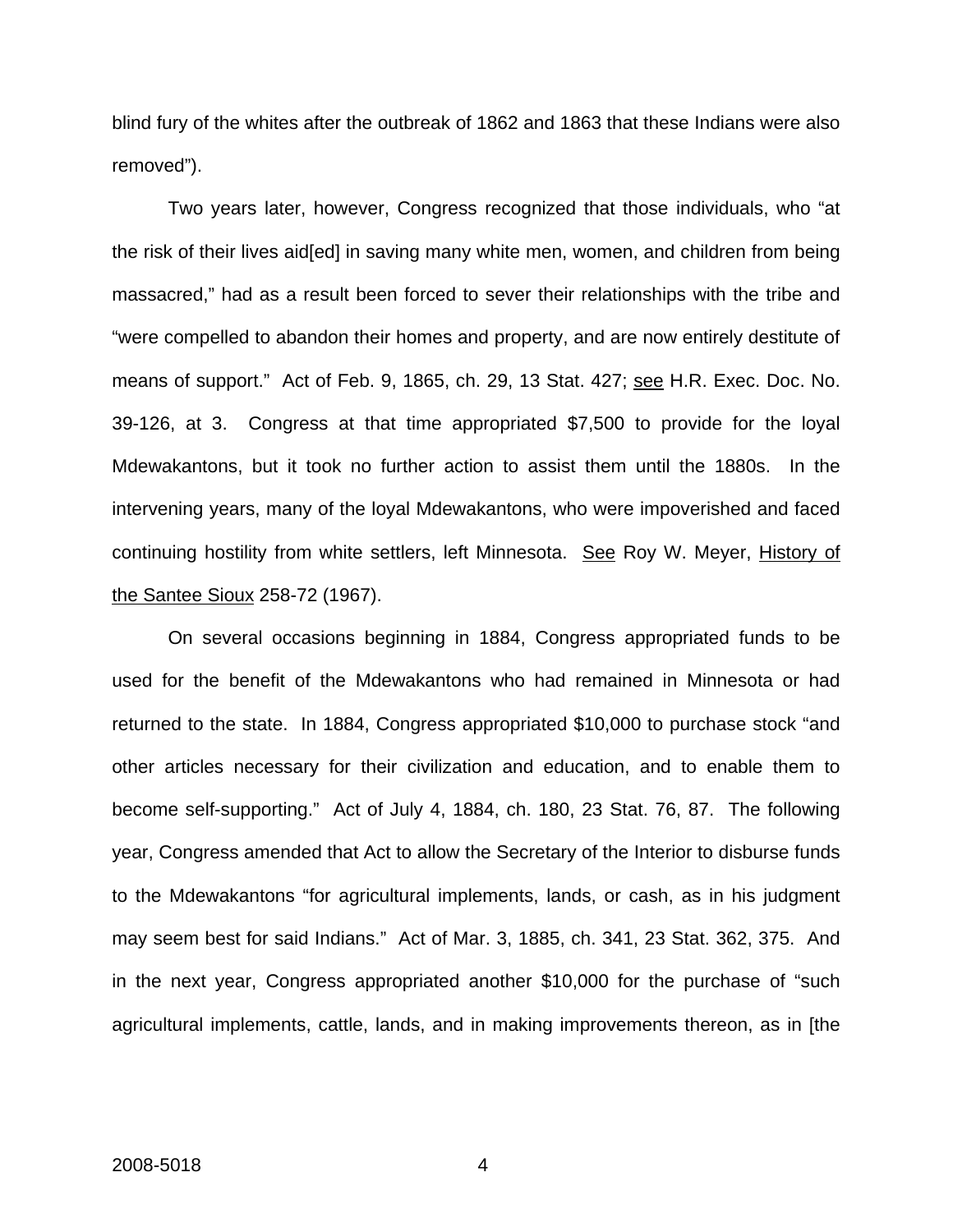Secretary's] judgment may seem best for said Indians." Act of May 15, 1886, ch. 333, 24 Stat. 29, 39-40.

Under the authority of those statutes, Interior Department officials purchased land and distributed it to several of the loyal Mdewakantons, giving them fee simple ownership of the properties. Sixtieth Annual Report of the Commissioner of Indian Affairs to the Secretary of the Interior 111 (1891). That effort failed to provide long-term relief for the Mdewakantons, however, because as Interior Department officials later acknowledged, most of the recipients of the land grants sold, abandoned, or encumbered the properties. After that time, the Interior Department discontinued the practice of transferring land to the loyal Mdewakantons in fee.

 In 1888, 1889, and 1890, Congress enacted the three pieces of legislation that are the central focus of this case. In each of those statutes, which are referred to in this litigation as "the Appropriations Acts," Congress appropriated funds for the support of a number of designated Indian tribes. Each Act contained, among the many designated appropriations for the support of particular groups of Indians, a paragraph allocating a small sum to be used for the benefit of the Mdewakantons who had remained in Minnesota after the 1862 revolt or had returned to Minnesota in the following years. See Act of June 29, 1888, ch. 503, 25 Stat. 217, 228-29 (\$20,000); Act of Mar. 2, 1889, ch. 412, 25 Stat. 980, 992-93 (\$12,000); Act of Aug. 19, 1890, ch. 807, 26 Stat. 336, 349 (\$8,000). The Secretary of the Interior was authorized to spend those appropriated funds as he saw fit for the benefit of the qualifying Mdewakantons. The statutes authorized the purchase of agricultural implements, cattle, horses, food, clothing, buildings, seed, or land, at the discretion of the Secretary.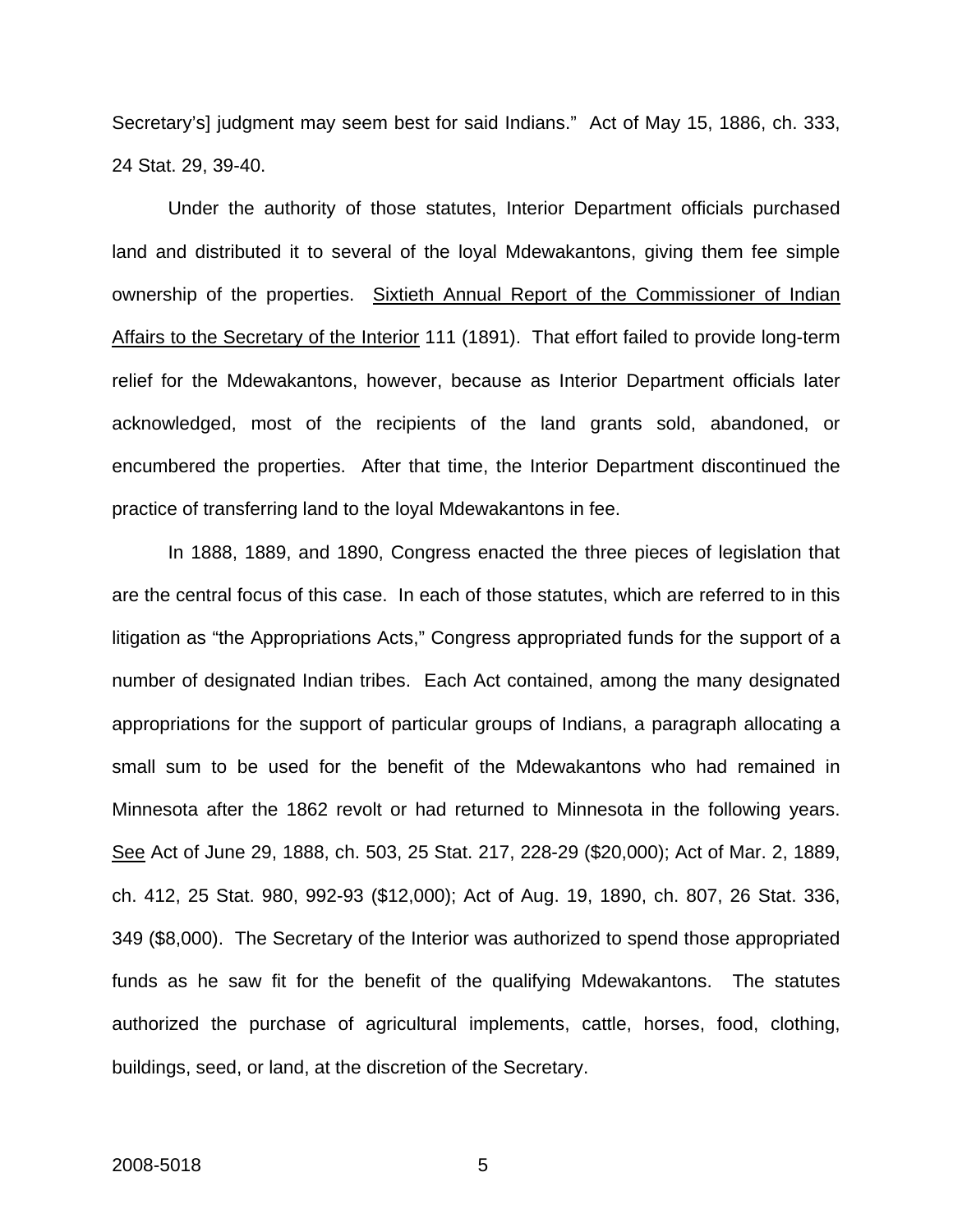Although each of the Appropriations Acts used slightly different language, the operative provisions were largely similar. The 1890 Act, for example, provided as follows, in pertinent part:

 For the support of the full and mixed blood Indians in Minnesota heretofore belonging to the Medewakanton band of Sioux Indians, who . . . have severed their tribal relations, eight thousand dollars, to be expended by the Secretary of the Interior as in his judgment he may think best, for such lands, agricultural implements, buildings, seeds, cattle, horses, food, or clothing as may be deemed best in the case of each of these Indians or families thereof . . . .

26 Stat. at 349. The 1889 and 1890 Acts also provided that the appropriated funds should be "so expended that each of the Indians in this paragraph mentioned shall receive, as nearly as practicable, an equal amount in value of this appropriation." 25 Stat. at 992-93; 26 Stat. at 349. Although the 1888 Act contained no such proviso, the 1889 Act stipulated that the "equal amount" requirement should apply to the funds appropriated under the 1888 Act. 26 Stat. at 993. Two other differences among the three statutes are (1) the 1888 and 1889 Acts made provision for "full blood" Mdewakantons, while the 1890 Act made provision for "full and mixed blood" Mdewakantons, and (2) the 1889 and 1890 Acts gave the Secretary discretion to make spending decisions based on what he deemed best in the case of "each of these Indians or families thereof," while the 1888 Act made no reference to the beneficiaries' families.

The Interior Department used approximately \$15,600 of the \$40,000 appropriated under the three Appropriations Acts to purchase parcels of land in various parts of southern Minnesota where the Mdewakantons had settled. Because of difficulties in determining which of the Mdewakantons qualified as "loyal" during the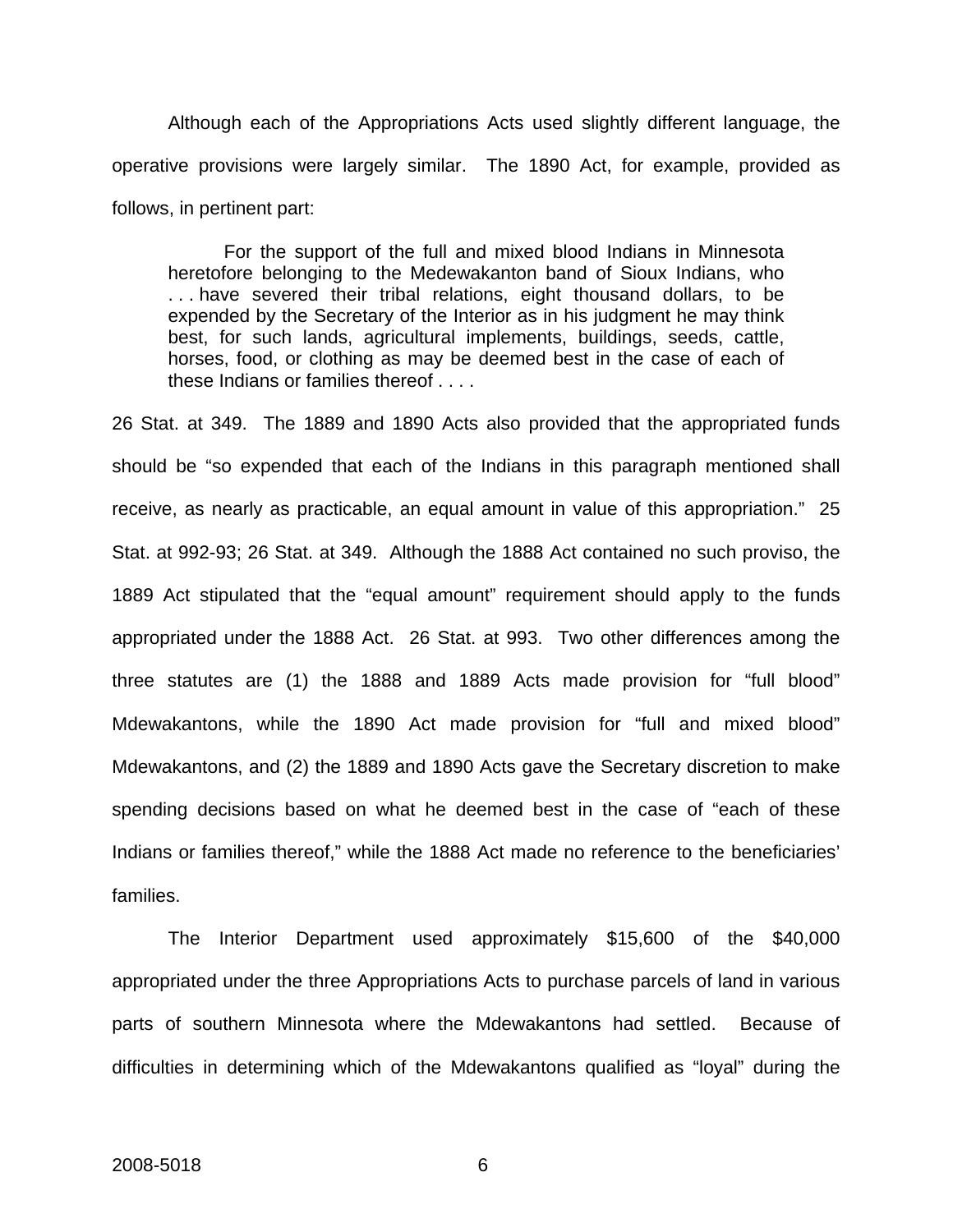1862 uprising, the Appropriations Acts provided that the appropriations would be designated for the benefit of all Mdewakantons who were living in Minnesota as of May 20, 1886. As a result, the lands purchased with funds from the three Appropriations Acts are known as "the 1886 lands," and the Mdewakantons who were statutorily eligible for benefits under the Acts are commonly referred to as "the 1886 Mdewakantons."<sup>[1](#page-12-0)</sup> Title to those lands was taken in the name of the United States, and the deeds contained no trust designation or other limitation on title.

As of 1980, notwithstanding several intervening exchanges and sales, the 1886 lands remained largely intact. The lands consisted of a number of small plots, totaling approximately 950 acres. The tracts were located in three Minnesota counties: Scott County ("the Shakopee lands"); Redwood County ("the Lower Sioux lands"); and Goodhue County ("the Prairie Island lands"). The Department of the Interior assigned individual plots from those lands to qualifying Mdewakantons for their use and occupancy as long as they resided on or otherwise used the land. After a particular assignee died or abandoned the property, the Department would re-assign the land to another qualifying Mdewakanton. The new assignment was often made to a descendant of the previous assignee. The Interior Department, however, did not regard the interest of the assignees in the property as rights that passed through inheritance.

Pursuant to the Indian Reorganization Act of 1934, ch. 576, 48 Stat. 984, three Mdewakanton communities were formed in the three areas where the 1886 lands were

<span id="page-12-0"></span><sup>1</sup> In several years after the Appropriations Acts, Congress appropriated funds for the "support and civilization" of the Mdewakantons in Minnesota. See, e.g., Act of Mar. 2, 1895, ch. 188, 28 Stat. 873, 892; Act of June 10, 1896, ch. 398, 29 Stat. 321, 338; Act of June 7, 1897, ch. 3, 30 Stat. 62, 78; Act of July 1, 1898, ch. 545, 30 Stat. 571, 586; Act of Mar. 1, 1899, ch. 324, 30 Stat. 924, 938. Those later statutes, however, did not specifically authorize purchases of land, and the parties have not put those statutes at issue in this case.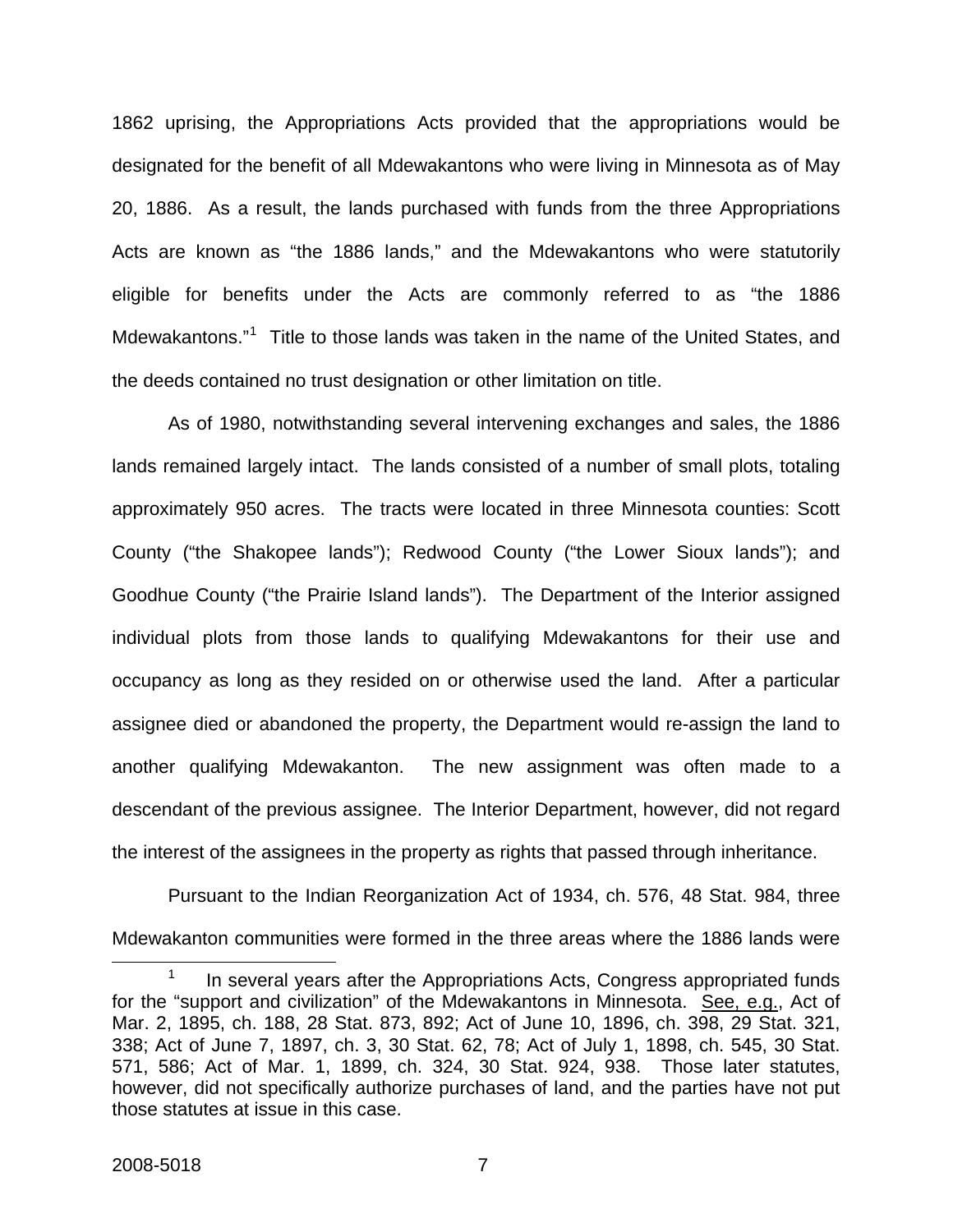located. The three communities are the Prairie Island Indian Community, the Shakopee Mdewakanton Sioux Community, and the Lower Sioux Indian Community. The enrolled membership of the three communities consists largely of lineal descendants of the Mdewakantons who were living in Minnesota in 1886, but some enrolled members are not descendants of the 1886 Mdewakantons, and many of the descendants of the 1886 Mdewakantons are not enrolled members of any of the three communities.<sup>[2](#page-13-0)</sup> Over time, the government purchased an additional 414 acres for the Prairie Island community and an additional 872.5 acres for the Lower Sioux community. Those lands were regarded as reservation lands and as such were held in trust for those two communities. Prior to 1980, those reservation lands were treated as having a legally distinct status from the 1886 lands, even though parcels of the two classes of property were intermingled in the same areas within the geographical boundaries of the Prairie Island and Lower Sioux communities.

In 1980, Congress enacted legislation designed to give the three communities political control over all the property within the communities that had been set aside for Indians, including the 1886 lands. In particular, the legislation sought to overcome the administrative problems that resulted from the communities having two different classes of members and two different classes of property interspersed in a "checkerboard pattern" within their geographical boundaries. See S. Rep. No. 96-1047, at 2 (1980). In order to solve that problem, the 1980 statute provided that the 1886 lands, which "were

<span id="page-13-0"></span><sup>2</sup>  $2^2$  As of 1979, more than 95 percent of the enrolled members of the three communities were lineal descendants of the 1886 Mdewakantons. At that time, the Lower Sioux Indian Community had 152 members (139 of whom were lineal descendants of the 1886 Mdewakantons), the Prairie Island Indian Community had 109 members (106 of whom were lineal descendants of the 1886 Mdewakantons), and the Shakopee Mdewakanton Sioux Community had 96 members (94 of whom were lineal descendants of the 1886 Mdewakantons).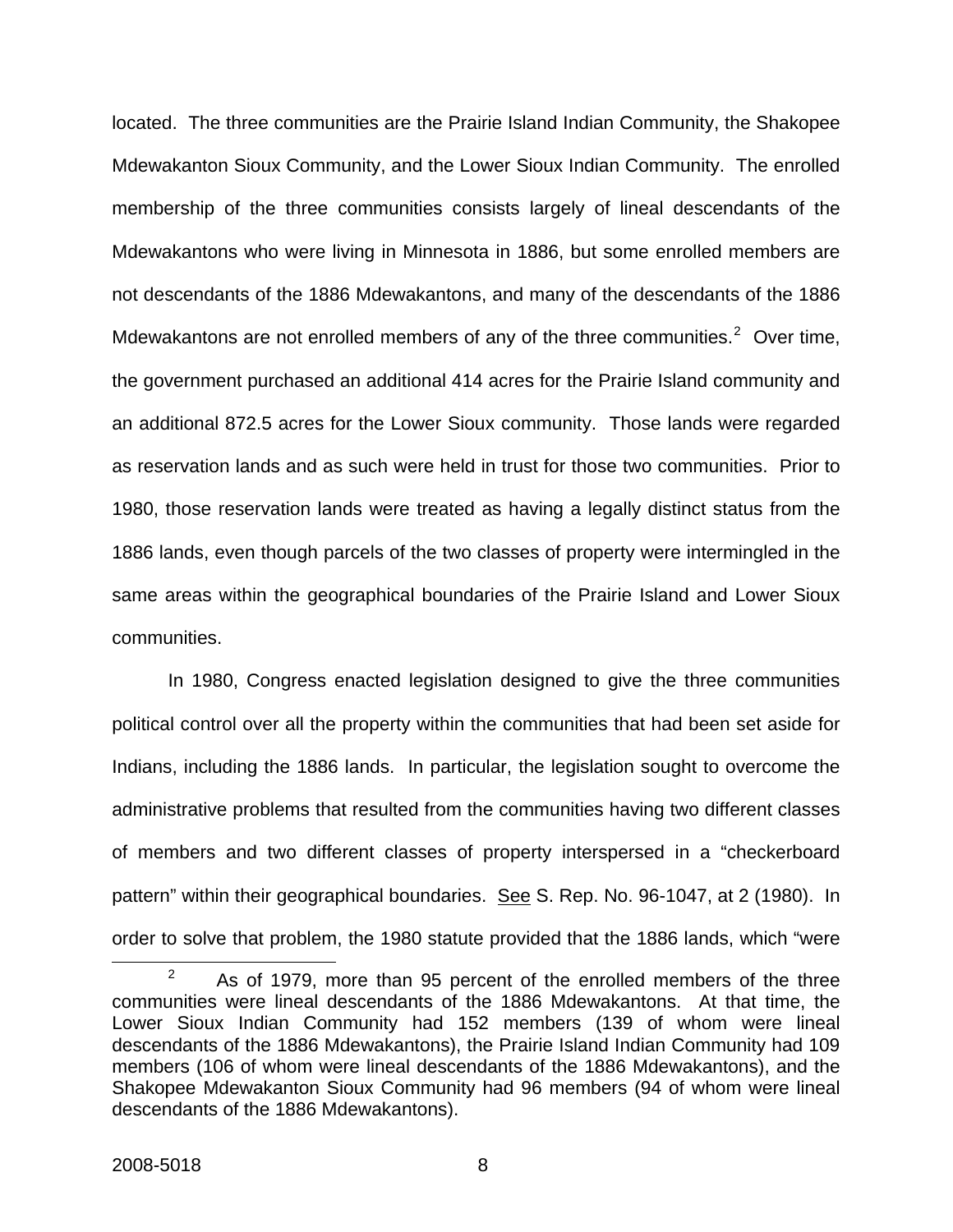acquired and are now held by the United States for the use or benefit of certain Mdewakanton Sioux Indians" under the Appropriations Acts, would henceforth be "held by the United States . . . in trust for" the three communities. Pub. L. No. 96-557, 94 Stat. 3262 (1980). The 1980 Act contained a savings clause stating that the Act would not alter any rights under any contract, lease, or assignment entered into or issued prior to the Act. Thus, all of the individuals then holding assignments to the 1886 lands retained their rights to use the land unaffected by the 1980 legislation. The Interior Department, however, made no new assignments thereafter.

B

For more than a century after the purchase of the 1886 lands, those properties were used mainly for residential and agricultural purposes and were not particularly valuable.<sup>[3](#page-14-0)</sup> However, following the introduction of casino gambling on Indian land in the mid-1990s, the situation changed dramatically. According to the complaint in this case, "profitable casinos, hotels, and other profit-making businesses have been established and developed" on the 1886 lands. As a result, the proceeds from certain of those lands and the nearby reservation lands have become extremely valuable.

Because of the position taken by the Department of the Interior that the disputed properties are held in trust for the three Mdewakanton communities, the descendants of the 1886 Mdewakantons who are not members of those communities have not received any of the proceeds from the gambling casinos and related entertainment facilities. Instead, those proceeds have gone to the enrolled members of the three communities.

<span id="page-14-0"></span><sup>3</sup>  $3$  At the time of the 1980 Act, the Interior Department estimated that the 950 acres constituting the 1886 lands were worth a total of approximately \$1,500,000.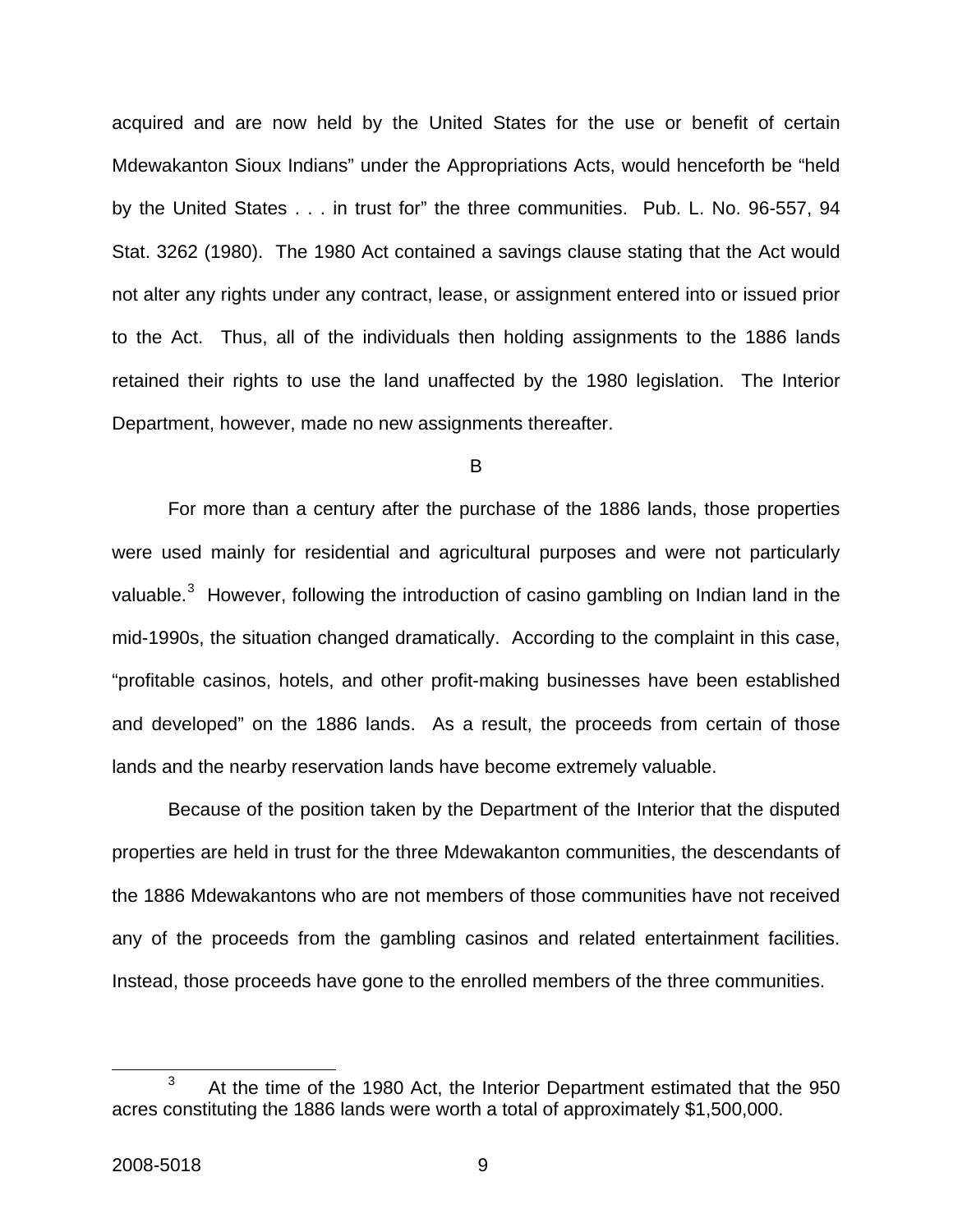In 2003, a group of individuals who claimed to be lineal descendants of the 1886 Mdewakantons filed suit in the Court of Federal Claims seeking damages from the United States based in part on an asserted breach of fiduciary duty. Over time, more individuals have joined the suit as plaintiffs, and the plaintiffs now number more than 20,000.

The plaintiffs' theory of the case was that the Appropriations Acts created a trust for the 1886 Mdewakantons and their descendants that gives the plaintiffs rights to the proceeds of the trust corpus because of their status as owners of equitable title to those lands. Wolfchild I, 62 Fed. Cl. at 540. They contended that the 1980 statute did not terminate that trust and that it was improper for the government, following the enactment of the 1980 statute, to treat the 1886 lands as being held in trust for the benefit of the three communities. Instead, they asserted, the proceeds of the 1886 lands should have gone to the lineal descendants of the 1886 Mdewakantons, the intended beneficiaries of the lands that were purchased with the Appropriations Acts funds. According to the complaint, each of the plaintiffs was entitled to a prorated share of "the income, profits and proceeds from all reservation lands at Shakopee, Prairie Island, and Lower Sioux (including but not limited to per-capita payments from casino profits and other revenues)." The complaint further alleged that the government has breached its fiduciary duties by failing "to ensure that the income, profits and proceeds from all reservation businesses—including per-capita payments from casino profits—are distributed as equally as practicable among all of the trust beneficiaries of the reservation lands."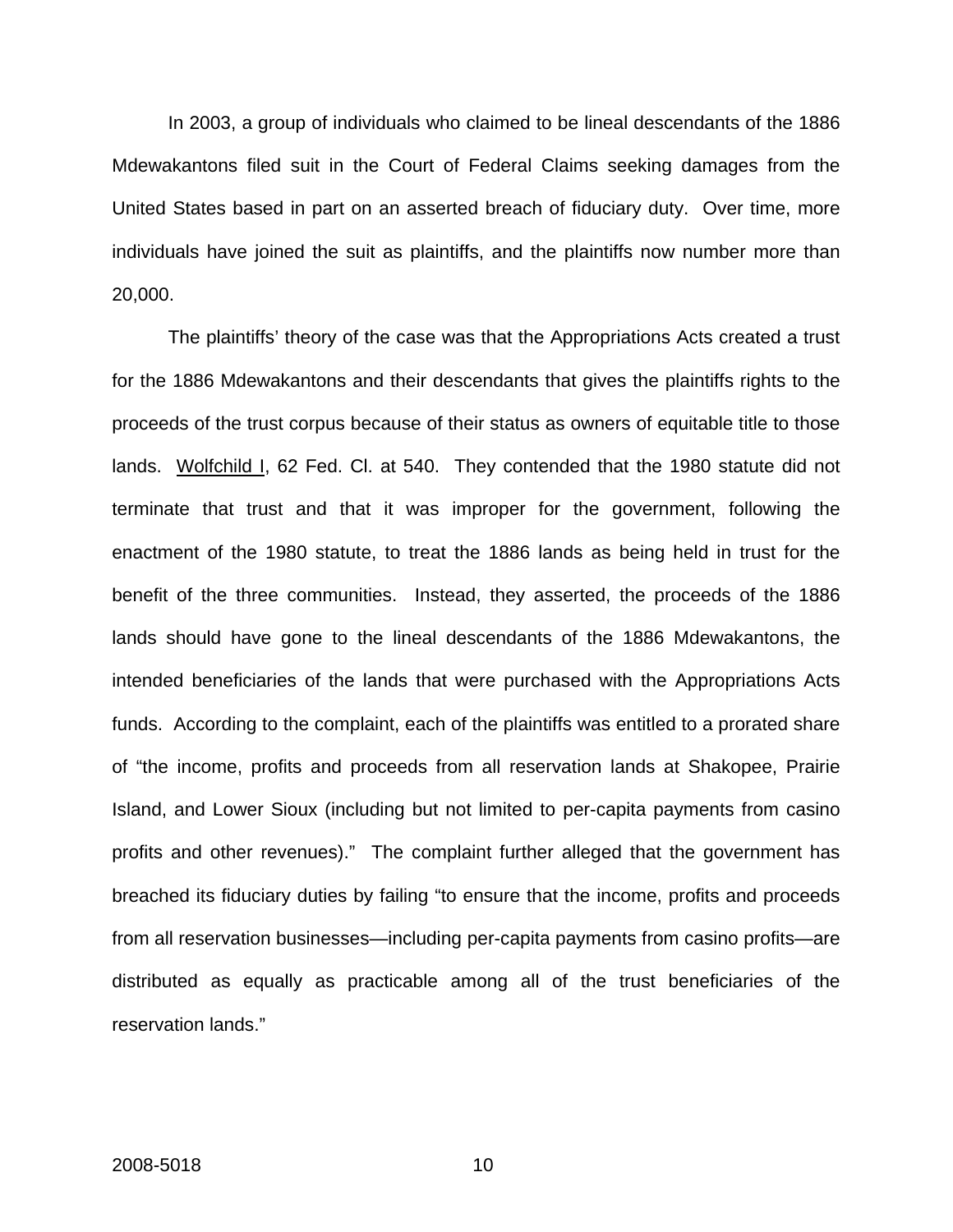The government responded that the Appropriations Acts did not create a trust for the 1886 Mdewakantons and did not give the 1886 Mdewakantons vested ownership rights in the lands purchased with those funds. Instead, according to the government, the Appropriations Acts simply gave the Secretary of the Interior the right to purchase land or other assets to be used, subject to the Secretary's discretion, for the benefit of the 1886 Mdewakantons and their families. In the government's view, the Secretary exercised his discretion to allow the 1886 Mdewakantons and their descendants to use and occupy the land, but neither the Appropriations Acts nor any action by the Secretary conveyed any greater interest, such as legal or equitable title, on any of the beneficiaries, either individually or as a class. In addition, the government argued that after Congress in 1980 enacted legislation providing that the 1886 lands would be held in trust for the three Mdewakanton communities, the lineal descendants of the 1886 Mdewakantons retained no rights in the lands except insofar as they were enrolled members of one of the three communities or were current assignees whose rights were preserved under the 1980 Act's savings clause.

After considering submissions from the parties and the three Indian communities,<sup>[4](#page-16-0)</sup> the trial court concluded that the plaintiffs were correct in their contention that the Appropriations Acts created a trust relationship between the government and

<span id="page-16-0"></span><sup>4</sup> <sup>4</sup> The three communities have not all taken the same position in this litigation. Two of the communities, the Shakopee Mdewakanton Sioux Community and the Prairie Island Indian Community, participating as amici curiae, are aligned against the plaintiffs. The third community, the Lower Sioux Indian Community, participating as an appellee, is aligned with the plaintiffs. The Lower Sioux Indian Community has explained that the most profitable casinos are on the properties of the other two communities. That may account for the decision of the Lower Sioux Indian Community, many of whose members claim to be lineal descendants of the 1886 Mdewakantons, to support the plaintiffs rather than advocating that each of the three communities is entitled to beneficial ownership of the portions of the 1886 lands allocated to it in 1980.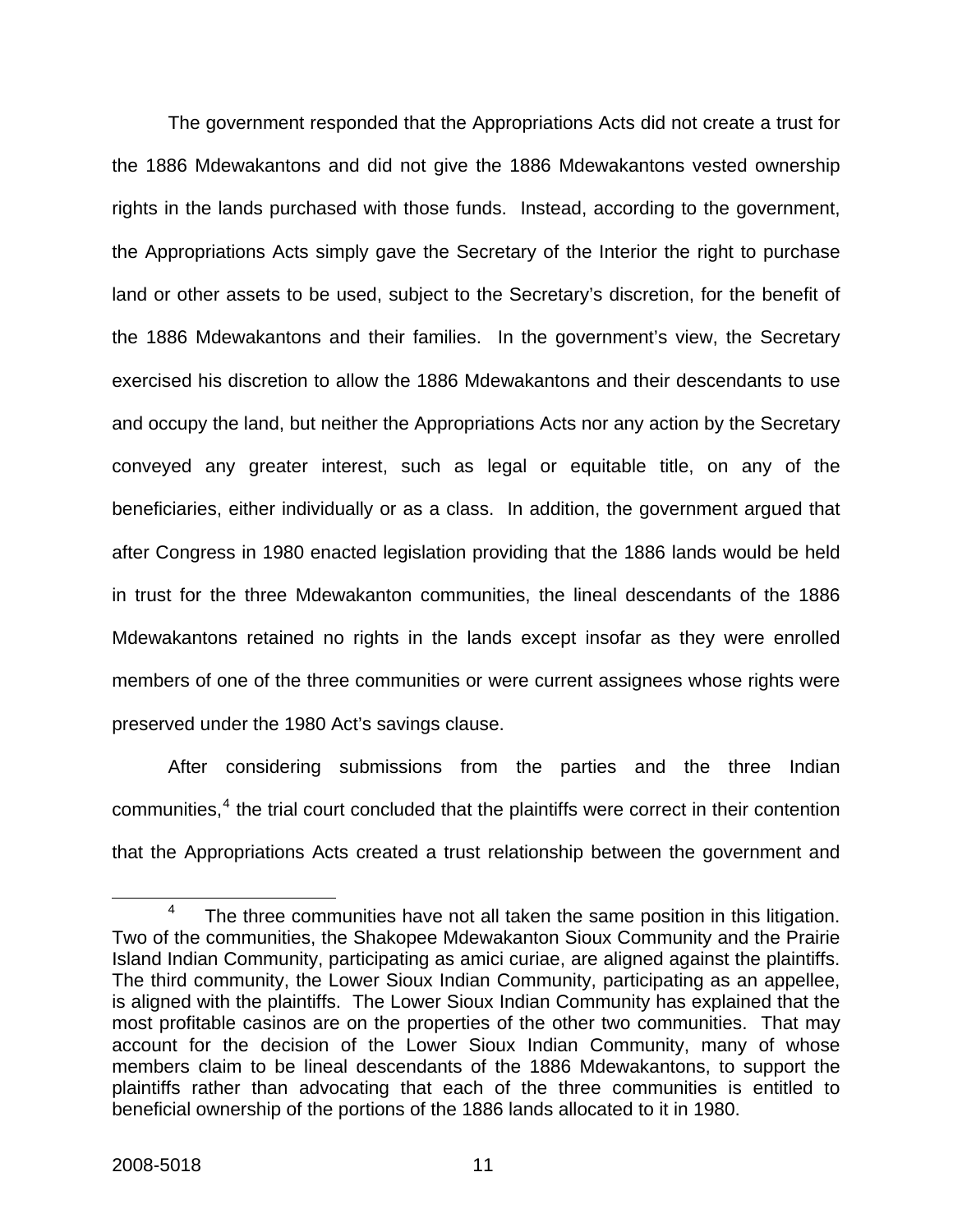the 1886 Mdewakantons, that the trust relationship extended to the descendants of the 1886 Mdewakantons, and that the trust had the effect of bestowing equitable title to the 1886 lands on the beneficiary class. Wolfchild I, 62 Fed. Cl. at 540-43, 551, 549, 551. The court also ruled that the 1980 statute that required the government to hold the 1886 lands in trust for the three Indian communities did not have the effect of altering or terminating the trust that was established by the Appropriations Acts. Id. at 543-44, 551. Accordingly, the court concluded, the 950 acres that were purchased with the funds appropriated under the three Appropriations Acts continued to be held in trust for the heirs of the 1886 Mdewakantons, and the government breached its fiduciary duties to the plaintiffs respecting that trust. Id. at 545, 551.

The court's rulings that the Appropriations Acts created a trust for the loyal Mdewakantons and their descendants and that the 1980 statute did not terminate that trust are central to the plaintiffs' breach-of-trust claim and are critical prerequisites to any further proceedings in the trial court, such as identifying which plaintiffs are entitled to relief and calculating the measure of damages due to various groups of plaintiffs. Accordingly, the trial court certified the following two questions for immediate review by this court pursuant to 28 U.S.C.  $\S$  1292(d)(2):

- (1) Whether a trust was created in connection with and as a consequence of the 1888, 1889, and 1890 Appropriations Acts for the benefit of the loyal Mdewakanton and their lineal descendants, which trust included land, improvements to land, and monies as the corpus; and
- (2) If the Appropriations Acts created such a trust, whether Congress terminated that trust with enactment of the 1980 Act.

We agreed to permit an appeal to be taken from the trial court's order, and we now undertake to answer the two certified questions.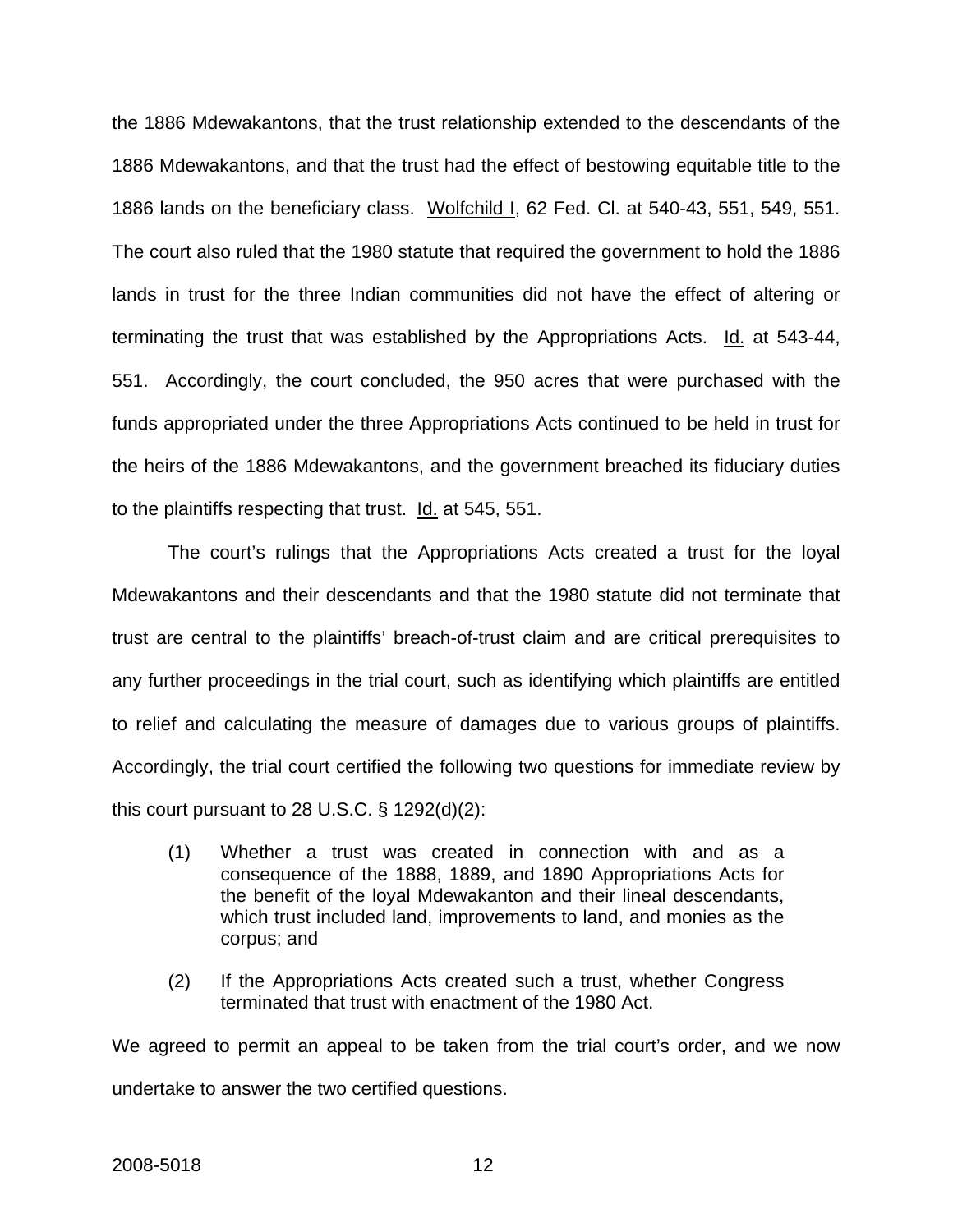Although the 1888, 1889, and 1890 Appropriations Acts make no reference to a trust, the trial court held that those statutes created a trust for the Mdewakantons who were living in Minnesota in 1886 and their descendants. The court ruled that all of the elements of a trust were present in the Appropriations Acts and that the absence of the term "trust" from the Acts was not fatal to interpreting them as imposing trust responsibilities on the government. The court regarded the corpus of the trust as the lands purchased with the funds appropriated pursuant to the Appropriations Acts. It found the beneficiaries to be sufficiently identified as the 1886 Mdewakantons and their families, including their descendants. It held that the trust obligations were sufficiently defined by the statutory requirements that the appropriated funds be expended for the benefit of the 1886 Mdewakantons and that they be expended, as nearly as practicable, so that each of the beneficiaries would receive a roughly equal amount in value from the expenditure of the appropriated funds. Finally, the court concluded that, as a consequence of the creation of the trust relationship, legal title to the 1886 lands remained in the United States, but the 1886 Mdewakantons and their descendants obtained equitable title to the lands. Wolfchild I, 62 Fed. Cl. at 540-43.

 While it is true that a statute need not contain the word "trust" in order to create a trust relationship, the failure to use that term gives rise to doubt that a trust relationship was intended. See Cohen's Handbook of Federal Indian Law § 5.05[1][b], at 429-30 (Nell Jessup Newton et al., eds., 2005) ("[W]hile the presence of the word 'trust' in a statute by itself is neither necessary nor sufficient to create a compensable claim, statutory or regulatory language using terms normally associated with trust or fiduciary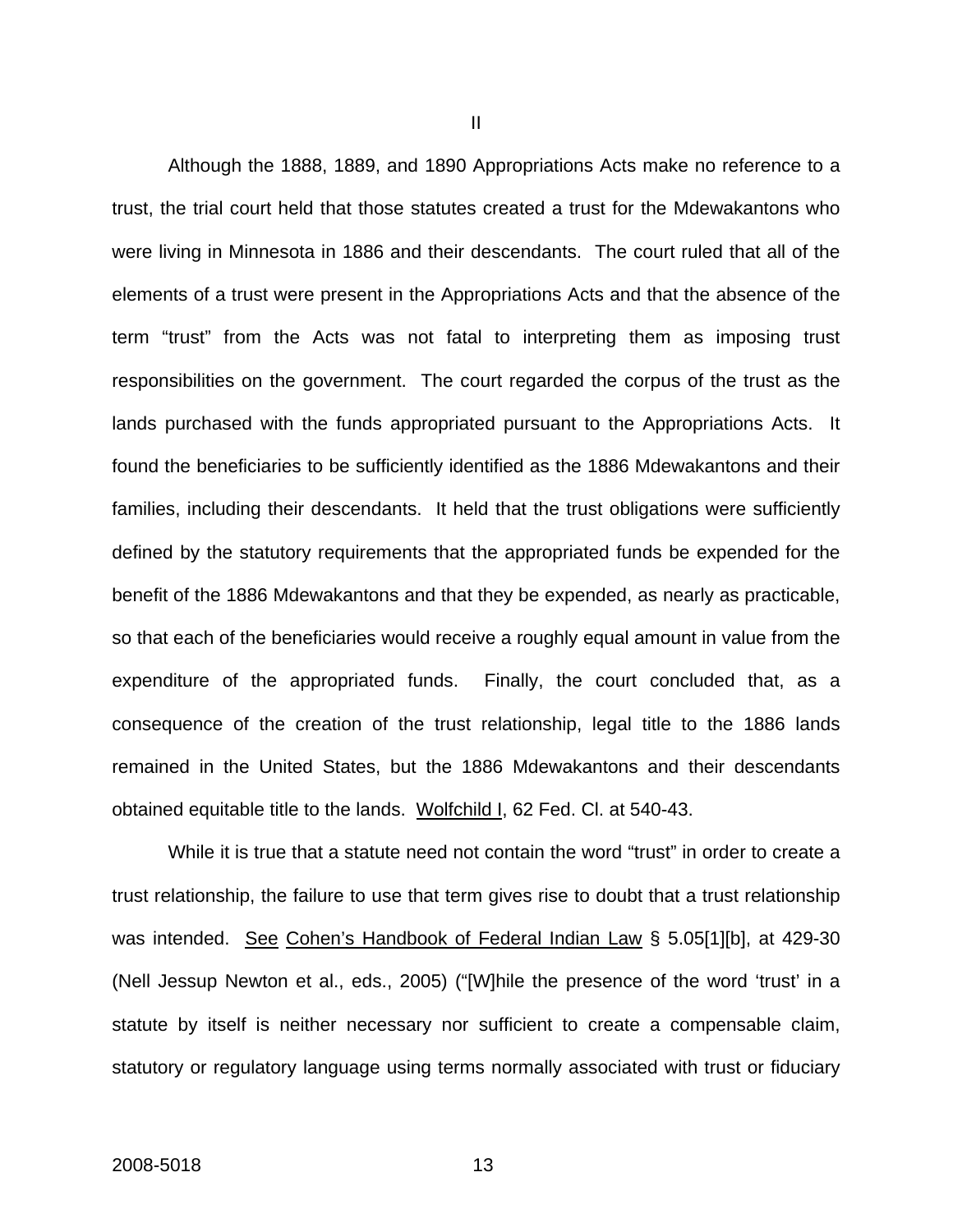law will be given great weight in the analysis."); see also United States v. White Mountain Apache Tribe, 537 U.S. 465, 480-81 (2003) (Ginsburg, J., concurring) (distinguishing between a statute that "expressly and without qualification employs a term of art ('trust') commonly understood to entail certain fiduciary obligations" and a statute that contained no trust language and "lacked the characteristics that typify a genuine trust relationship"). That is particularly true where, as here, Congress used the term "trust" in other contemporaneous statutes dealing with the same subject matter, but did not use that term or any close proxy in the Appropriations Acts. See, e.g., General Allotment Act of 1887, ch. 119, § 5, 24 Stat. 388, 389 (providing that United States will hold allotted land "in trust for the sole use and benefit of the Indian to whom such allotment shall have been made"); Act of May 1, 1888, ch. 213, art. 6, 25 Stat. 113, 115 (United States to hold land "in trust"); Act of Mar. 2, 1889, ch. 405, § 11, 25 Stat. 888, 891 (same).

 The Restatement of Trusts sets forth the general principle of trust law that a trust is created "only if the settlor properly manifests an intention to create a trust relationship." Restatement (Third) of Trusts § 13 (2003). The Appropriations Acts manifest no such intention on the part of Congress. Although the Appropriations Acts impose some limited restrictions as to how the appropriated funds are to be spent, those restrictions are consistent with the kinds of directions that are routinely contained in appropriations statutes dictating that the appropriated funds are to be spent for a particular purpose. The simple statutory directives as to the expenditures authorized by the Appropriations Acts do not evidence an intention on Congress's part to create a legal relationship between the Secretary of the Interior and the 1886 Mdewakantons in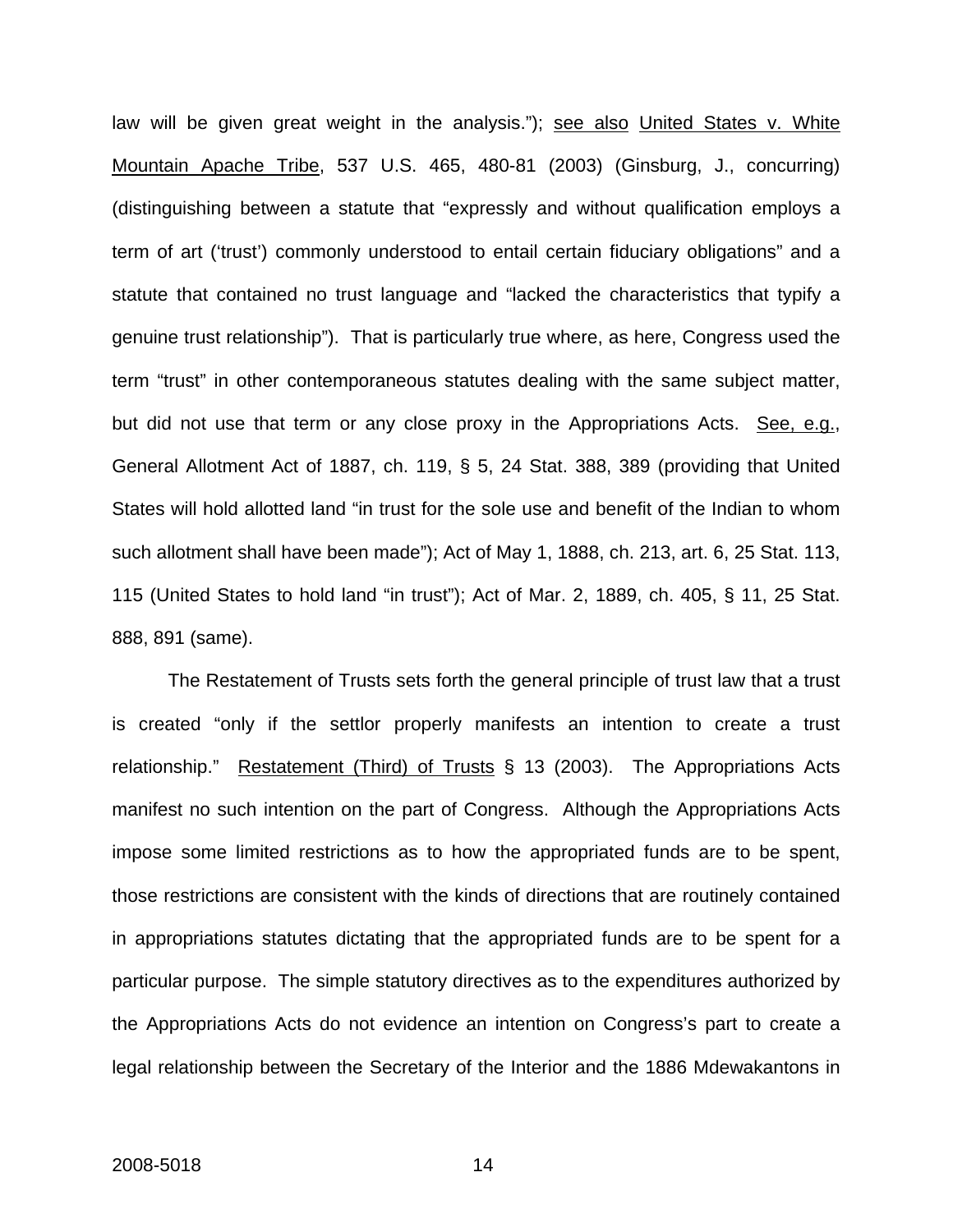which the Secretary was assigned particular duties as trustee and the Mdewakantons were given enforceable rights as trust beneficiaries. If the minimal directives given to the Secretary as to the expenditure of funds were sufficient to convert the Appropriations Acts into trust instruments, it would seem that other similar, contemporaneous appropriations for the support of other groups of Indians could also be characterized as creating trust responsibilities, even though in none of those instances is there any objective evidence of congressional intention to create a trust.

Each of the three provisions that authorized expenditures for the 1886 Mdewakantons was enacted as part of a much longer statute that contained appropriations for payment of the expenses of the Indian Department and for the support of certain Indian tribes. The provisions effecting an appropriation for the Indian Department and those authorizing support for particular groups of Indians contained no language suggestive of a trust relationship. It is difficult to read the paragraphs relating to the 1886 Mdewakantons as creating a trust relationship when the surrounding paragraphs of the same statutes, which provide for the support of other groups of Indians, are clearly just appropriation provisions that do not create trust obligations. See, e.g., Act of June 29, 1888, ch. 503, 25 Stat. at 230 ("For support and civilization of the Chippewas of Lake Superior, to be expended for agricultural and educational purposes, pay of employees, purchase of goods and provisions, and for such other purposes as may be deemed for the best interests of said Indians, five thousand dollars"); Act of Mar. 2, 1889, ch. 412, 25 Stat. at 995 ("To enable the Secretary of the Interior to purchase subsistence and other necessaries for the support of the Hualapais Indians in Arizona, seven thousand five hundred dollars"); Act of Aug. 19, 1890, ch. 807,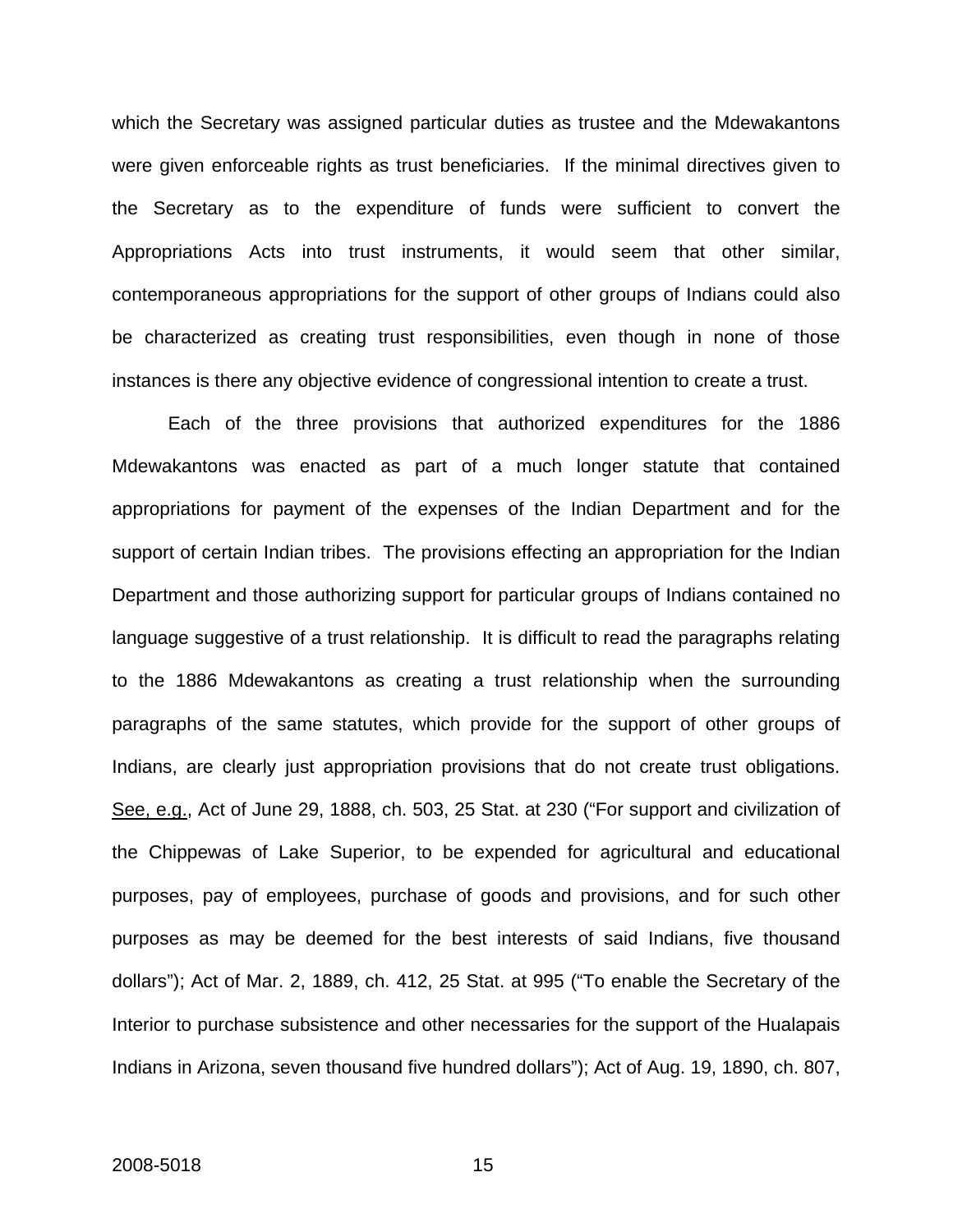26 Stat. at 352 ("For support and education of the Seminole and Creek Indians in Florida, for the erection and furnishing of school-houses, for the employment of teachers, and for the purchase of seeds and agricultural implements and other necessary articles, six thousand dollars; this money, or any part of thereof, may be used, in the discretion of the Secretary of the Interior, for the purchase of land for homes of said Seminole Indians").

The only significant difference between the Appropriations Acts and the other Indian "support" appropriations that were part of the same legislation is that the latter two Appropriations Acts contained a requirement that each of the beneficiaries "shall receive, as nearly as practicable, an equal amount in value of this appropriation." That clause, which the record materials suggest was added because of complaints that the funds from an earlier appropriation were disproportionately distributed, provides such minimal direction that it is plainly insufficient to convert what would otherwise be an appropriation into a trust.

The 1889 Act provided that any appropriated funds from that Act or the 1888 Act that were not spent during the current fiscal year "shall, notwithstanding, be used and expended for the purposes for which the same amount was appropriated and for the benefit of the above-named Indians." Act of Mar. 2, 1889, 25 Stat. at 992. Although the trial court concluded that the presence of that carry-over provision in the 1889 Act helped demonstrate Congress's intent to create a trust for the Mdewakantons, the contemporaneous history of the provision actually supports the contrary inference. The provision was included in the 1889 Act, apparently without comment, but when the same language was proposed to be included in the 1890 Act, it was removed after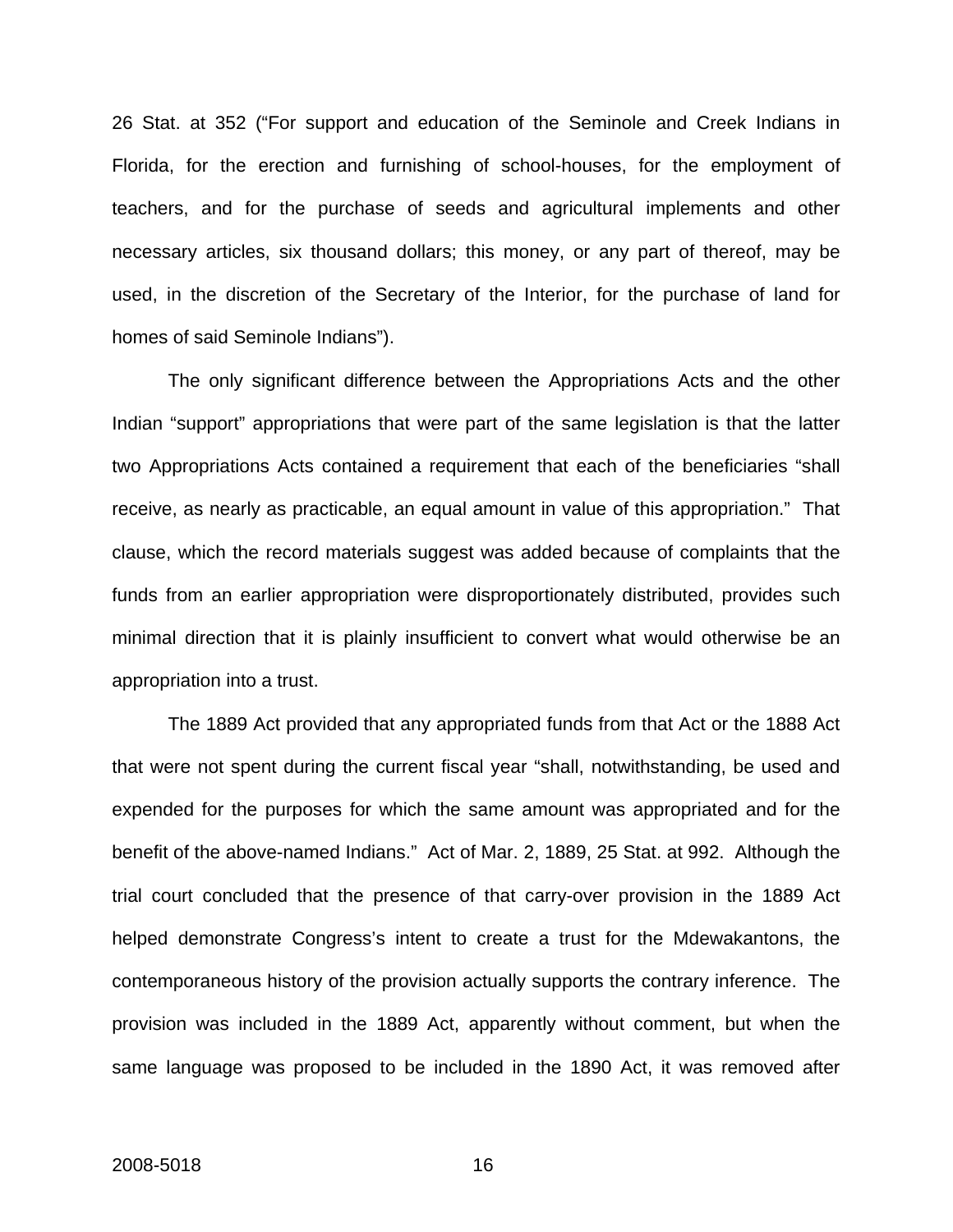members of Congress objected that it would be "remarkable" to include such a provision in an appropriations bill. 21 Cong. Rec. 7586 (1890) (remarks of Sen. Cockrell). The fact that Congress removed the carry-over provision from the 1890 Act because it was deemed to be inappropriate for an appropriations bill supports the government's argument that Congress viewed the Mdewakanton clauses of the Appropriations Acts as ordinary appropriations provisions.

The Lower Sioux Indian Community argues that the placement of the Appropriations Acts under the heading "Fulfilling Treaty Stipulations with and Support of Indian Tribes" indicates that those appropriations conveyed equitable title to the 1886 lands to the loyal Mdewakantons and their descendants. See Quick Bear v. Leupp, 210 U.S. 50, 77, 80 (1908) (distinguishing between Indian funds appropriated under the heading "Fulfilling Treaty Stipulations with and Support of Indian Tribes," which were administered on behalf of the Indians by the government, with funds appropriated under the subcategory "Support of Schools," which constituted a mere gratuitous appropriation of public monies). Unlike the appropriation at issue in Quick Bear, however, the Appropriations Acts were not enacted pursuant to any treaty with the Mdewakantons, and therefore cannot fairly be characterized as "payment . . . of a treaty debt in installments." See id. at 81. Furthermore, although the Appropriations Acts were not placed in the sections entitled "Miscellaneous Supports," each of the three expenditures was explicitly appropriated "[f]or the support of" loyal Mdewakantons. See 25 Stat. at 228; 25 Stat. at 992; 26 Stat. at 349. That is not the language typically used in clauses directed at fulfilling treaty obligations, and it is in fact analogous to the language used in the expenditures deemed to be gratuitous appropriations in the Quick Bear case. See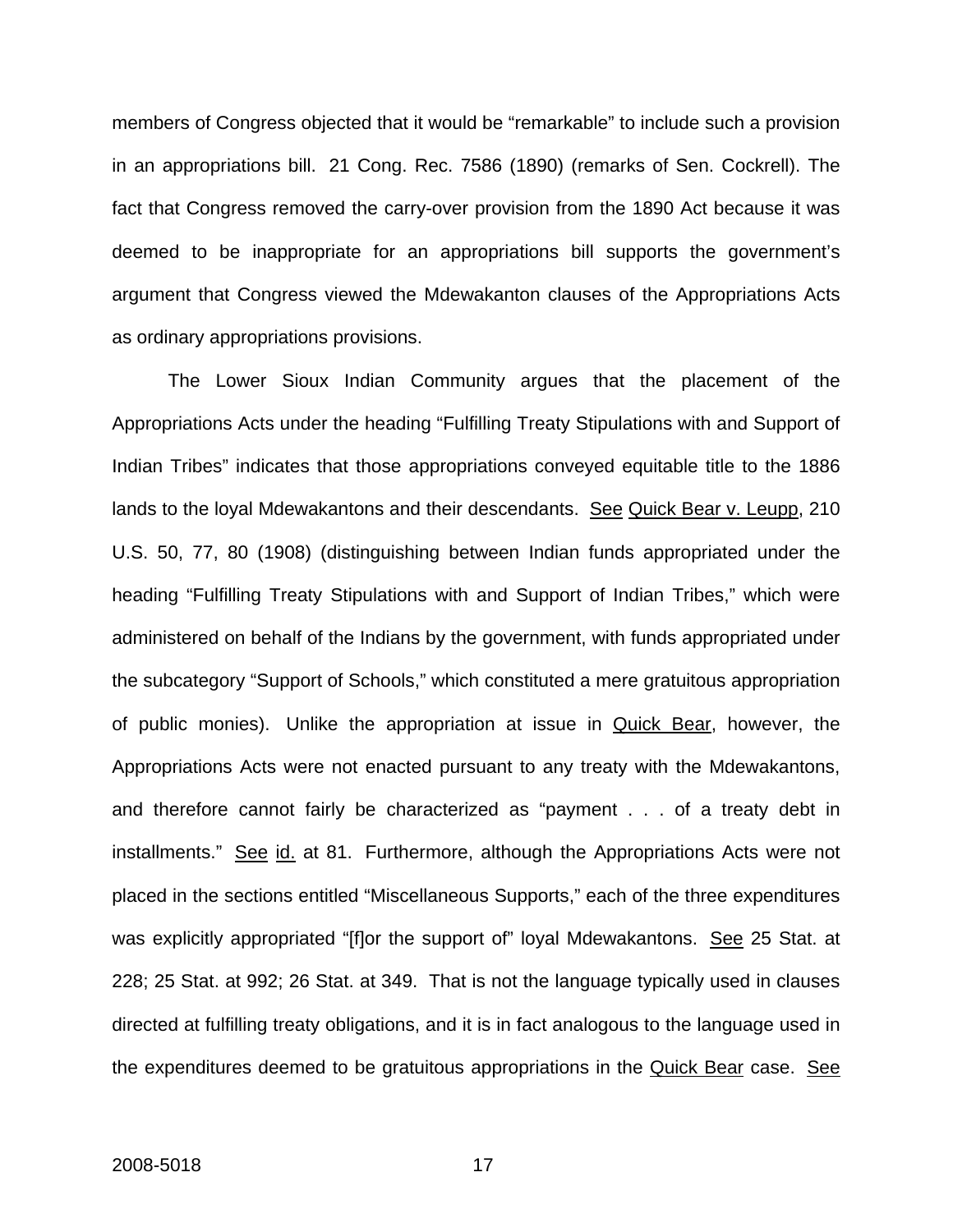Quick Bear, 210 U.S. at 77. Thus, the placement of the Mdewakanton clauses in the Appropriations Acts does not support the contention that the Appropriations Acts constituted a conveyance of trust property.

Finally, nothing in the legislative history of the three provisions at issue in this case indicates that they were designed to create a trust relationship. Instead, the sponsors of the special provisions for the Mdewakantons referred to them as the intended "beneficiaries of this appropriation," 18 Cong. Rec. 2977 (1888) (remarks of Rep. McDonald), and characterized the payment as "a gratuity to these peaceable Indians, because they were peaceable and because they suffered at the hands of other Indians on account of their loyalty to the United States," 21 Cong. Rec. 7587 (remarks of Sen. Dawes), and "a gratuity to the amount stated in this bill to these Indians who have thus remained faithful to civilization and humanity in the most trying period which the people of my State were ever called upon to go through," 21 Cong. Rec. 7588 (1890) (remarks of Sen. Dawes). The language and context of the Appropriations Acts thus strongly support the view that those provisions constituted simple appropriations, and did not create a trust relationship.

 Recognizing that the language and legislative history of the Appropriations Acts do not provide compelling evidence that the Acts created a trust, the trial court based its decision principally on the context in which the Acts were enacted and on the contemporaneous and subsequent treatment of the 1886 lands by the Department of the Interior and Congress. Wolfchild I, 62 Fed. Cl. at 541-43. We have examined all of the legislative and administrative materials referred to by the court and called to our attention by the parties. While the legal issue is a complex one and untangling the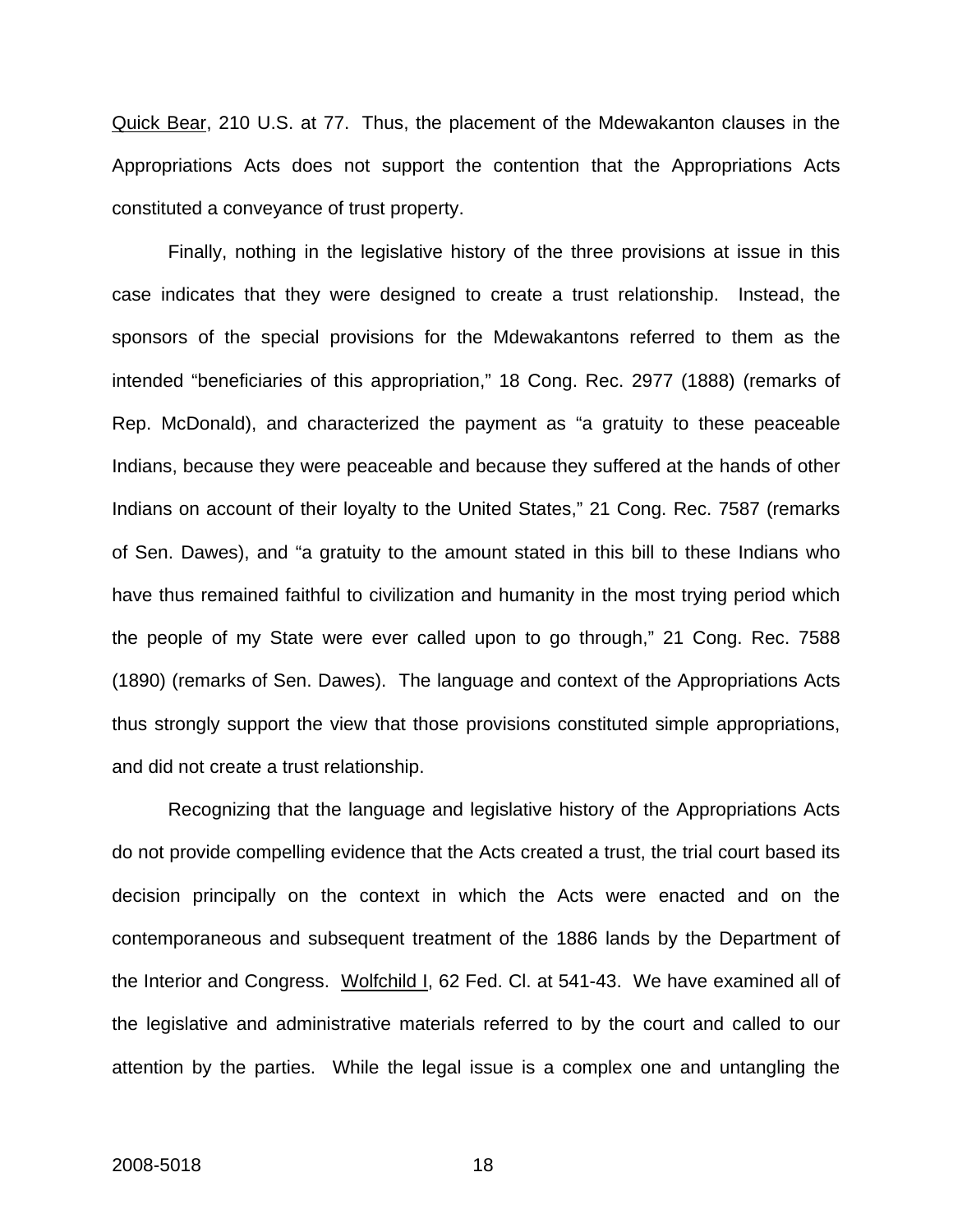historical materials is difficult, we conclude that the Appropriations Acts are best interpreted as merely appropriating funds subject to a statutory use restriction, and not creating a trust relationship through which the 1886 Mdewakantons and their descendants obtained beneficial ownership rights in the 1886 lands.<sup>[5](#page-24-0)</sup>

 The analysis of this issue is further complicated by the fact that, in the years between 1888 and 1980, Interior Department officials at times characterized the 1886 lands as being held in trust for the 1886 Mdewakantons and their descendants. What is important, however, is not what terms were used to refer to the relationship between the government and the beneficiaries of the Appropriations Acts, but the substance of what Congress did through the Appropriations Act and what, if any, property interest the beneficiaries obtained in the 1886 lands as a result. On that issue, as we shall see, the Interior Department's policy remained unchanged from the 1890s until 1980. The Department's consistent position was that the United States owned those lands and that the 1886 Mdewakantons and their descendants who were assigned plots from the 1886 lands were limited to temporary use and occupancy of those plots. For the reasons discussed below, we conclude that the Interior Department's position is correct—that the 1886 Mdewakantons and their descendants never obtained vested rights in the 1886 lands. In short, nothing in the Appropriations Acts or the conduct of the Interior

<span id="page-24-0"></span><sup>5</sup>  $5$  Because certain terms have been used inconsistently by different sources and at different times, we wish to make clear at the outset that when we use the terms "equitable" or "beneficial" title or ownership with respect to land that is held in trust, we refer to the trust beneficiary's ownership of all interests in the land except for legal title. The plaintiffs in their complaint use the term "equitable title" for that purpose, see Fifth Amended Complaint ¶ 8, and the trial court has used that term most of the time, see Wolfchild I, 62 Fed. Cl. at 534, 540, 543, 549, with some variation, see Wolfchild v. United States, 72 Fed. Cl. 511, 528 (2006) ("equitable interest"); id. at 532 ("beneficial owner").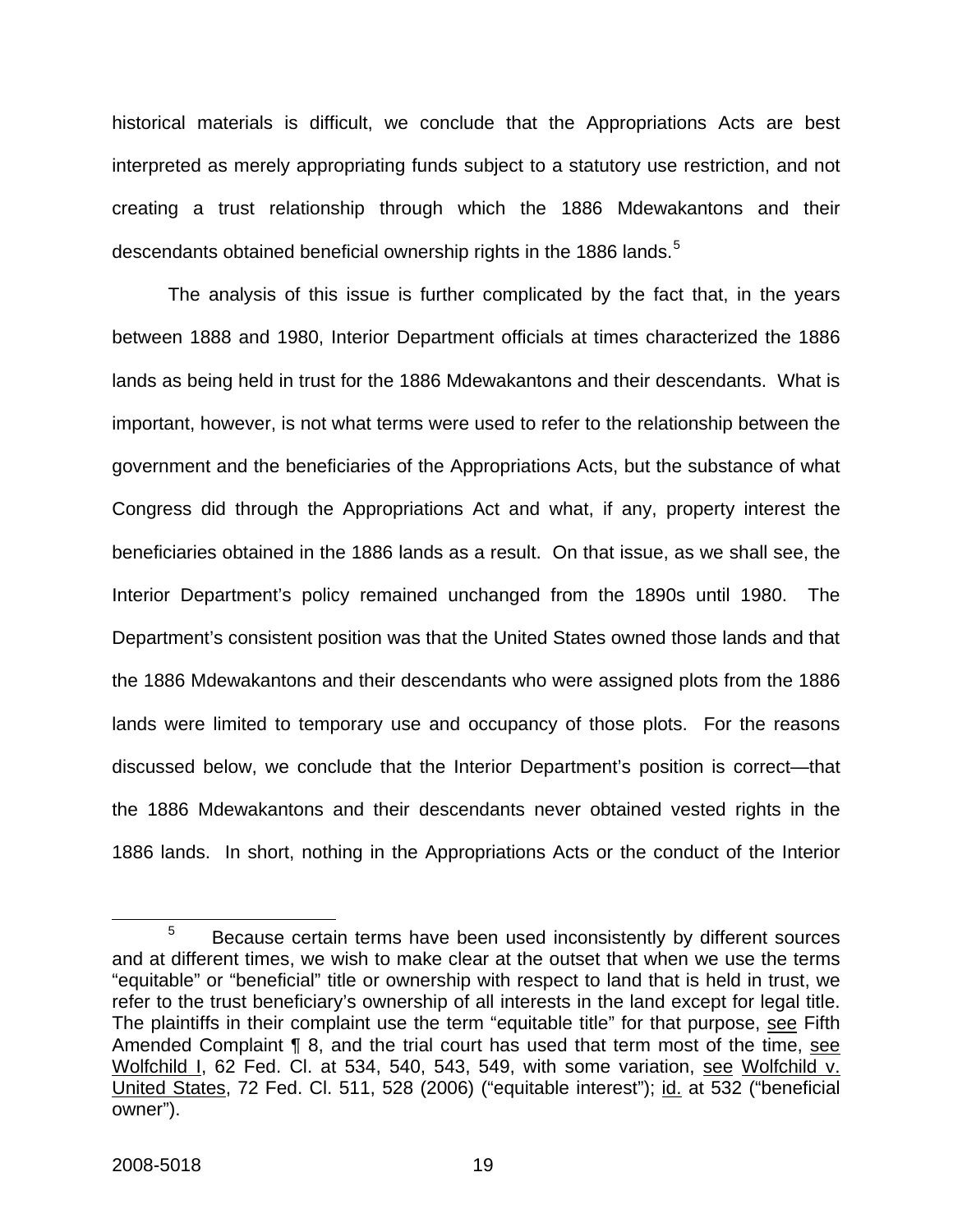Department had the effect of conveying equitable title in the 1886 lands to the 1886 Mdewakantons and ultimately to their lineal descendants.

A

 The trial court noted that in the 1863 statute that first acknowledged the contributions of the loyal Mdewakantons during the Sioux uprising, Congress authorized the conveyance of land for "each individual of the before-named bands who exerted himself in rescuing the whites from the late massacre of said Indians." Act of Feb. 16, 1863, 12 Stat. at 654. The 1863 statute provided that the property "shall not be aliened or devised, except by the consent of the President of the United States, but shall be an inheritance to said Indians and their heirs forever."  $\underline{Id}$ . That language clearly would have created an inheritable beneficial interest in the recipients of any land conveyed under the statute. The trial court regarded the 1863 statute as relevant to the proper interpretation of the Appropriations Acts, which were enacted 25 years later, stating that the 1888 Act was "motivated in part by the fact that the 1863 Act was not successfully implemented." Wolfchild I, 62 Fed. Cl. at 542.

 While Congress's motivation to assist the loyal Mdewakantons no doubt derived in part from the failure of earlier efforts at assistance, it is clear that Congress did not use the 1863 statute as a model for the Appropriations Acts. To begin with, there is a significant difference between the language used in the 1863 statute and the language used in the Appropriations Acts. The 1863 statute referred solely to allotments of land, while the Appropriations Acts referred to the purchase of a wide variety of assets within the discretion of the Secretary of the Interior. Moreover, the first of the two 1863 statutes expressly stated that the beneficiaries would obtain an inheritable interest in the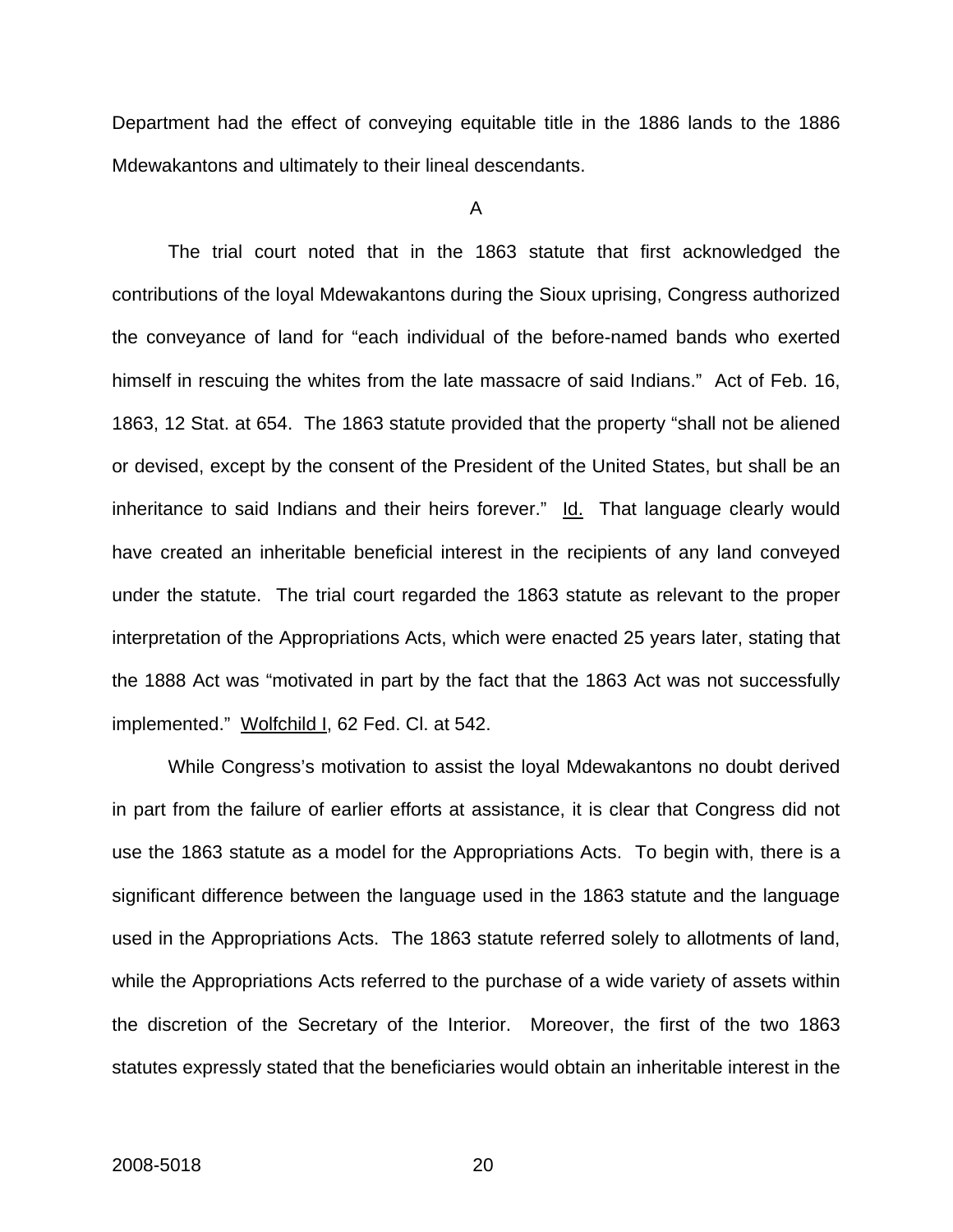allotted lands, while the Appropriations Acts say nothing about the nature of the ownership interest in any of the purchased lands. Those differences strongly suggest that Congress intended an approach in the Appropriations Acts different from the approach used in the first 1863 statute.

Even more telling is that the second of the two 1863 statutes, which was enacted only two weeks after the first and superseded it, merely authorized the Secretary to assign land to those who had assisted the white settlers during the uprising; it did not prescribe any particular form of ownership interest in the properties. Instead, it pointedly left open the nature of the interest that the assignees would have in the lands, stating that the lands would be "held by such tenure as is or may be provided by law." Thus, the failure of the 1863 Acts cannot be viewed as leading Congress to create permanent ownership interests in the 1886 lands along the same lines set forth in the first 1863 statute, because the second of the two 1863 Acts left the question of ownership open to later resolution. That approach, of postponing resolution of the ownership question, is the same as the interpretation the Interior Department was later to accord to the Appropriations Acts with respect to the ownership of the 1886 lands.

The plaintiffs point to the references in two of the Appropriations Acts (the 1889 and 1890 Acts) to the "family" or "families" of the 1886 Mdewakantons as suggesting that the Appropriations Acts were intended to create vested ownership rights in the purchased land, as was explicitly proposed in the first 1863 statute. The language of the Appropriations Acts, however, makes clear that the references to the Mdewakantons' families was not directed at creating rights of inheritance in the properties purchased, but instead was simply part of the directive to the Secretary as to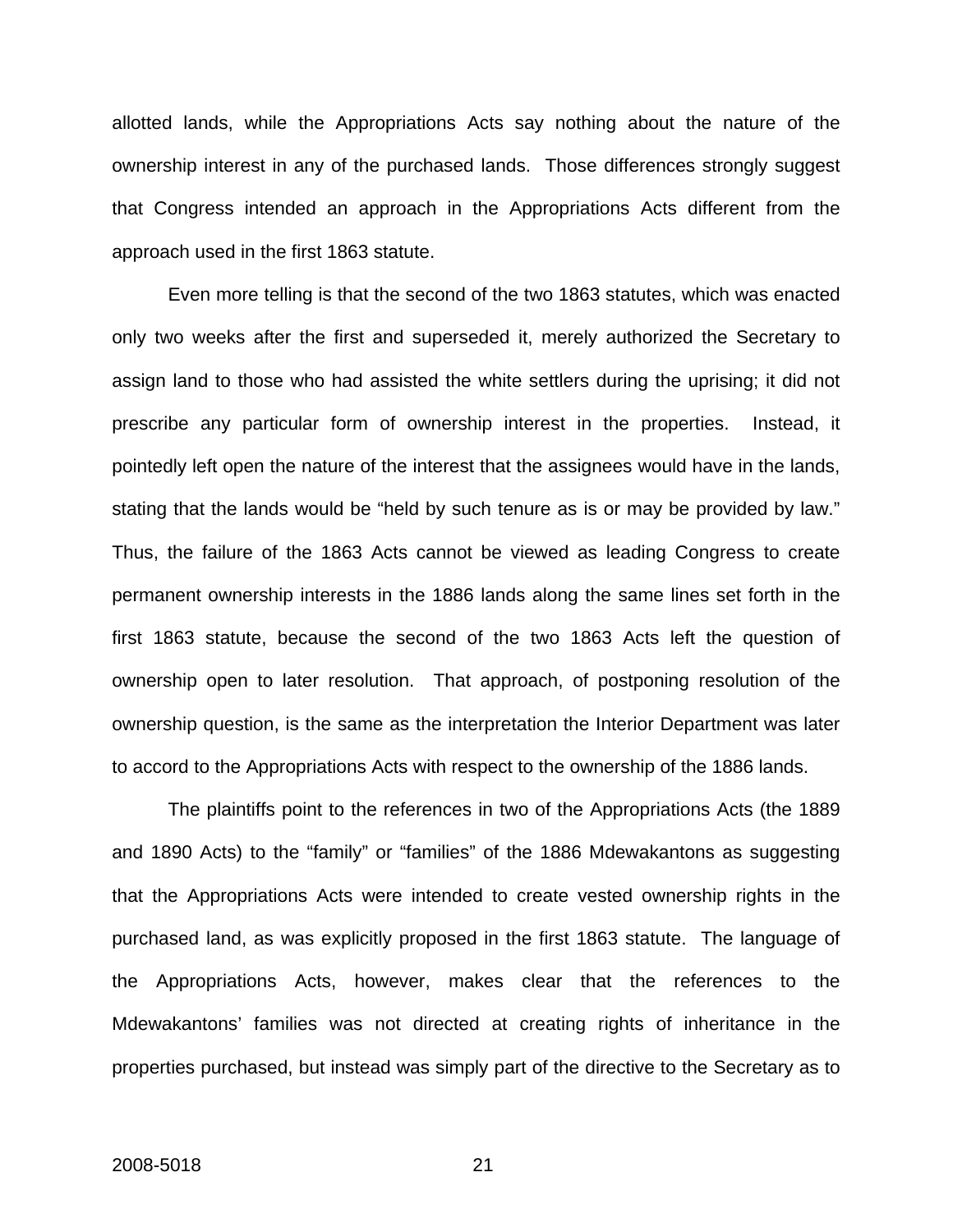the scope of his discretion in spending the appropriated funds. The 1890 statute, for example, directed that the funds were to be spent on such items as lands, agricultural implements, buildings, cattle, horses, food, or clothing "as may be deemed best in the case of each of these Indians or families thereof." Act of Aug. 19, 1890, ch. 807, 26 Stat. at 349. That language makes clear that the authorization for expenditures extended to cover the needs of the families of the beneficiaries, not simply the needs of the beneficiaries themselves. It does not speak to the nature of the interest created in any real property purchased with the funds.

 The events immediately preceding the Appropriations Acts shed light on the nature of the course Congress chose in the Appropriations Acts and the reasons for its choice. In the years shortly before the enactment of the Appropriations Acts, Congress had authorized the transfers of land to individual Indians in two different ways. In the General Allotment Act of 1887, ch. 119, 24 Stat. 388, Congress authorized the Interior Department to grant individual Indians permanent interests in land, with the proviso that the conveyances would be subject to a 25-year restriction on alienation during which time the United States would hold the land in trust for the recipients. At the expiration of the trust period, the Act provided, "the United States will convey the same by patent to said Indian, or his heirs as aforesaid, in fee, discharged of said trust and free of all charge or incumbrance whatsoever." 24 Stat. at 389. Significantly, even though the first of the Appropriations Acts was enacted only a year after the General Allotment Act, and with respect to the same subject matter as the first 1863 statute, the Appropriations Acts differed from those two predecessors in that it contained no reference to the creation of trust responsibilities or rights of inheritance in the purchased lands.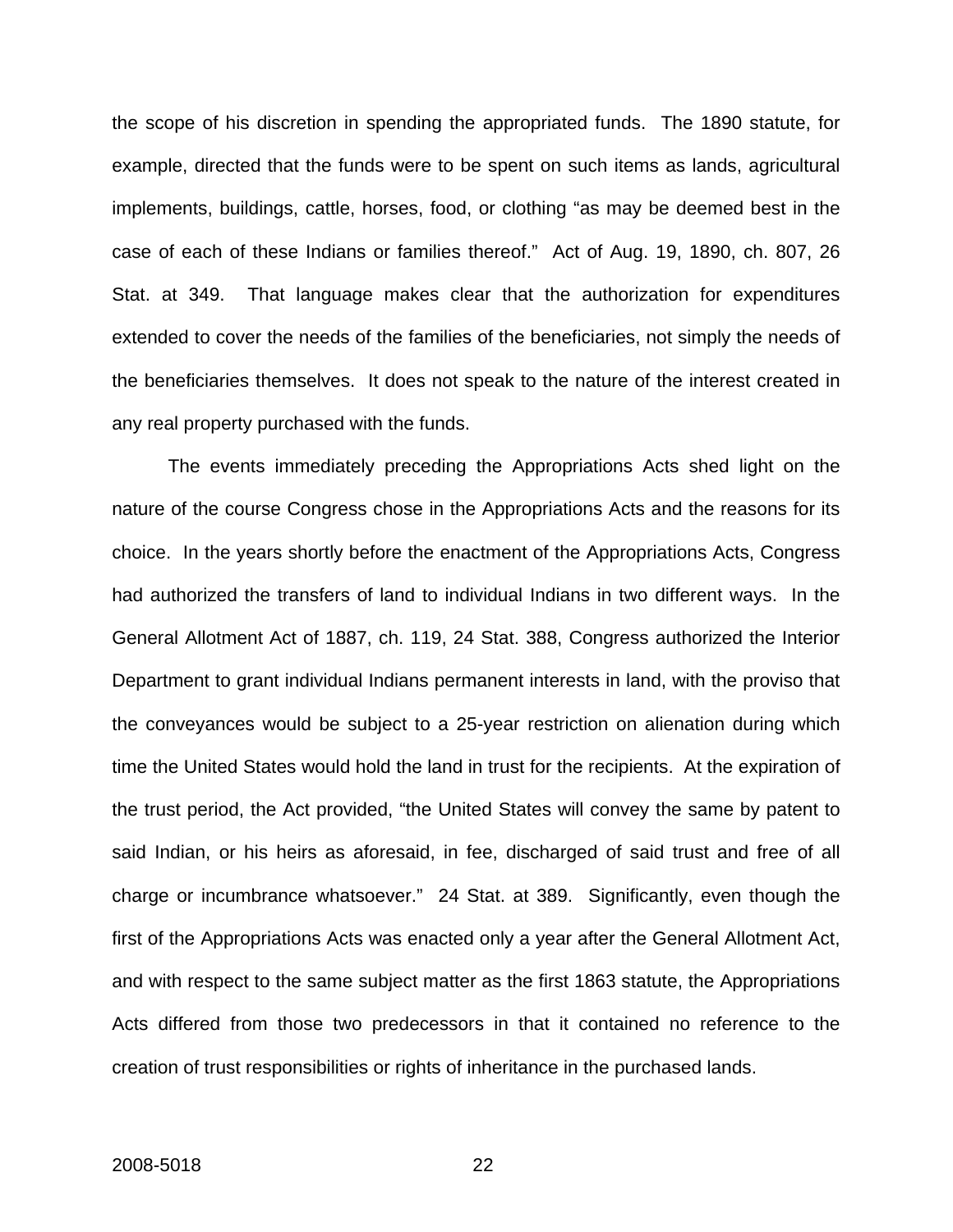Also relevant to an assessment of Congress's intentions as to the interests to be conveyed under the Appropriations Acts are the immediately preceding 1884, 1885, and 1886 statutes that sought to make provision for the loyal Mdewakantons. Those statutes used language similar to the language used in the Appropriations Acts, and neither Congress nor the Interior Department gave any indication that they regarded that language as mandating the creation of a trust relationship. In fact, the Interior Department elected to convey the lands purchased with the 1884, 1885, and 1886 funds to the beneficiaries in fee, although it promptly became clear that the fee transfers failed of their purpose when the recipients sold or encumbered the property.

Thus, at the time of the Appropriations Acts, Congress had two recent models before it for conveying land rights to the 1886 Mdewakantons, one of which explicitly created a trust relationship and one of which plainly did not. In drafting the Appropriations Acts, Congress chose the more flexible language that did not expressly create a trust relationship. In this context, the best reading of the Appropriations Acts is that Congress did not elect to create a trust relationship, but instead chose language simply authorizing the expenditure of funds for a particular purpose, with the Secretary of the Interior being given broad discretion to select not only which items to purchase but also, implicitly, what type of interest to convey in any lands that might be purchased with the appropriated funds.

The Interior Department recognized, of course, that Congress intended the 1886 Mdewakantons to be the specific beneficiaries of the Appropriations Acts. The Secretary of the Interior accordingly sought to ensure that the funds appropriated under the Act would be spent for the benefit of those individuals. With respect to funds that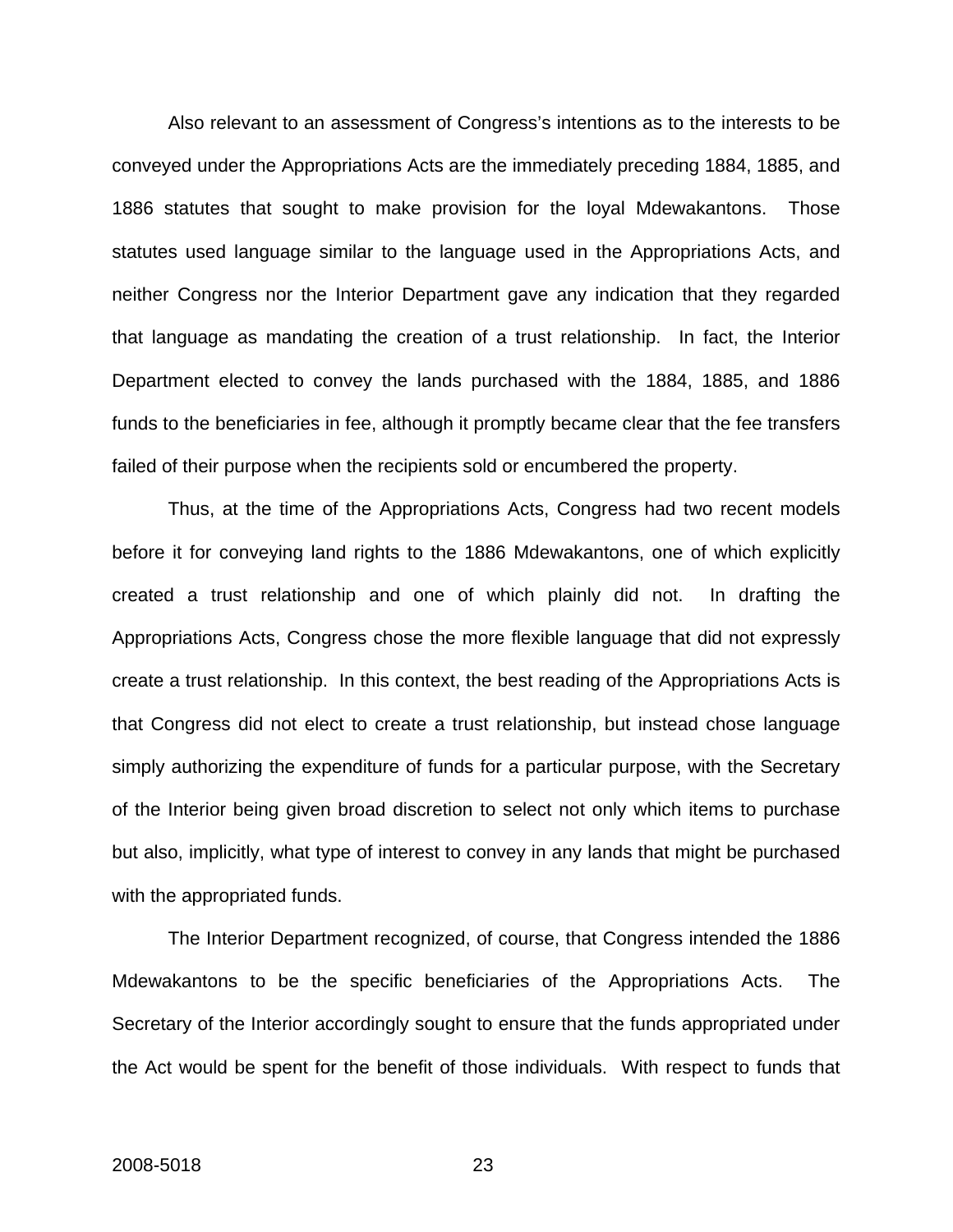were used to purchase land (as opposed to personal property that was rapidly consumed), the Secretary adopted a policy designed to promote Congress's intent by assigning the land to individuals from within the group of 1886 Mdewakantons and subsequently to individuals from within the class of the descendants of those Mdewakantons.

Contemporaneous documents make clear that the Secretary of the Interior considered himself bound by the terms of the statutes to reserve the usage of the 1886 lands for members of the particular beneficiary class (the 264 individuals determined by a contemporaneous Interior Department census to constitute the 1886 Mdewakantons), and that he did so by selecting assignees from within that group. Later, in the absence of any congressional direction as to the ultimate disposition of ownership interests in the lands, the Secretary selected successor assignees from the class of lineal descendants of those beneficiaries. In both instances, the Secretary held the property for the use and benefit of individuals selected from a defined class.

Nothing in the text of the Appropriations Acts effected or required the conveyance to any particular Mdewakanton of a permanent interest in the 1886 lands, such as equitable title. Nor did the Interior Department treat the Appropriations Acts as creating any such interest. Although the descendants of an assignee were typically awarded assignments of property after the death of the previous assignee, that practice was not universal, and the descendants were not regarded as having a legal right to that successor assignment. Indeed, to hold that each of the descendants of the 1886 Mdewakantons obtained a small, undivided ownership right in each of the properties purchased with the Appropriations Acts funds—the right that the plaintiffs' theory of this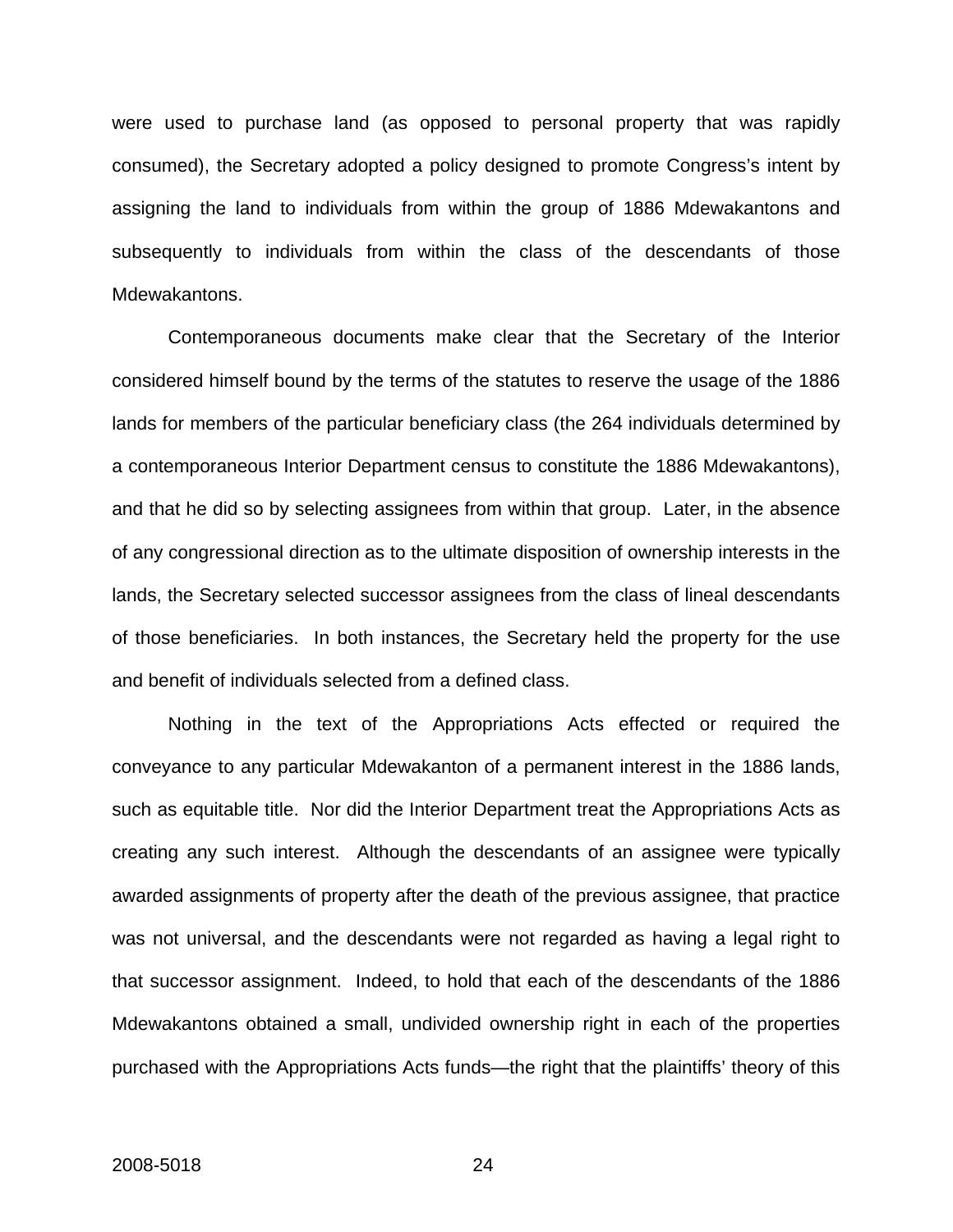case suggests they are entitled to—would have defeated the purpose of the original legislation by making it difficult, if not impossible, to maintain the practice of assigning the relatively small plots of the 1886 lands by assigning the plots sequentially to successor assignees. The purpose of the legislation was to provide plots large enough for residential and agricultural purposes, and the assignment practice was designed to keep those plots intact, not to continue subdividing them as the number of descendants grew or to force their sale in order to distribute the sale proceeds among numerous competing claimants.

The fact that the Secretary adopted a policy of assigning plots of the 1886 lands to the descendants of the 1886 Mdewakantons does not conflict with the government's position that the descendants of the 1886 Mdewakantons did not hold equitable title to the 1886 lands. To the contrary, as we discuss below, the evidence as to the policy and practice of the Interior Department with regard to the 1886 lands over the years demonstrates that the Department did not regard the 1886 Mdewakantons and their descendants as the beneficial owners of those lands.

B

In the years immediately following the Appropriations Acts, the Interior Department began assigning parcels of the 1886 lands to individual Mdewakantons. As early as 1889, the Secretary of the Interior set forth the Department's policy with respect to the beneficiaries' rights in the assigned properties. In a letter to the Commissioner of Indian Affairs, the Secretary instructed that after appropriate purchases of land had been made and the particular qualifying beneficiaries selected, the plots should be assigned "with a form certificate of occupancy." The Secretary envisioned that the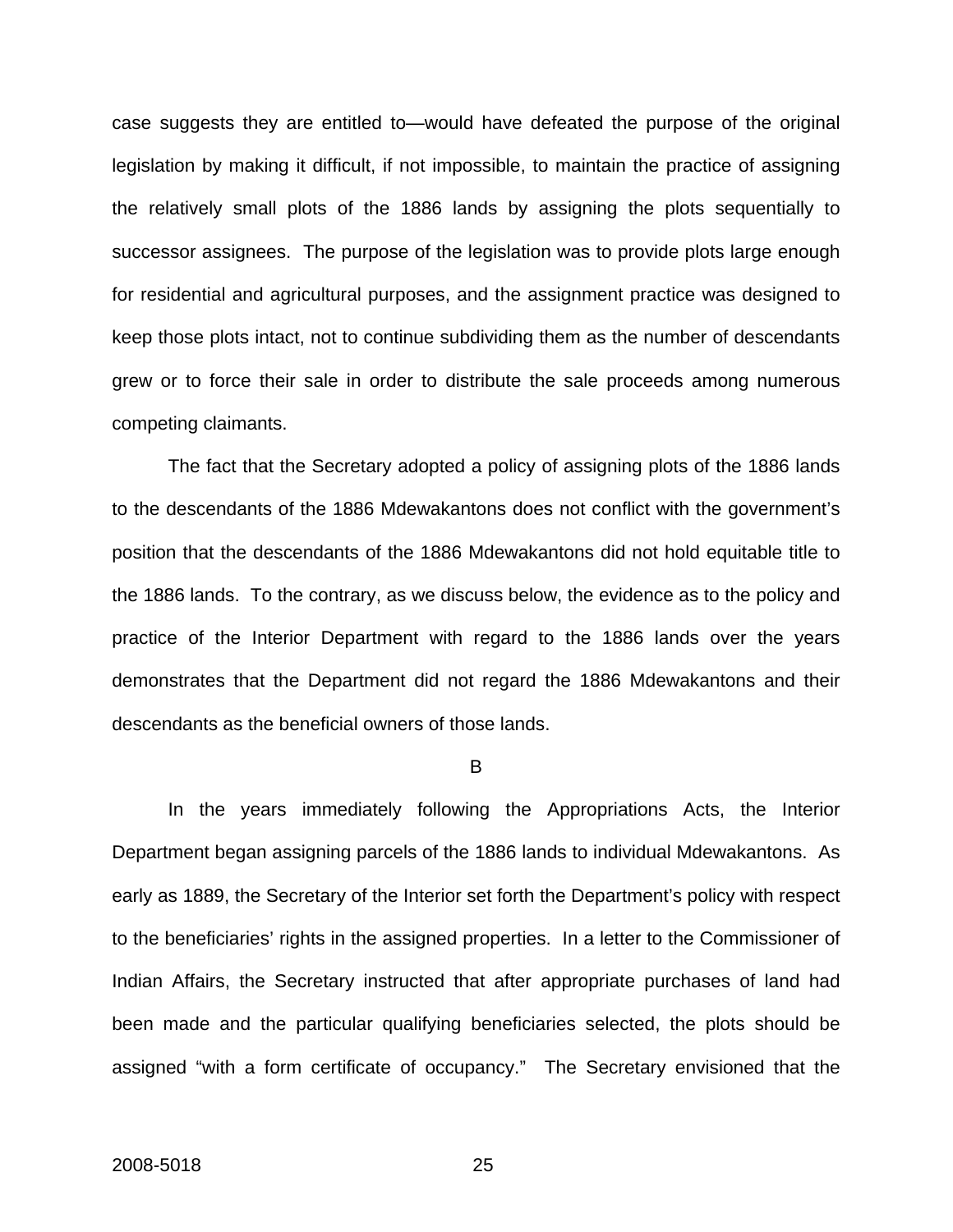certificate would provide that the assignee was being awarded the use of the land with title being reserved in the United States. The Secretary added that a patent to the land might be issued "with such limitations as shall be required by law, at such time hereafter as shall be authorized by the statutes." Thus, the Secretary concluded that the issue of "further conveyance thereof to the Indians" would be left "subject to such further determination as may be authorized by law." By that means, the Secretary noted, "the Indians will not be able to dispose of or incumber said lands, and title can be withheld from those, if any, who fail to occupy and make proper use of the portion assigned to them." With the question of the ultimate ownership of the lands left subject to later legislative action, for the time being all that was to be conveyed to the 1886 Mdewakantons was a temporary right of occupancy.<sup>[6](#page-31-0)</sup>

That remained the policy of the Interior Department throughout the period between 1888 and 1980. According to a 1904 report, most of the purchased lands had already been assigned to individual qualifying Mdewakantons, although the early assignments were not documented by certificates as the Secretary had instructed. By the early part of the twentieth century the lands that had been purchased with the

<span id="page-31-0"></span><sup>6</sup>  $6$  Based on an 1899 letter from the Acting Commissioner of the Office of Indian Affairs, which refers to the 1886 lands as being "held in trust for [the 1886 Mdewakantons]," the plaintiffs argue that the Interior Department recognized from the outset that the Appropriations Acts create a trust relationship with the 1886 Mdewakantons. The 1899 letter, however, is entirely consistent with the Secretary's earlier articulated policy and does not support the plaintiffs' contention that the 1886 Mdewakantons had obtained a vested interest in the 1886 lands. The letter does not suggest that the beneficiaries of the Appropriations Acts enjoyed equitable ownership of the lands or any interest other than the right of occupancy and use. To the contrary, the letter stated, in accordance with the Secretary's 1889 letter, that "the title to all the land purchased [by an Interior Department agent under the Appropriations Acts] is still vested in the United States . . . and that in all probability steps will be taken at an early day looking to the allotment of said lands by the Department to such Indians as the late Agent has designated."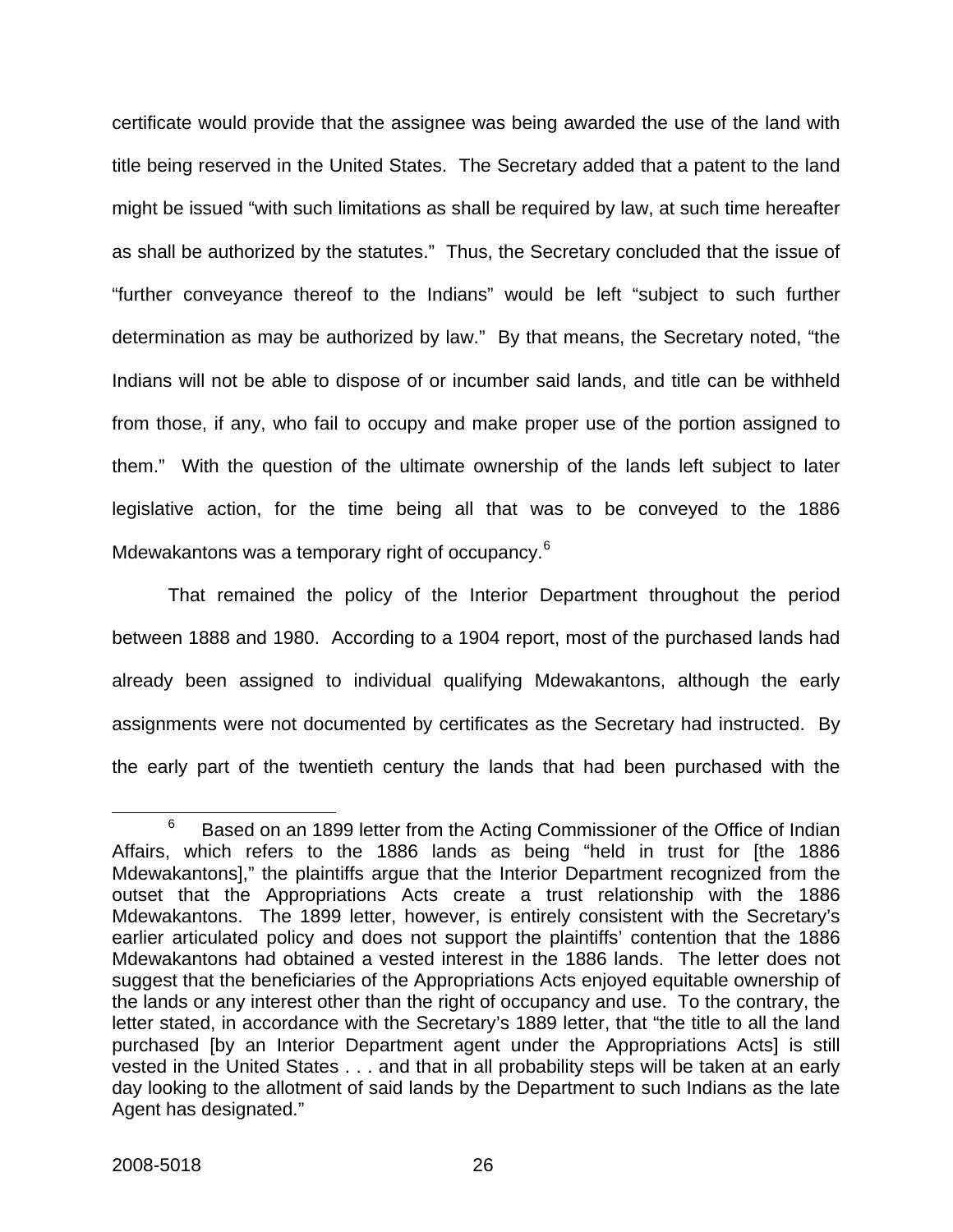Appropriations Acts funds had been divided into 89 parcels and had been assigned to selected individuals from among the 1886 Mdewakantons.

Beginning in 1905, the Department formalized the assignments through documents known as Indian Land Certificates. Those documents authorized each assignee to reside on or use the land either for his lifetime or until he abandoned the land. When a particular assignment ended, either by the death of the assignee or when the assignee abandoned the land or otherwise violated the terms of the assignment, the Interior Department would select another assignee for the plot in question. Frequently, the Interior Department would assign a plot to the child of the previous assignee, but sometimes another descendant of the 1886 Mdewakantons would be given the assignment. In some instances, the lands were leased to persons other than the descendants of the 1886 Mdewakantons, in which cases the lease proceeds were kept in an account for the 1886 Mdewakantons and their descendants.

The Indian Land Certificates that were issued to document the assignment of the 1886 lands stated that the property was held "in trust, by the Secretary of the Interior, for the exclusive use and benefit of the said Indian, so long as said allottee or his or her heirs occupy and use said land."<sup>[7](#page-32-0)</sup> In the event that the beneficiary should abandon the land, the certificates provided that the land would be "subject to assignment by the Secretary of the Interior to some other Indian who was a resident of Minnesota May 20, 1886, or a legal descendant of such resident Indian." The trial court concluded that the

<span id="page-32-0"></span> $\overline{7}$  $\frac{7}{10}$  Some of the later-issued certificates, which are included in the record, omitted the use of the term "trust" and instead stated that the assignee "is entitled to immediate possession of the land for his or her lifetime, as long as he or she shall occupy and use the land," with the assignment being nontransferable and subject to cancellation if the assignee ceased to use and occupy the property as his or her principal place of residence.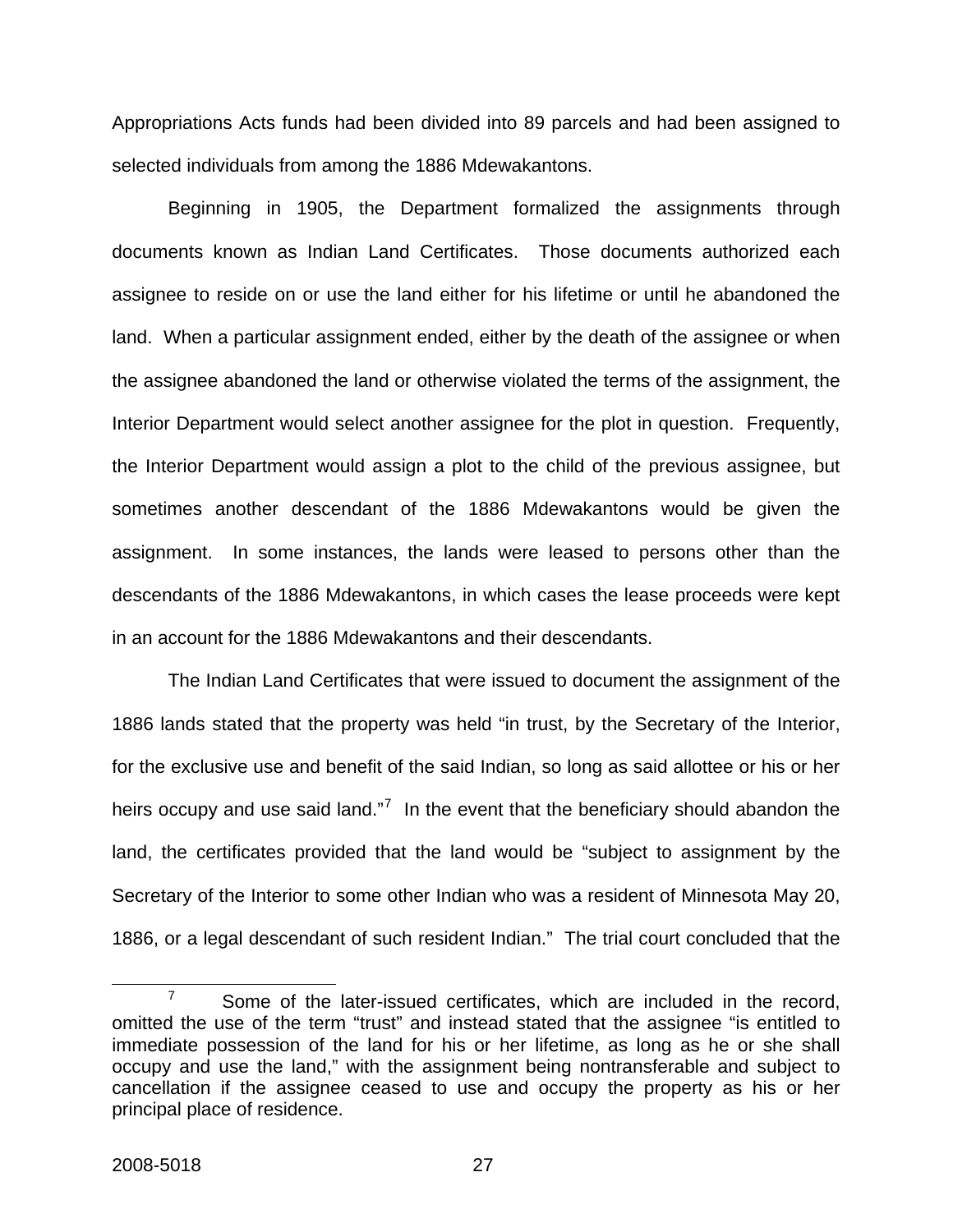language of those certificates supports the interpretation of the Appropriations Acts as dictating that the 1886 lands were to be held in trust for the 1886 Mdewakantons and their descendants as trust beneficiaries, and that the beneficiaries were accorded equitable ownership rights in the 1886 lands. Wolfchild I, 62 Fed. Cl. at 541-42; Wolfchild II, 68 Fed. Cl. at 791.

We do not interpret the Indian Land Certificates in that manner. While it is true that the Indian Land Certificates used the term "trust" and referred to the assignee "and [his or her] heirs" as being "entitled to immediate possession of said land," the certificates did not state that they conveyed or reflected the conveyance of vested interests in the assigned lands. Instead, they referred to the conveyed interest as only the right of occupancy and use.

The interpretation of the Indian Land Certificates as conveying only the right of temporary occupancy and use is supported by this court's decision in Cermak v. Babbitt, 234 F.3d 1356 (Fed. Cir. 2000), another case dealing with the rights of the 1886 Mdewakanton descendants in the 1886 lands. In Cermak, we stated that the record "reveals that the Secretary elected to convey only temporary use and occupancy rights to individual Indians and used Indian Land Certificates to effect the assignment of these rights." Id. at 1363. Although this court's specific holding in Cermak—that the Appropriations Acts did not result in allotments of the 1886 lands under the General Allotment Act—is not squarely dispositive of the argument made by the plaintiffs in this case, the court's conclusion that the 1886 Mdewakantons obtained "only temporary use and occupancy rights" in the 1886 lands provides support for the government's position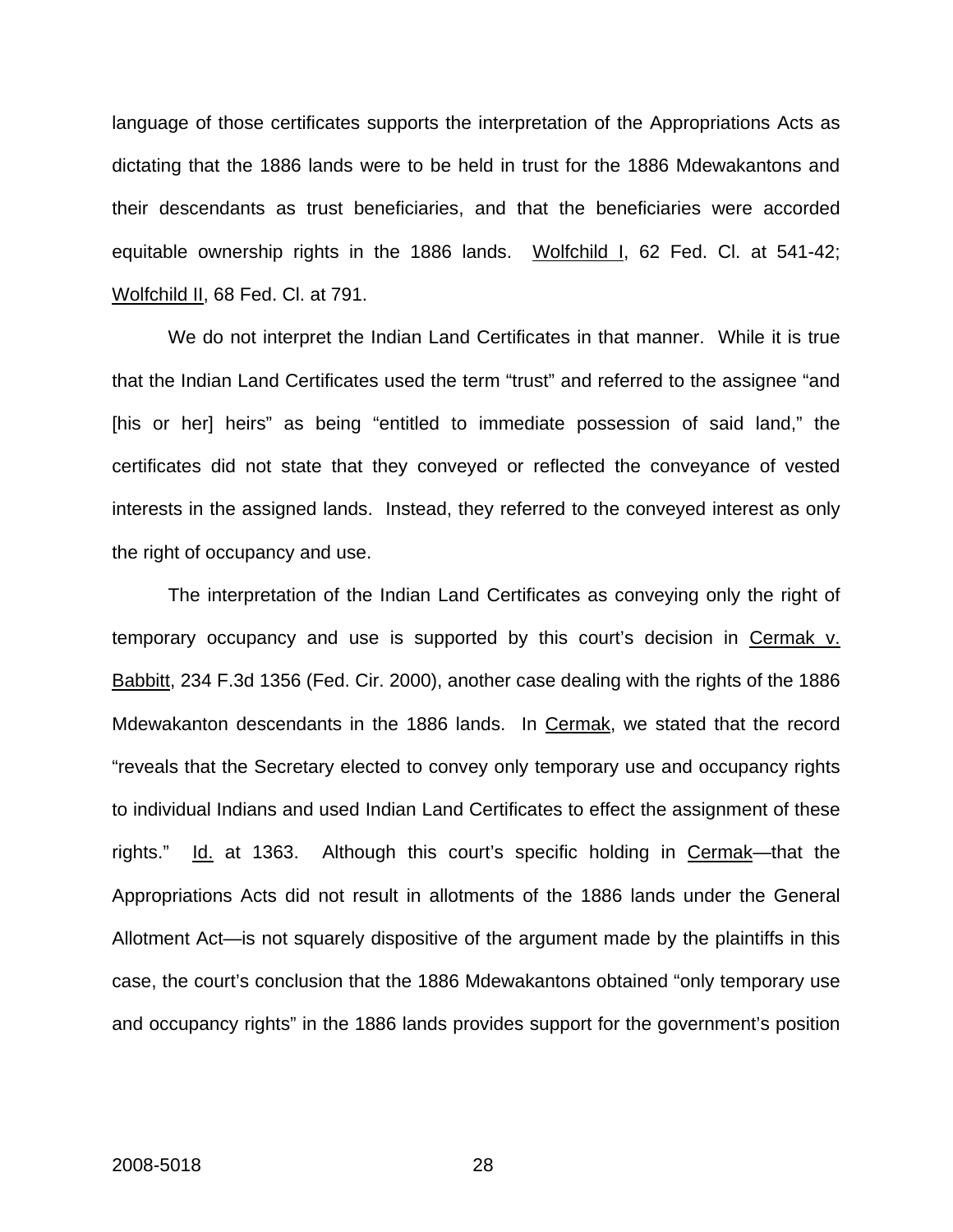that the Indian Land Certificates did not convey or document the conveyance of beneficial ownership of the 1886 lands.

The district court in Cermak v. Norton, 322 F. Supp. 2d 1009 (D. Minn. 2004), aff'd, 478 F.3d 953 (8th Cir. 2007), reached the same conclusion. There, the same plaintiffs again challenged the Interior Department's decision that the assignment of two plots from the 1886 lands to their ancestor, John Cermak, conveyed only a life interest in that property and did not give them rights of inheritance with respect to those lands. The court concluded that the Interior Department's position—that the 1886 land assignees obtained no beneficial interest in the assigned lands—had been consistent and constituted a reasonable interpretation of the pertinent statutes. 322 F. Supp. 2d at 1015. The Eighth Circuit affirmed, noting that the Interior Department's longstanding policy had been that the Indian Land Certificates bestowed only a temporary tenancy conditioned on personal occupancy and use, "rather than an ownership interest that the Certificate holder's heirs may inherit." 478 F.3d at 957.

Finally, in administrative adjudications, the Interior Department construed the Indian Land Certificates in the same way. See Brewer v. Acting Deputy Assistant Sec'y-Indian Affairs, 10 I.B.I.A. 110 (1982); In re Estate of Gofas, Indian Probate No. TC 389S-81, at 41-42 (Interior Office of Hearings and Appeals Oct. 26, 1990) ("despite the ambiguous language contained in the Indian Land Certificate form itself, the Bureau of Indian Affairs and the Department of the Interior have consistently interpreted this document as granting to the certificate holder only a right of use and occupancy for life, subject to the conditions contained therein"). The Indian Land Certificates therefore do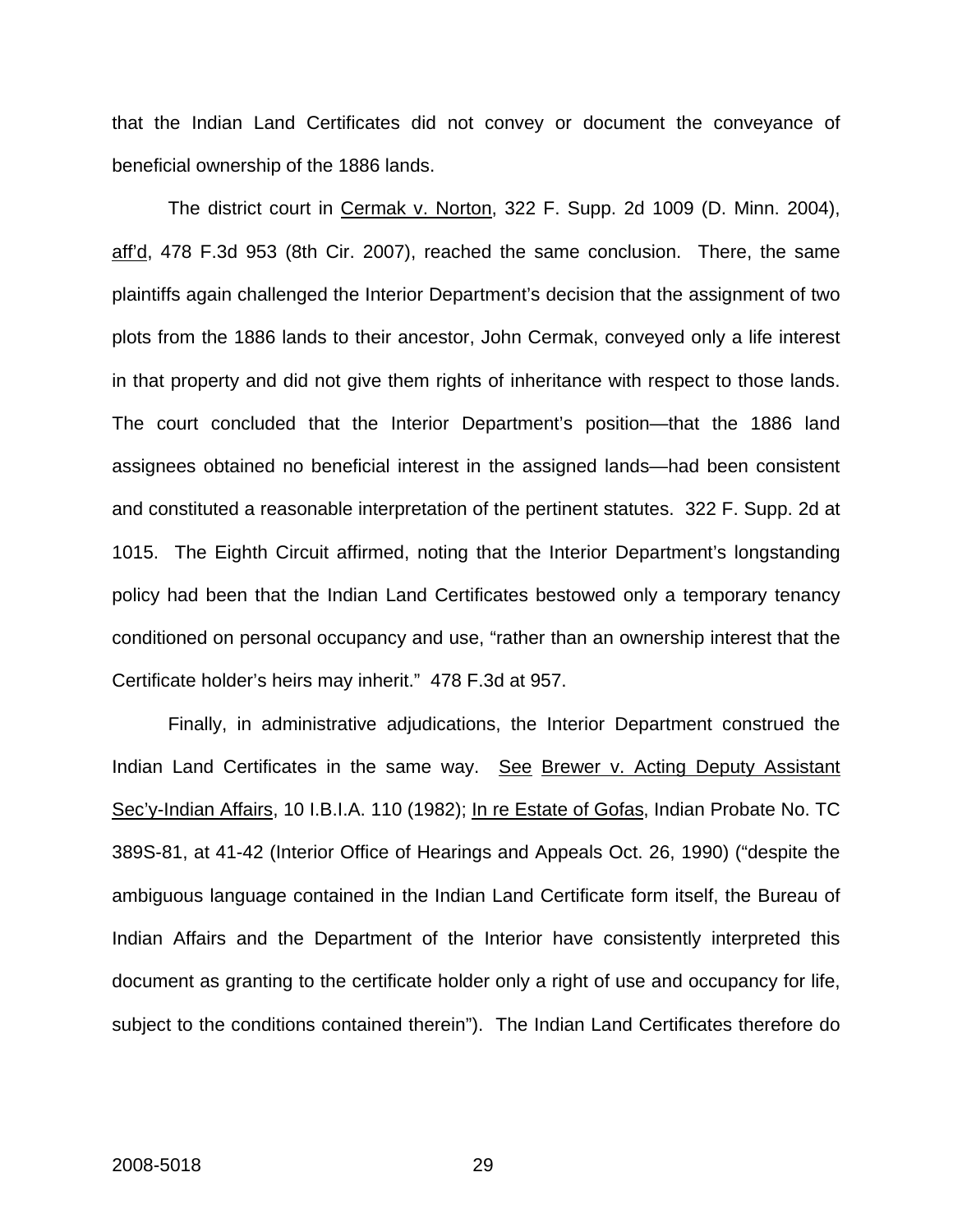not establish that the assignees who held those certificates were trust beneficiaries who owned a beneficial interest in the 1866 lands.

 $\mathsf{C}$ 

In addition to relying on the text of the Indian Land Certificates, the plaintiffs point to various statements by Interior Department officials in which those officials referred to the relationship between the government and the 1886 Mdewakantons as having the character of a trust. It is true that there is some variation in the way that Interior Department officials have characterized that relationship over the years. As we have noted, however, the label given to the relationship is not as important as the substance of the respective parties' rights. And as to that issue, the Interior Department's position has been consistent: The 1886 Mdewakantons and their descendants were eligible for assignments conveying temporary use and occupancy rights in the land, but they did not obtain vested rights that reflected beneficial ownership interests in the property.

In 1915, the Interior Department was forced to address the issue of the nature of the rights attendant to the assignments of the 1886 lands. That issue came to a head as a result of several inquiries concerning whether the assignments of portions of the 1886 lands gave rise to an inheritable interest in the assigned plots. In one case, the original assignee occupied a small plot until his death. If the assignment were deemed a vested and inheritable interest, the plot would be divided among his three heirs. After some internal debate, the Interior Department concluded that the assignments did not create vested inheritable rights, that both legal and equitable title are in the United States, and that the Secretary of the Interior could select a successor assignee rather than being bound to dispose of the property in accordance with the laws of inheritance.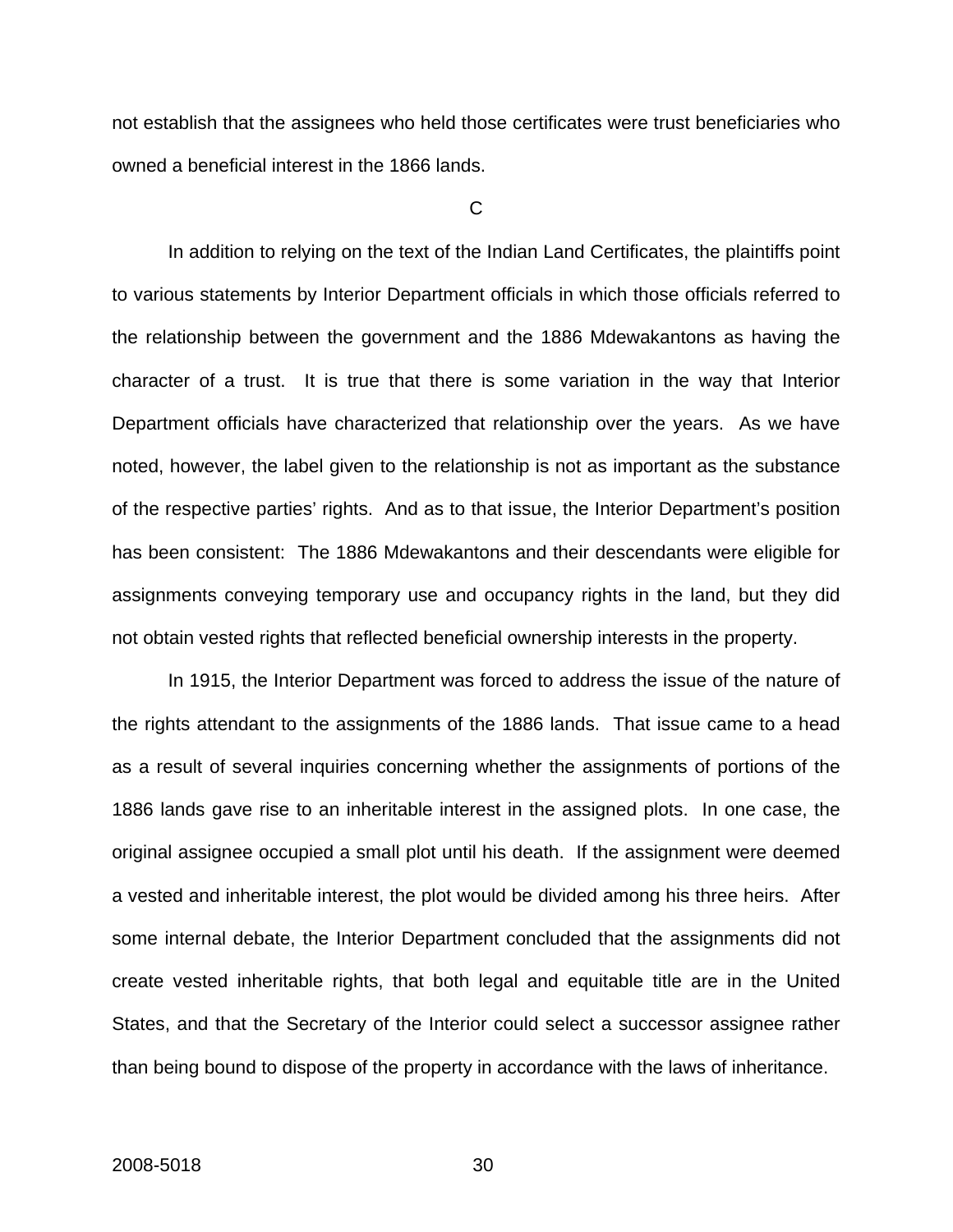The position taken by the Interior Department in 1915 as to the ownership status of the 1886 lands is reflected in two memorandums signed off on by the Assistant Secretary. The first memorandum set forth the Department's position that the assignees of the 1886 lands "possessed no other title than a right of occupation of the lands involved, and, therefore, possessed no interest in said lands which was of the nature of an estate of inheritance." Under the Indian Land Certificates, according to the memorandum, the right conferred on the assignees was not a vested right, but was merely a tenancy at will that terminated with the death of the occupant. With respect to the ownership interests in the land, the memorandum stated the following (emphasis added):

 The Secretary of the Interior has not been authorized to hold these lands in trust for the Mdewakanton Sioux. These lands may not be disposed as trust lands. They may not be sold with the approval of the Secretary of the Interior, and both legal and equitable title are in the United States.

Accordingly, the memorandum concluded, the Secretary was not required to split up a small assigned tract among multiple heirs, but had discretion to assign the tract and could, for example, assign it to the particular heir who had "improved and lived on the tract and is willing to continue to do so."

 A second memorandum issued later that year after further internal debate set forth the Department's intention to adhere to its policy of reassigning "the vacant tract in each case to the Mdewakanton Sioux Indian who appears to be most equitably entitled to have the temporary use and occupancy of it." That memorandum concluded that the Appropriations Acts "did not intend to sanction any vesting of a legal interest in these lands by the occupants"; rather, according to the memorandum, Congress intended for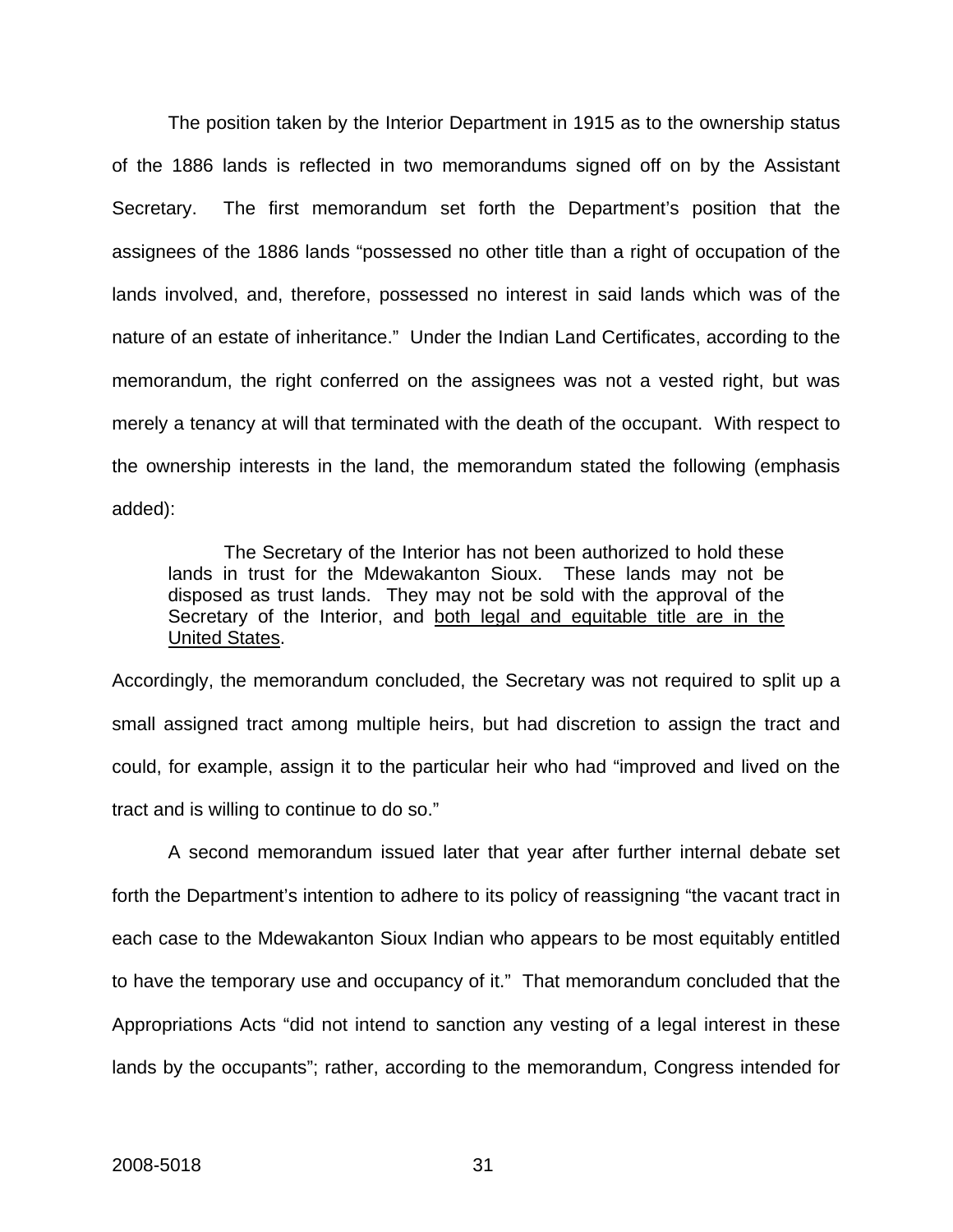the land to be "disposed of in a manner which was deemed best by the Secretary of the Interior, and that he deemed it best not to dispose of any permanent interest in these lands pending further legislation which has not yet been enacted." In light of the fact that many of the tracts were very small—from three to seven acres—the memorandum observed that if the property had to be shared with numerous heirs of the former occupant, "it would result in much confusion and hardship, and practically in an ejectment of the Indian who is most equitably entitled to live on the land, or who may be actually in possession, living upon it as his only home, and cultivating it to his best advantage." The memorandum noted that in many instances heirs not already living on the property "are amply provided for elsewhere," and many of them had left the area and therefore were not good candidates to continue the occupancy and use of the property.

The second memorandum, like its predecessor, rejected the suggestion that the assignees of land purchased under the Appropriations Acts obtained equitable title to that land. It noted that the preferred approach of making reassignments on equitable grounds rather than as a matter of inheritance had been used for years and had elicited very few complaints. Accordingly, the Department decided to continue reassigning the 1886 lands for temporary use and occupancy "until such time as additional legislation is procured authorizing allotments in severalty on such lands."

In the years following the 1915 policy determination, the Interior Department adhered to its position with respect to the ownership interests in the 1886 lands. For example, in 1933 when a question was raised as to the ownership rights to two of the 1886 tracts, the Department advised that title to the tracts was in the United States,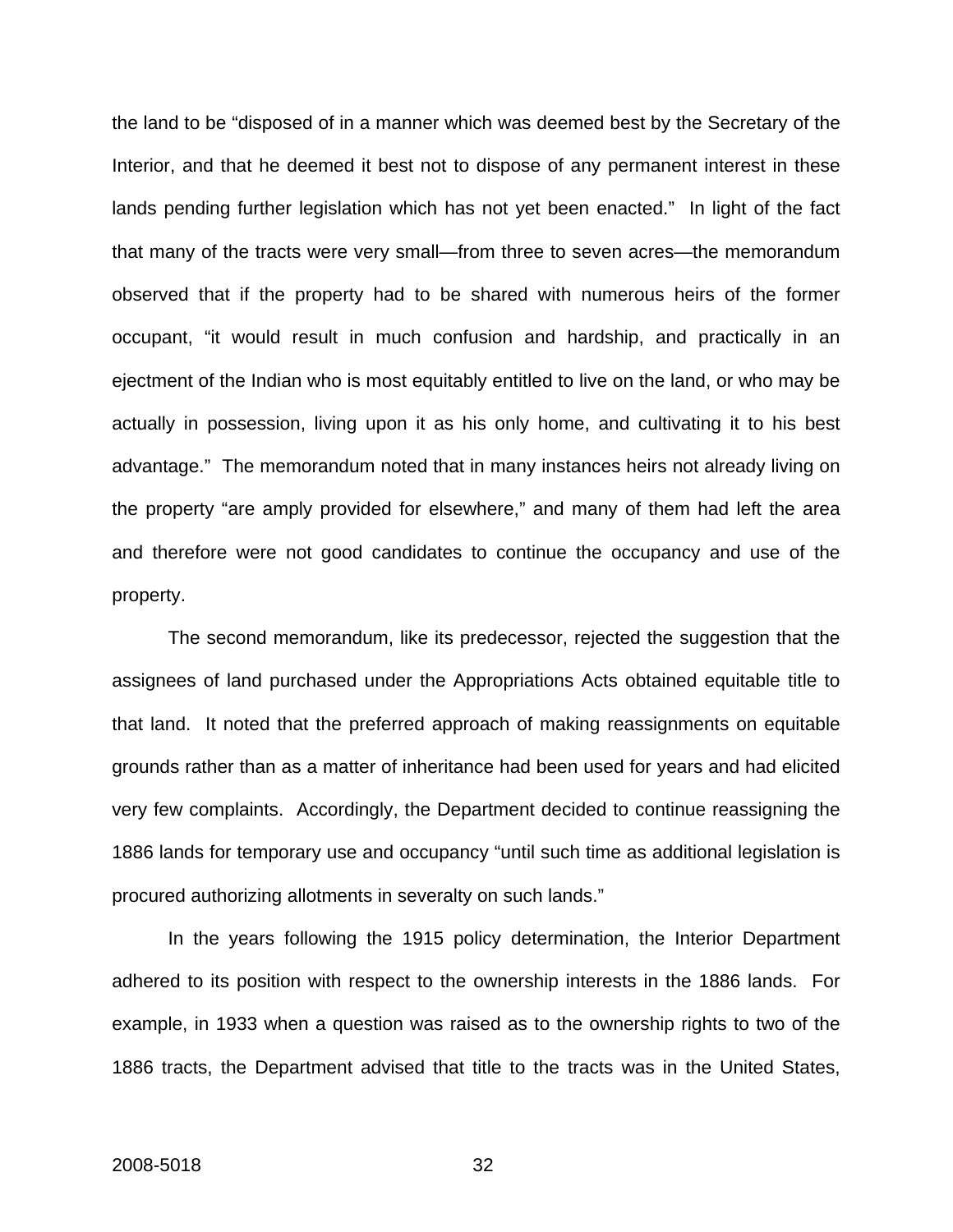"assignees or their heirs possessing only the right of occupancy and use," and that the lands "are not of an inheritable status." Similarly, in a 1937 decision regarding the reassignment of a tract that was abandoned by the assignee, the Department noted that the 1886 lands "were purchased for the Indians by the United States. No trust is created in the deeds."

To be sure, the Interior Department has consistently recognized that in the original legislation Congress intended for the appropriated funds to be expended for the benefit of the 1886 Mdewakantons. Consistent with the principle that there is a "general trust relationship between the United States and the Indian people," United States v. Mitchell, 463 U.S. 206, 225 (1983), Interior Department officials often characterized the 1886 lands as being held in trust for the 1886 Mdewakantons and their descendants, even though the 1886 Mdewakantons were not a tribe of Indians, but rather were viewed as a group of individuals who had severed their tribal relations and were in need of assistance. The Department made clear, however, that its treatment of the 1886 lands as held in trust status for the 1886 Mdewakanton descendants did not give those beneficiaries any interest other than a potential right of temporary occupancy and use of the lands. And the Department recognized that the lands had been acquired by the United States in fee with no formal trust designation. For example, a 1970 Interior Department memorandum stated that the original legislation authorized the purchase of lands to be used for the benefit of the 1886 Mdewakantons "without trust designation or other limitation in title." The memorandum concluded that in accordance with the original legislative purpose the lands should remain available only for the use of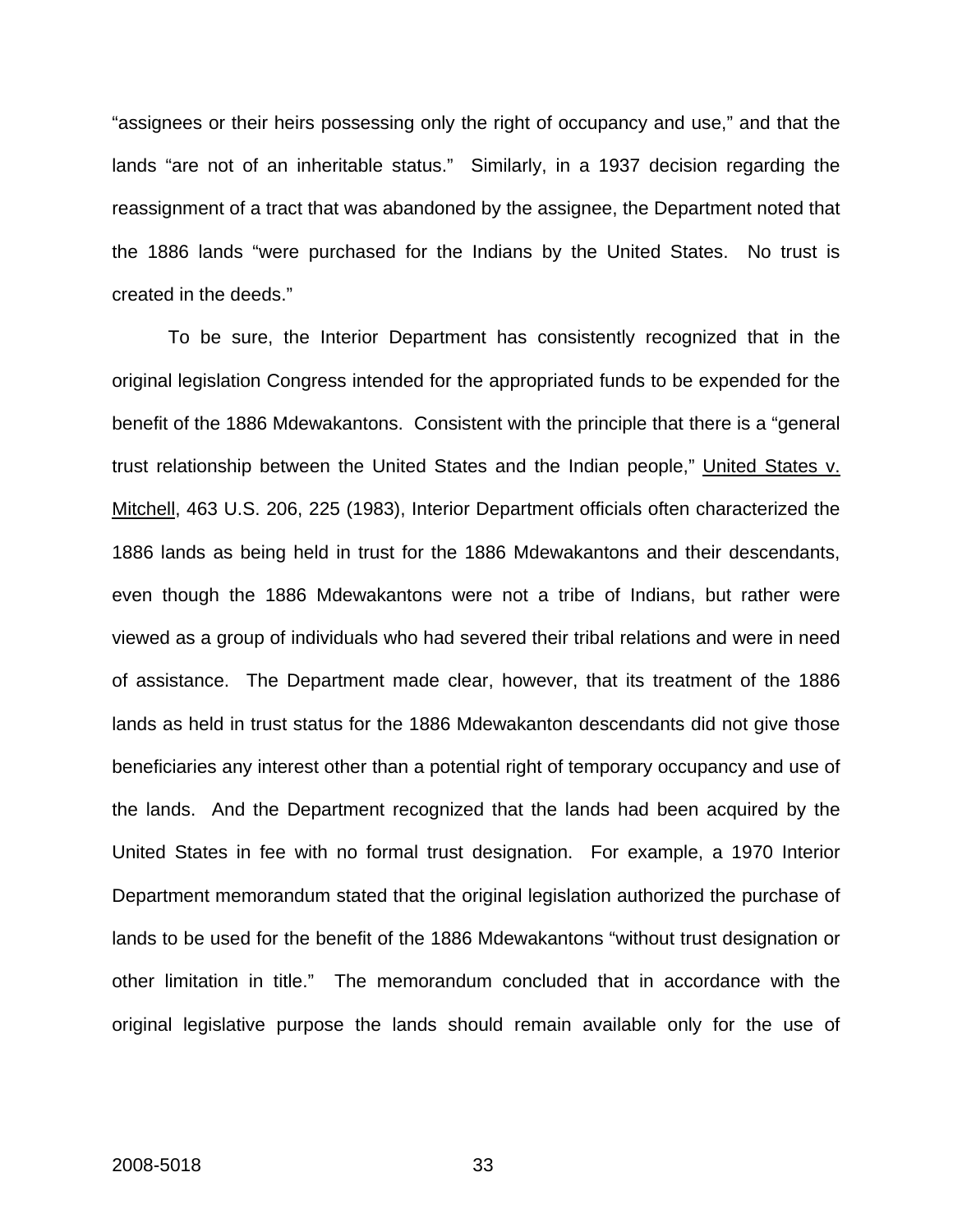"qualified Mdewakanton Sioux Indians." To change the status of the lands, it added, "Congress should be asked to permit such action by affirmative legislation."

A 1974 opinion letter from the Solicitor's office at the Interior Department sets forth the most definitive statement of the Department's position as to the legal status of the 1886 lands shortly before the enactment of the 1980 statute. The opinion letter noted that the legal title to the 1886 lands was taken by the United States, that tenancies at will, or defeasible tenancies, were granted in the form of land assignments to members of the beneficiary class (the 1886 Mdewakantons and their descendants), and that in some instances leasehold interests had been granted to non-members of the beneficiary class, with the income being expended for the benefit of reservation communities "in which members of the beneficiary class reside or with which they are affiliated." The opinion letter concluded that the lands were best viewed as being held by the United States in trust, with the Secretary "possessing a special power of appointment among members of a definite class," and having the authority to grant an interest in the form of either a tenancy at will or a defeasible interest in the land. The opinion letter makes clear that its conclusion that the lands were held in trust did not mean that the 1886 Mdewakantons and their descendants owned equitable title to the 1886 lands. To the contrary, the opinion letter stated, "[w]hen the present arrangement was established, indications are that it was intended as a temporary arrangement and a permanent legislative solution was contemplated." The opinion letter recommended that the Bureau of Indian Affairs "undertake to ascertain whether some legislative disposition of beneficial title to these lands consistent with the present situation is practical and can be recommended to the Congress."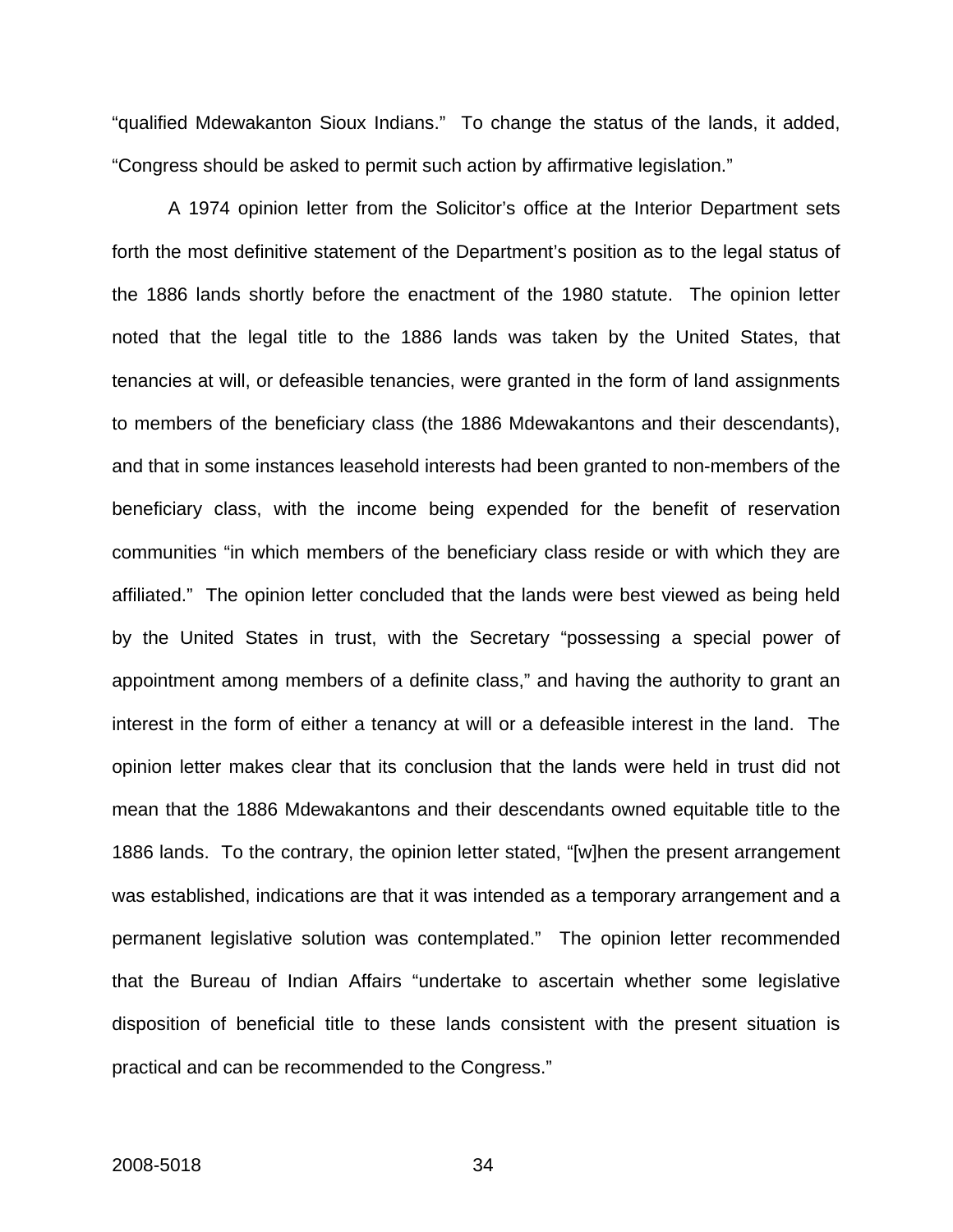The 1974 memorandum highlighted the point that the key question regarding the rights at issue in this case is not whether the 1886 lands were held "in trust" for the 1886 Mdewakanton descendants to whom they were assigned, but rather what rights were conferred in the assigned lands. Plaintiffs' theory is that the class consisting of the 1886 Mdewakantons and their lineal descendants obtained equitable title to the 1886 lands, such that each of them was legally entitled to a share of the proceeds of those lands. The government's theory is that the 1886 Mdewakantons were merely the intended beneficiaries of a congressional appropriation, and their descendants were merely the beneficiaries of an interim Interior Department policy designed to approximate Congress's purpose in the Appropriations Acts pending legislation settling the ownership issue. We conclude that the latter is the better view in light of the purpose of the Appropriations Acts and the subsequent history pertaining to the administration of the 1886 lands. In so doing, we think it significant that throughout the period between the enactment of the Appropriations Acts and the passage of the 1980 Act that directed that the 1886 lands be held in trust for the three communities, the Interior Department's consistent position was that the lands were meant to be held in small plots for a small number of individual Mdewakantons living on or near the lands, not collectively for the entire class of Mdewakanton descendants, wherever they might be found.

In sum, we find no persuasive support in the history of the Interior Department's policies with respect to the administration of the 1886 lands that supports the plaintiffs' theory that the Appropriations Acts created permanent beneficial rights in the descendants of the 1886 Mdewakantons. Consistent Interior Department practice was to assign plots of those lands to individuals chosen from among the 1886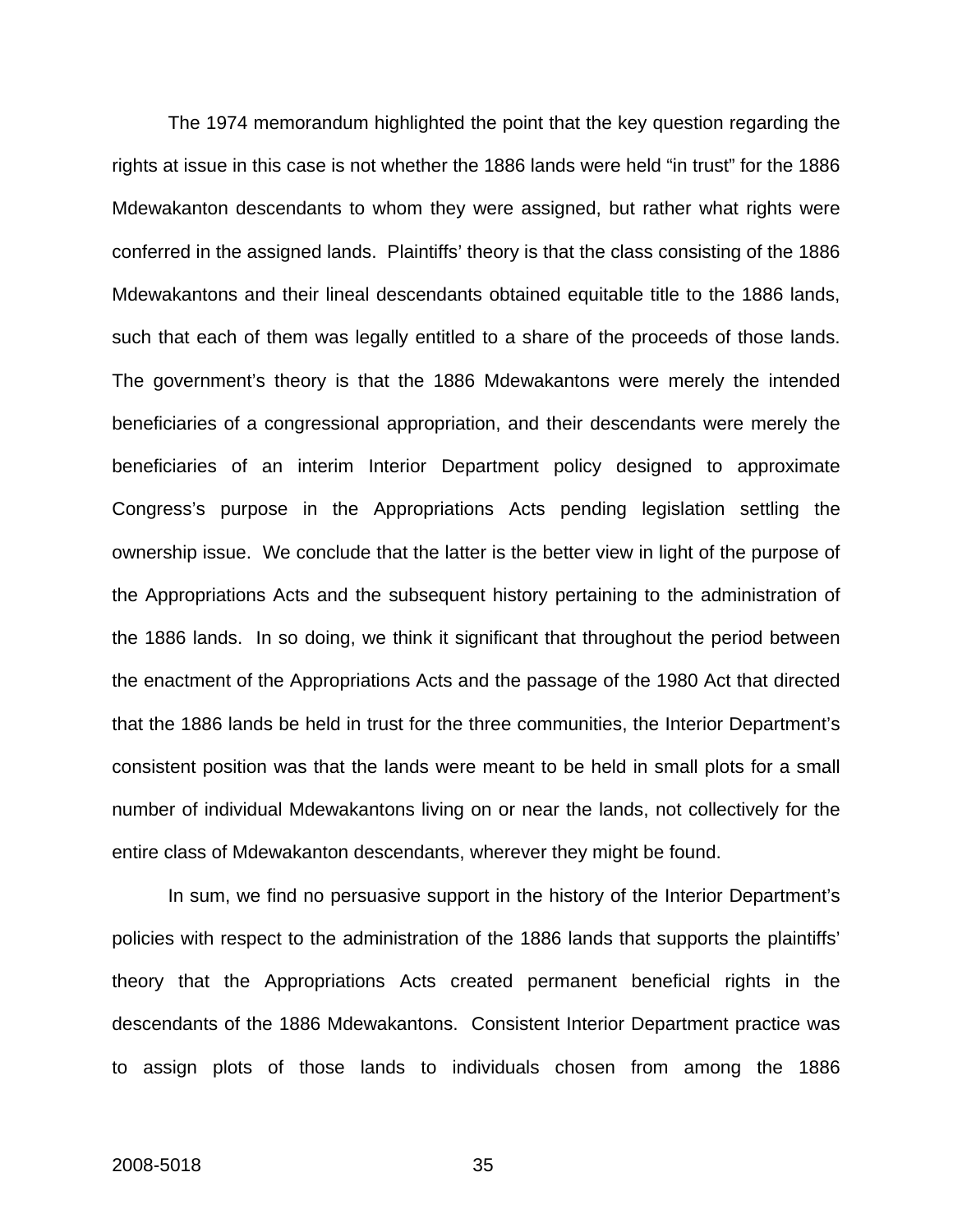Mdewakantons and their descendants, but there was no suggestion in the administrative practice that the beneficiaries obtained equitable title or any other vested rights in those lands.

D

 The plaintiffs argue that several twentieth-century statutes show that Congress intended to create a trust relationship with respect to the 1886 lands through which the descendants of the 1886 Mdewakantons obtained an undivided equitable interest in those lands and their proceeds. We conclude that the statutes on which the plaintiffs rely do not support their position.

 The plaintiffs first point to a 1901 statute in which Congress authorized the sale of a small parcel of the 1886 lands in Redwood County, Minnesota, and provided for the purchase of another parcel in exchange. The significance of that legislation, according to the plaintiffs, is that it required "the written consent of the adult Indians residing in Redwood County" before the sale could be effected. See Act of Feb. 25, 1901, ch. 474, 31 Stat. 805, 806. Invoking general principles of trust law—in particular the requirement that in some circumstances the consent of the beneficiaries is required to terminate a trust—the plaintiffs contend that the requirement of consent suggests that the property was being held in trust for the Indians. The plaintiffs also rely on the remarks of Senator Pettigrew regarding the legislation, in which he stated that the 1886 Mdewakantons were not a "band of Indians," but "are occupying separate tracts and have the title." 34 Cong. Rec. 2523 (1901).

 The statutory requirement to obtain consent for the sale from the adult Indians in Redwood County does not demonstrate the existence of a trust. Instead, it appears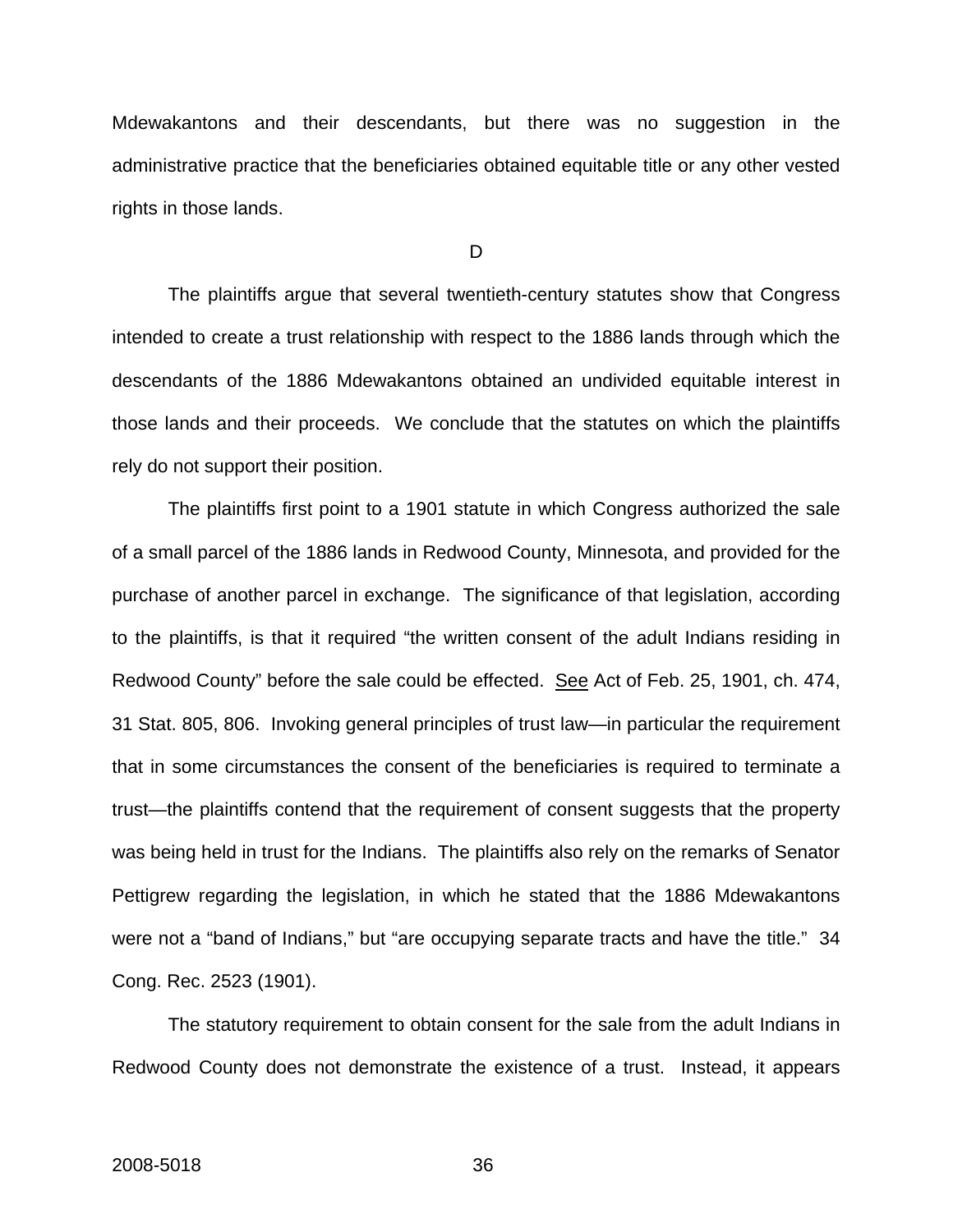simply to reflect congressional recognition that the 1886 lands were intended for the use of the 1886 Mdewakantons and that it was therefore appropriate to afford them the right to object to any proposed disposition of those lands. Indeed, the Senate report on the bill refers to the consent requirement and does not in any way suggest that it is tied to any requirements of trust law. See S. Rep. No. 56-2186, at 2 (1901). As for Senator Pettigrew's comment, his statement that the Mdewakantons "have the title" is not supported by any analysis and is contrary to the position taken by the Secretary of the Interior contemporaneously with the enactment of the Appropriations Acts, as noted above. Absent any other evidence that the Mdewakantons "ha[d] the title" to the 1886 lands, Senator Pettigrew's statement simply appears to be in error.

 The plaintiffs argue that subsequent Acts of Congress provide further proof that Congress understood that those lands were held in trust for the Mdewakantons and their descendants. In our view, those statutes provide no support for the plaintiffs' argument, and in fact support the contrary inference.

In 1906, Congress authorized the sale of a small portion of the 1886 lands on the condition that the proceeds of the sale be paid to the current assignees or that the proceeds be used for the purchase of lieu lands elsewhere. Act of Mar. 19, 1906, ch. 962, 34 Stat. 78. Nothing in the text of the statute states or suggests that either the particular assignees who occupied the property at the time or the 1886 Mdewakantons and their descendants in general had an ownership interest in the property. The two reports accompanying the legislation both recited that the land "belongs to the United States," and both added that the land "was at one time intended that it should be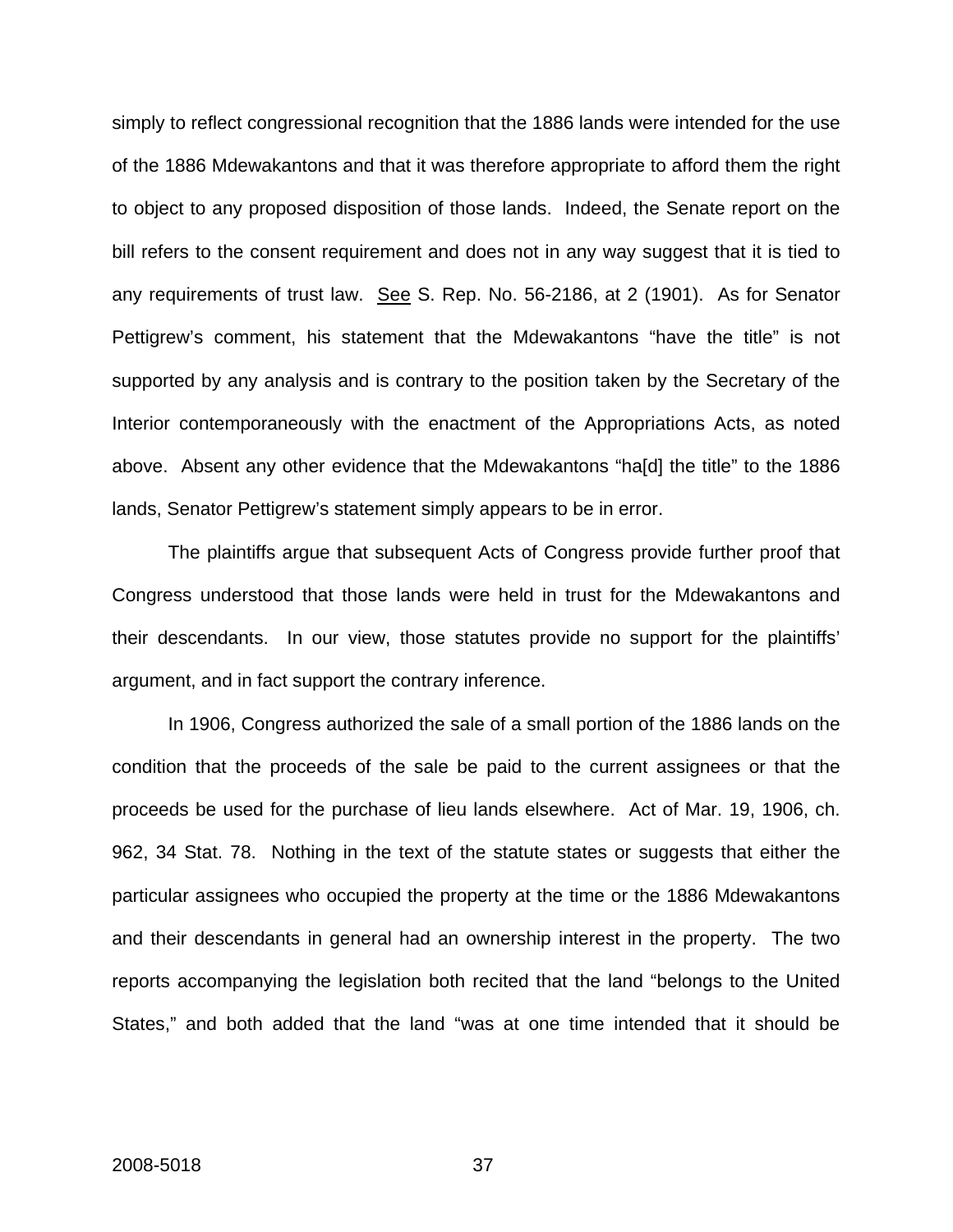allotted to certain Indians, but it has never been so allotted." S. Rep. No. 59-1636, at 1 (1906); H.R. Rep. No. 56-1576, at 1 (1906).

Unlike the 1901 statute, the 1906 statute did not require the consent of the assignees (or anyone else) before effecting the transaction. Thus, whatever force the plaintiffs' argument about the consent requirement might have with respect to the 1901 statute, that argument is not applicable to the 1906 statute. In fact, the absence of any provision for obtaining the consent of any of the 1886 Mdewakantons undermines the plaintiffs' argument that Congress regarded the 1886 Mdewakantons as the equitable owners of the land. Congress's decision to compensate the particular affected assignees by giving them the proceeds from the sale or obtaining lieu lands in exchange for the sold property thus appears to be an effort to minimize the burden of depriving the particular assignees of their temporary use and occupancy of the property, not an acknowledgement that the class of 1886 Mdewakantons and their descendants held an ownership interest in the land.

 A statute enacted in 1923 provides further evidence that Congress did not regard the Appropriations Acts as having conferred any ownership rights on the 1886 Mdewakantons and their descendants. In that statute, Act of Feb. 14, 1923, ch. 76, 42 Stat. 1246, Congress extended the provisions of the General Allotment Act of 1887 to the properties purchased with the Appropriations Acts funds, which had the effect of authorizing the Secretary of the Interior to allot the properties to particular individuals from among the 1886 Mdewakantons and their descendants. Significantly, the legislative history of the 1923 Act indicates that the 1886 Mdewakantons were not regarded as having any ownership interest in the property. To the contrary, in the letter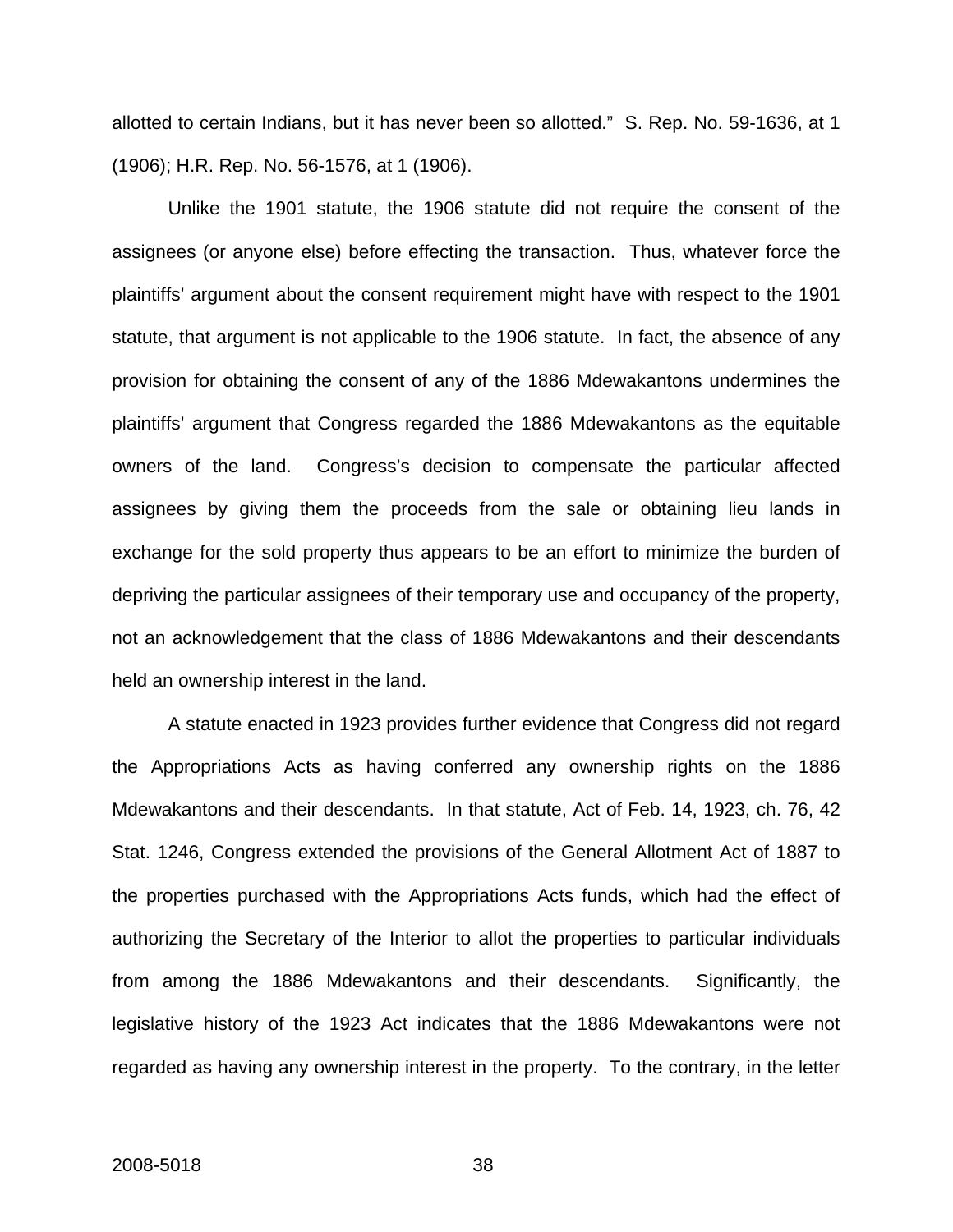recommending enactment of the legislation, the Acting Secretary of the Interior explained that the Appropriations Acts did not specifically indicate the manner in which title would be held to the 1886 properties, and noted that the "United States now holds the title in fee to all those lands." H.R. Rep. No. 67-1379, at 1 (1923). The letter continued, "The legal title to all the above purchased lands, as herein indicated, is in the United States, the Indians having the use and occupancy only." Id.; see also S. Rep. No. 67-129, at 1 (1921).

 Furthermore, if the 1923 statute had been implemented, the effect would have been to allot the 1886 lands to a small number of the 1886 Mdewakantons—presumably those with assignments at the time. Such a step would have deprived the other members of the class of 1886 Mdewakanton descendants of any present or future interests in the 1886 lands. Accordingly, Congress's decision in 1923 to authorize the allotment of the 1886 lands is contrary to the plaintiffs' contention that they obtained vested rights in those lands through the Appropriations Acts.

 Although the 1923 statute authorized the Secretary to make individual allotments of the 1886 lands, the Secretary elected not to do so. In the years following that Act, federal Indian policy changed from favoring individual allotments to supporting tribal self-determination, a policy change that culminated in the enactment of the Indian Reorganization Act of 1934. It was under the authority of that Act that the three Mdewakanton communities were organized and reservations granted for them.<sup>[8](#page-44-0)</sup>

<span id="page-44-0"></span><sup>8</sup>  $8$  The plaintiffs have called our attention to the Supreme Court's recent decision in Carcieri v. Salazar, No. 07-526 (Feb. 24, 2009), which involved the construction of a provision of the 1934 Act. They contend that Carcieri supports their argument that the Appropriations Acts created a trust for the 1886 Mdewakantons and their descendants. We do not regard Carcieri as in any way relevant to that issue.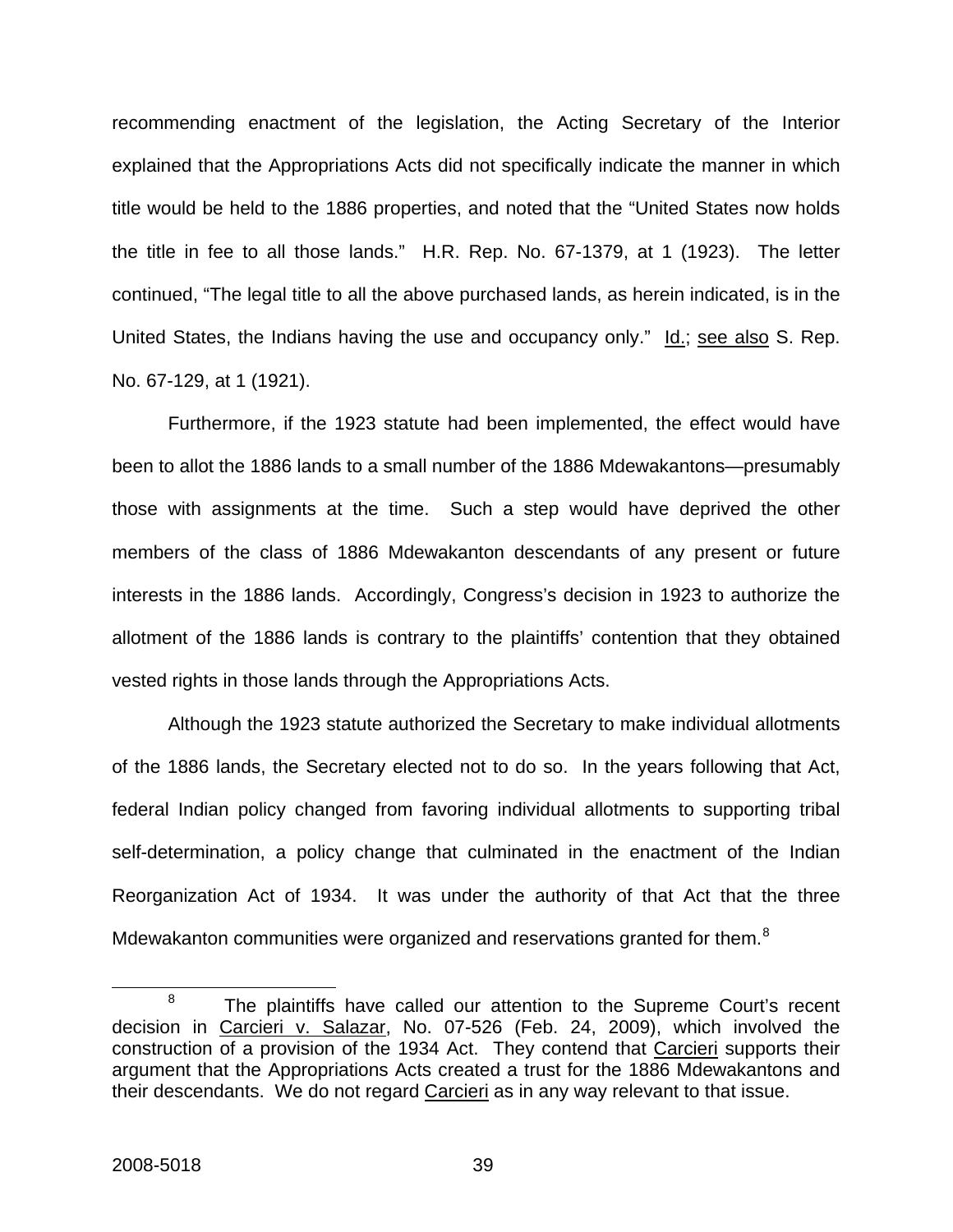The effect of that change in policy was manifested in a 1944 statute that authorized the Department of the Interior to purchase two small tracts of the 1886 lands for a Wildlife Refuge. The 1944 statute, Act of June 13, 1944, ch. 243, 58 Stat. 274, stated that the subject properties, which had been acquired pursuant to the Appropriations Acts for Indian use, were "no longer used by Indians." It then provided that as part of the transaction, a total of \$1,261.20 would be made available for transfer on the books of the Treasury Department "to the credit of the Medawakanton and Wahpakoota Bands of Sioux Indians" and that the payment "shall operate as a full, complete, and perfect extinguishment of all their right, title, and interest in and to the lands above described." Id.

The plaintiffs argue that the payment and the reference to the "right, title, and interest" in the two tracts of the 1886 lands indicates that Congress recognized an equitable interest in the 1886 lands. The problem with that argument is that the payment was made to a tribe, not to a group of individuals, and in particular not to the lineal descendants of the 1886 Mdewakantons. Thus, the 1944 statute demonstrates that Congress appreciated that the 1886 lands were purchased for the general purpose of benefiting the 1886 Mdewakantons, and that it was appropriate that some compensation be paid for the disposition of that property. But it is contrary to the conclusion that any particular individuals had obtained vested rights in that property as to which consent or compensation was legally required before the property was sold.

 The most significant twentieth-century legislative action bearing on the status of the 1886 lands is, of course, the 1980 statute that terminated the assignment system and placed the 1886 lands in trust for the three communities. That statute and its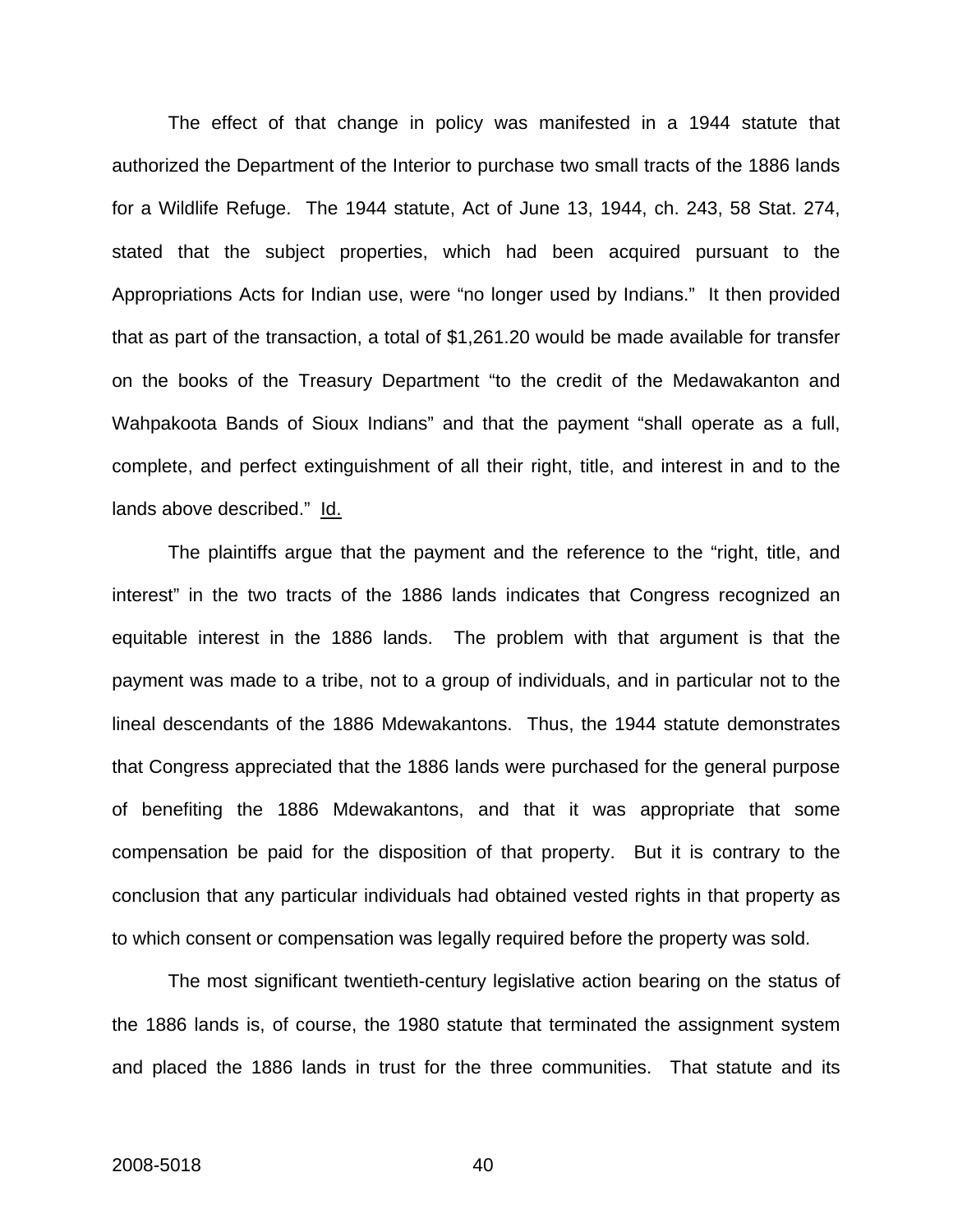legislative history make clear that Congress did not regard the Appropriations Acts as having conferred equitable title in the 1886 lands on the 1886 Mdewakantons and their descendants.

The committee reports on the 1980 legislation recognized that the 1886 lands were held by the United States for the use of the 1886 Mdewakantons and their descendants. See S. Rep. No. 96-1047, at 1-2 (1980); H.R. Rep. No. 96-1409, at 2 (1980). But the reports did not suggest that the 1886 Mdewakantons, either individually or collectively, held beneficial title to the 1886 lands. To the contrary, as the Senate report noted, the lands were owned by the United States pursuant to an "unusual" arrangement under which the land was made available for assignment to eligible beneficiaries of the three Appropriations Acts. S. Rep. No. 96-1047, at 2. Because that arrangement did not give vested rights to the land to any of the descendants of the 1886 Mdewakantons, Congress was free to alter the ownership status of the land to create trusts for the three communities.<sup>[9](#page-46-0)</sup> See N. Cheyenne Tribe v. Hollowbreast, 425 U.S. 649, 656 (1976); United States v. Jim, 409 U.S. 80, 82 (1972); LeBeau v. United States, 474 F.3d 1334, 1342-43 (Fed. Cir. 2007).

It was clear to those who proposed the 1980 legislation that despite the overlap among the descendants of the 1886 Mdewakantons and the membership of the three

<span id="page-46-0"></span><sup>9</sup>  $9$  The sponsor of the 1980 Act in the House, Rep. Richard Nolan, explained that under the Appropriations Acts, the 1886 lands were "held by the United States for exclusive use by descendants of the May 20, 1886, Mdewakanton Sioux," unlike the reservation land, which "belonged to all Mdewakanton residing on each reservation, according to membership requirements stipulated by the tribe." 126 Cong. Rec. 8897 (Apr. 23, 1980) (remarks of Rep. Nolan). The 1980 Act, he explained, "will put [the 1886 lands] on an equal status with [reservation] land," and the "change in the legal status of the 1886 Mdewakanton land will place all Mdewakanton lands on an equal basis." Id.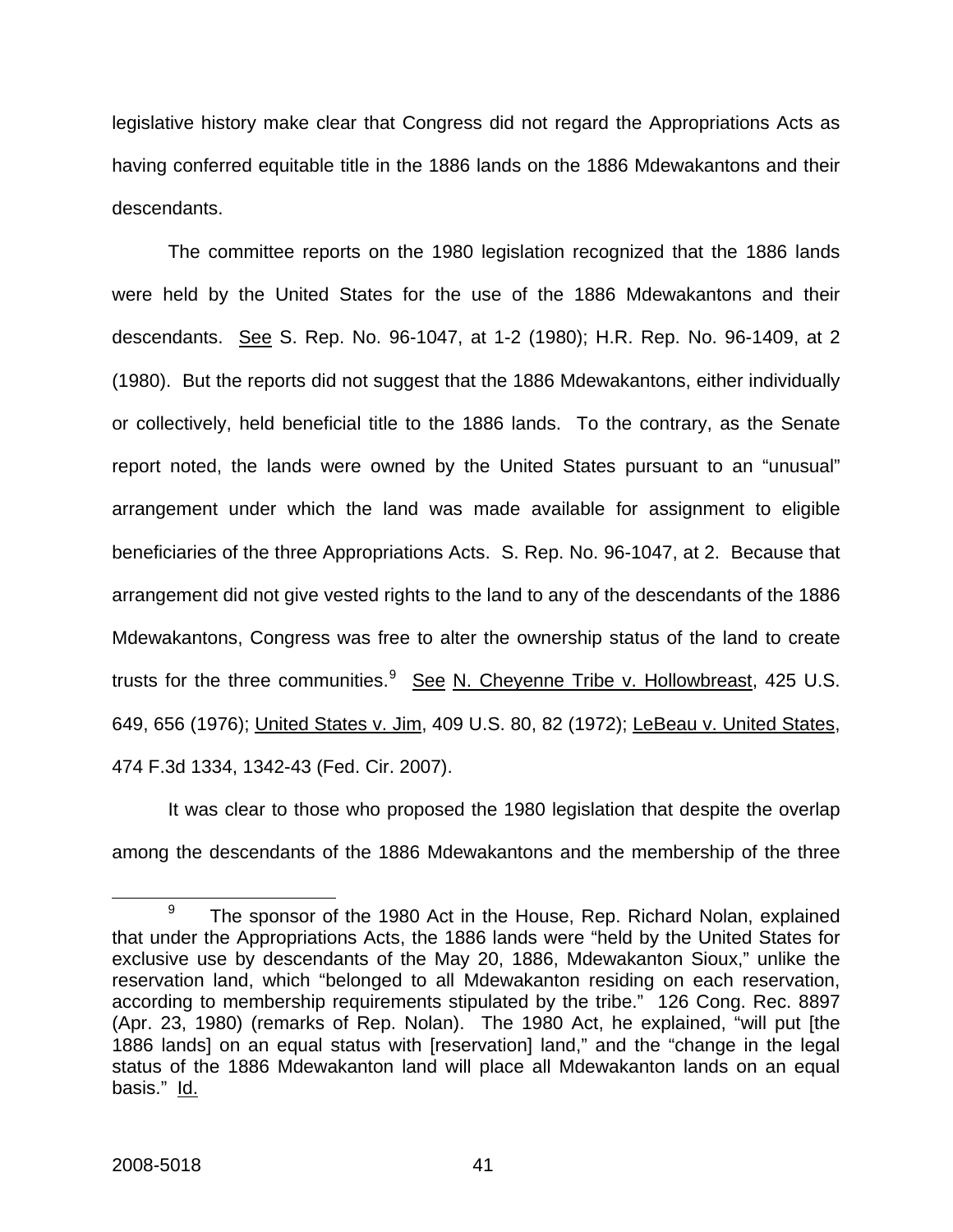communities, some of the 1886 Mdewakanton descendants would cease to be beneficiaries under the new statute. An Interior Department memorandum describing the effect of the proposed transfer of the 1886 lands to be held in trust for the three communities specifically acknowledged that, because of the lack of complete overlap between the membership of the communities and the descendants of the 1886 Mdewakanton, some individuals could lose the opportunity for occupancy and use of those properties under the proposed legislation. The memorandum stated:

[T]here are, potentially, a number of Indian people who are eligible descendants entitled to use rights in this property but who are not members of any of the three Indian communities and would, therefore, not acquire any rights (they may in fact lose rights) by the proposed change in the title to this property. There is no provision in the Bill to protect any such property rights there may be.

That acknowledgement makes clear that the Interior Department understood that the rights of the Mdewakanton descendants were limited to eligibility for use and occupancy of the 1886 lands, not equitable ownership.<sup>[10](#page-47-0)</sup> In fact, the "savings clause" that preserved occupancy rights for all those then holding assignments to portions of the 1886 lands was added to the bill, perhaps in an effort to mitigate the effect of the new statute on those who were not members of the communities and would otherwise lose their current right of occupancy of the 1886 lands.

 From our survey of the various statutes enacted in the aftermath of the Appropriations Acts, we see no evidence that Congress interpreted the Appropriations Acts as creating a trust relationship with the 1886 Mdewakantons. Nor do we see any

<span id="page-47-0"></span> $10$  The plaintiffs argue that the quoted statement was in a document relating to a bill introduced in an earlier Congress. The earlier bill and the Act ultimately passed in 1980, however, were nearly identical. The process of obtaining the 1980 legislation was an ongoing one that simply spanned more than one Congress. The document is therefore properly viewed as part of the legislative history of the 1980 Act.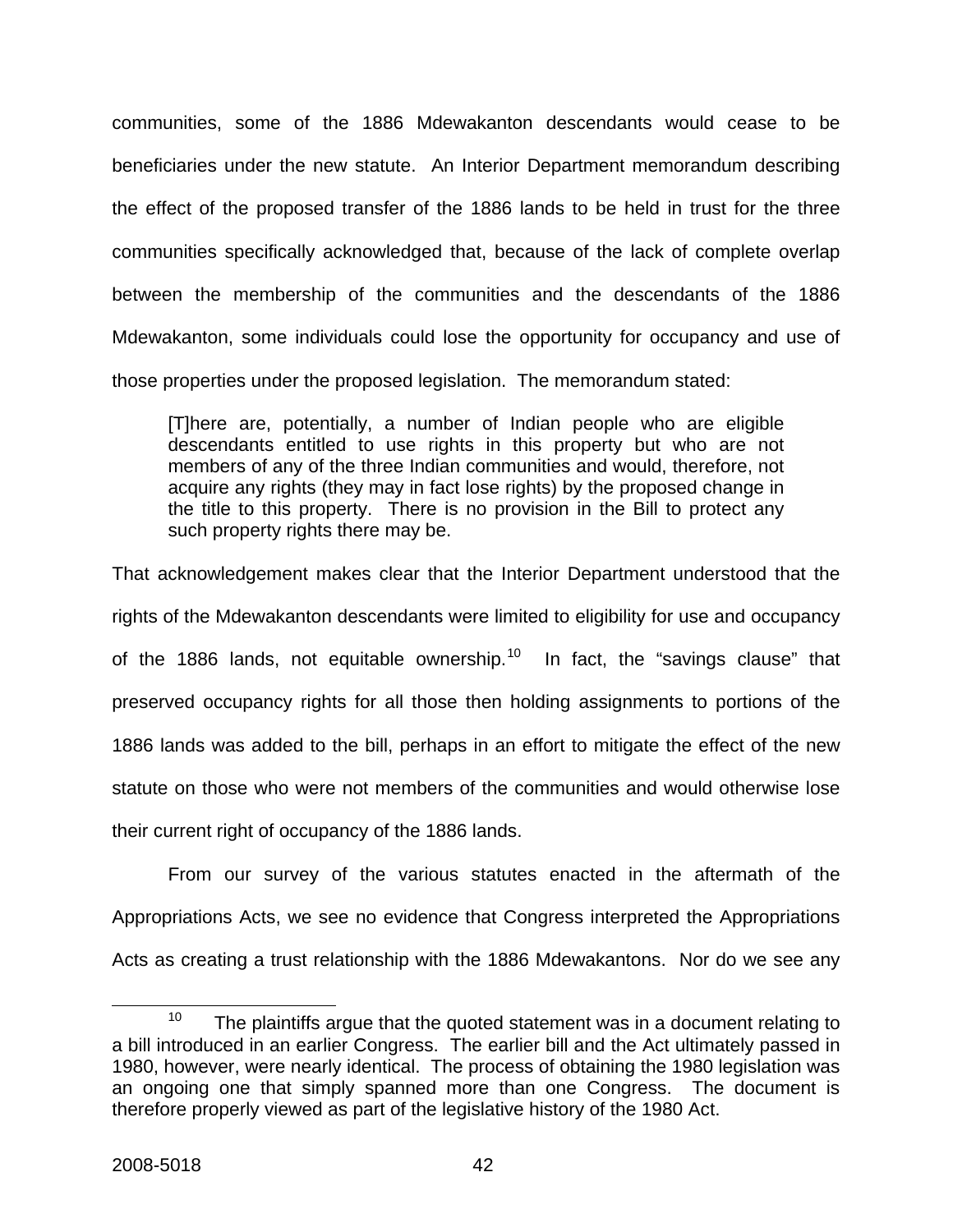indication that Congress wished, in the subsequent legislation, to convert the relationship between the government and the 1886 Mdewakanton descendants into a trust relationship in which the descendants would be treated as beneficial owners of the 1886 lands.

E

In addition to invoking subsequent legislation and administrative practice, the plaintiffs seek support for their position in several court decisions and in positions taken by government lawyers in previous cases involving the 1886 lands. None of those arguments is persuasive.

First, the plaintiffs and the Lower Sioux Indian Community rely heavily on the Court of Claims' decision in Duncan v. United States, 667 F.2d 36 (Ct. Cl. 1981). That case involved a series of statutes that authorized the purchase of land for certain Indians in California. The first of those statutes authorized the Secretary of the Interior to purchase lands and water rights for the use of the designated Indians, to construct suitable irrigation facilities on those lands, and to "fence, survey and mark the boundaries of such Indian Reservations." Act of June 21, 1906, Pub. L. No. 258, ch. 3504, 34 Stat. 325, 333 (1906). Subsequent statutes renewed the authorization in similar terms, and suitable property was purchased with the appropriated funds. In 1958, Congress enacted a statute that provided that the trust relationship with respect to the lands would be terminated under certain conditions and the land turned over to individual Indians. See Pub. L. No. 85-671, 72 Stat. 619 (1958). The Indians later filed an action for breach of trust, contending that the government had not satisfied the statutory requirements for termination of the trust. The Court of Claims ruled that the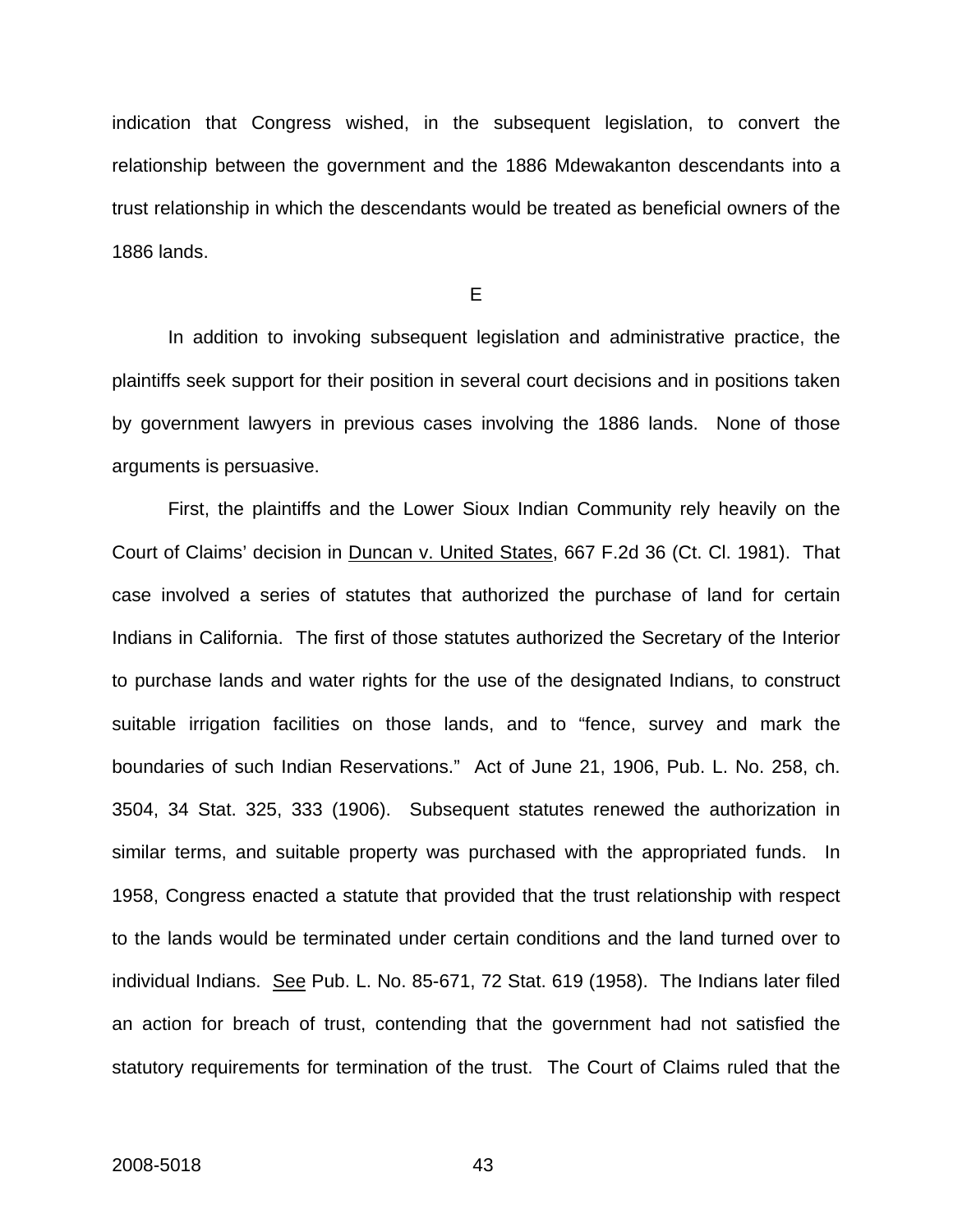California lands were held in trust for the Indians and that the government was liable for breach of trust because of its unauthorized, premature termination of the trust.

The plaintiffs contend that the land purchases in this case and the purchase at issue in the Duncan case are very similar, and that the purchases in this case therefore must be treated as creating the same kind of trust relationship that was found to exist in Duncan. While there are some similarities between the two cases, there are important differences that make the Duncan case distinguishable. First, the initial statutes in Duncan expressly authorized the Secretary to procure land for the creation of "Reservations" for the Indians, a term that is typically associated with the creation of a trust relationship between the government and the tribe or community of Indians for which the reservation is created. See Cohen's Handbook of Federal Indian Law §§ 3.04[2][c], at 191; 15.04[3][b], at 982; see also N. Paiute Nation v. United States, 8 Cl. Ct. 470, 485 (1985). Second, as the Duncan court pointed out, the "contemporaneous and continuing interpretation" of the authorizing statutes by the Interior Department was that those statutes created a trust relationship. In fact, the parties' agreed statement of facts contained a stipulation that from the time of the creation of the reservation until its termination, "the Secretary of the Interior recognized a federal trust relationship with the Robinson or East Lake Band, as a distinct Indian tribe or band of Indians." 667 F.2d at 41 n.7. Third, in the 1958 statute that authorized the termination of the reservation, Congress clearly stated its understanding and intention that the reservation lands in question had been and would continue to be held in trust until final termination. See Pub. L. No. 85-671, § 9, 72 Stat. at 621 (providing for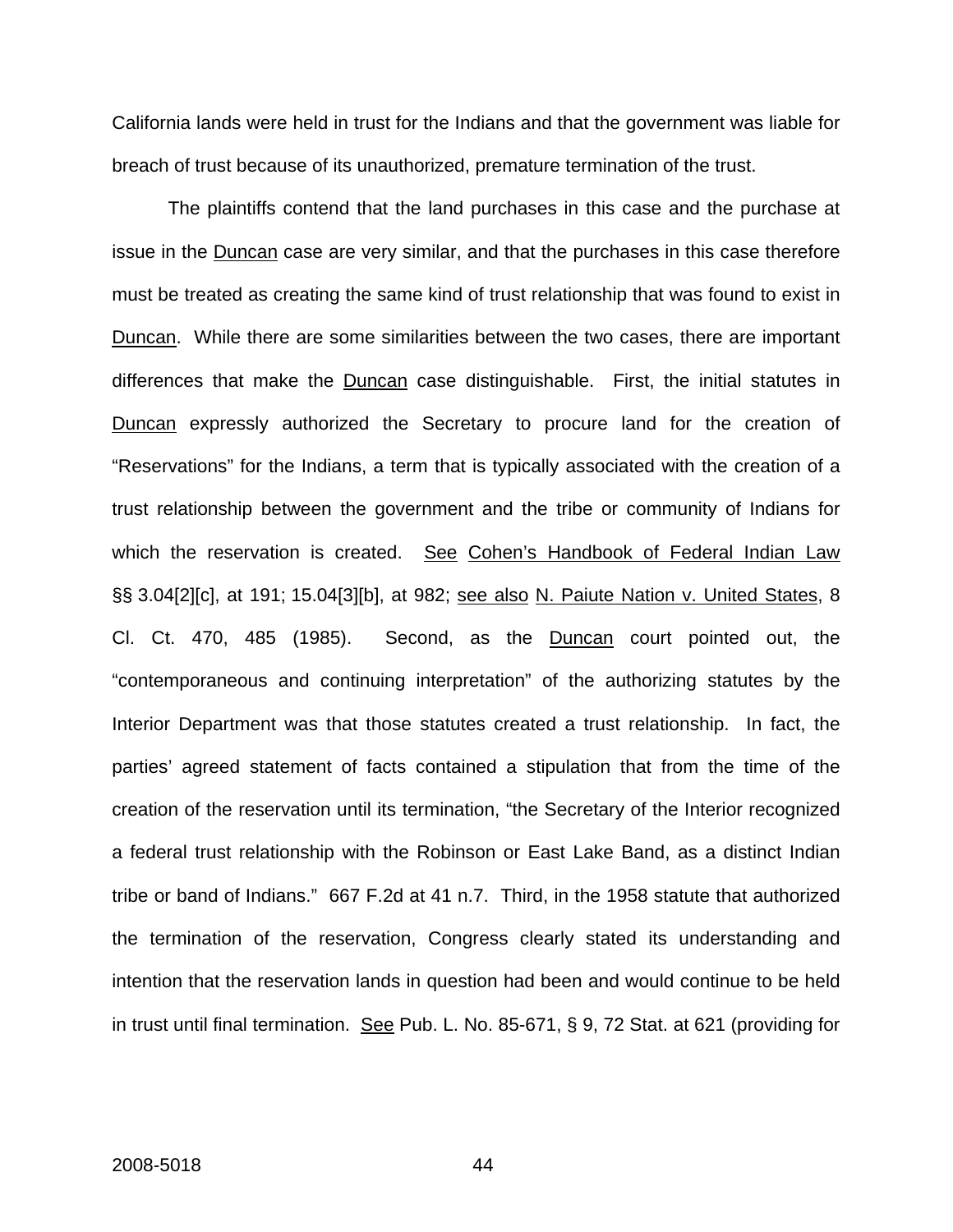certain benefits to be conferred "[p]rior to the termination of the Federal trust relationship in accordance with the provisions of this Act").

None of those factors is present here. The Appropriations Acts did not create a reservation for the 1886 Mdewakantons; there was no consistent and longstanding position by the Interior Department that the Appropriations Acts created a trust giving the descendants of the 1886 Mdewakantons vested rights in the 1886 lands; and the 1980 statute that terminated the relationship created by the Appropriations Acts not only did not refer to that relationship as a trust relationship, but created an entirely different, and inconsistent, trust relationship with the three Mdewakanton communities. Duncan therefore does not control this case.

The plaintiffs also rely on a 1922 decision by the Court of Claims, Medawakanton and Wahpakoota Bands of Sioux Indians v. United States, 57 Ct. Cl. 357 (1922). That case arose after Congress enacted a statute in 1917 directing that the Sioux be awarded a back payment for the annuities that had been revoked by the 1863 legislation. Act of Mar. 4, 1917, ch. 181, 39 Stat. 1195. The 1917 statute directed that the amount of the back payment be reduced by any amounts that had been paid to the tribe and tribal members for their support in the interim. Among the set-off payments were the payments made pursuant to the Appropriations Acts. Nothing in that legislation or the court's judgment indicates that the monies were paid as part of a trust; they were simply funds that were previously paid to the tribe and to former tribe members and, as such, fell within the scope of what Congress had directed to be set off from the overall judgment in that litigation.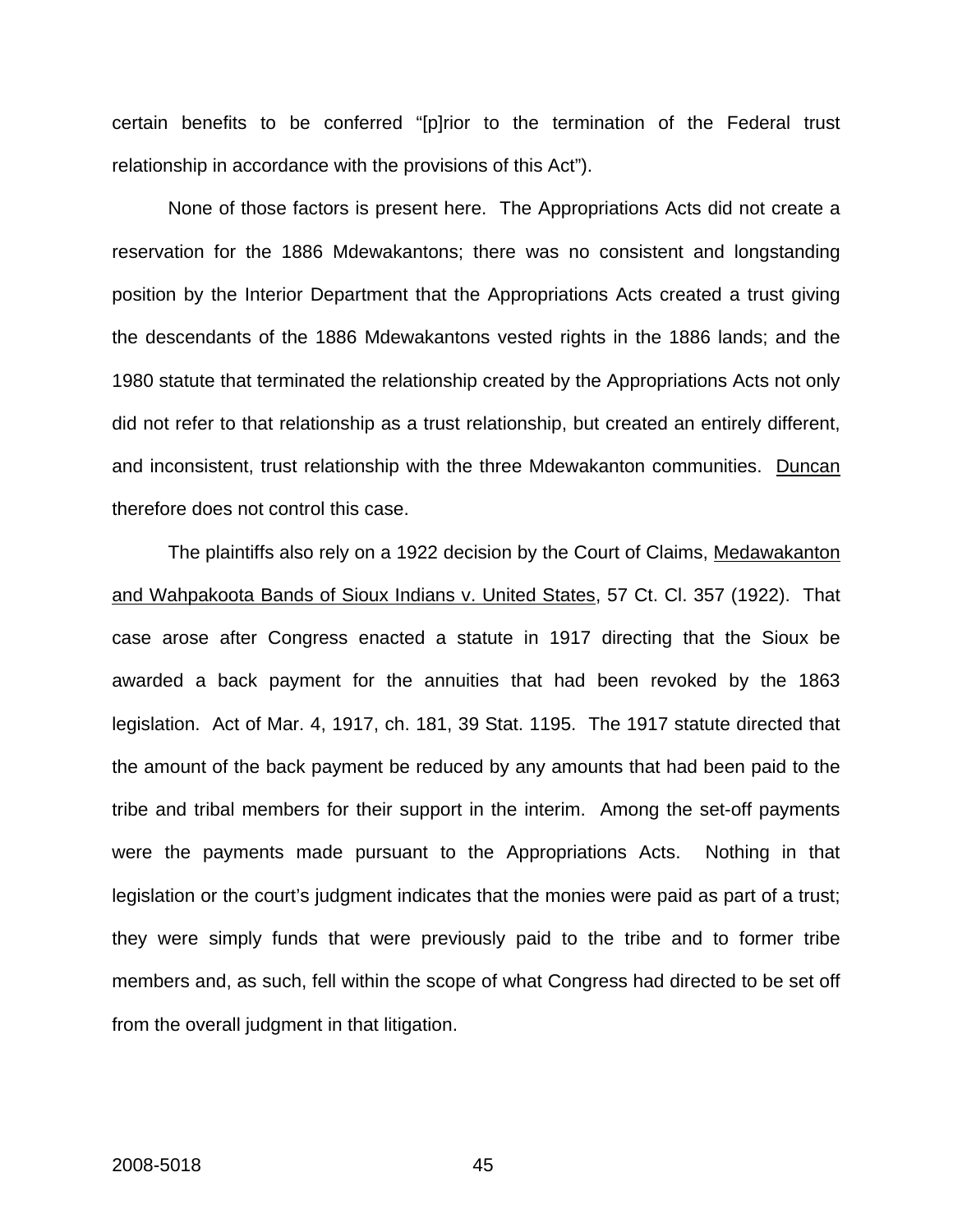Finally, the plaintiffs argue that the government is estopped from denying that the Appropriations Acts created a trust relationship with the 1886 Mdewakantons and their descendants because government attorneys have acknowledged the existence of such a trust in earlier litigation. We have examined the statements relied on by the plaintiffs and do not find anything said by the government attorneys in the referenced cases that would support the plaintiffs' claims in this one. In one instance, the government noted that the Indian Land Certificates documenting the assignments held by particular descendants of the 1886 Mdewakantons referred to the assigned land as "held in trust." Government counsel then stated that the 1980 legislation "changed the status of property represented by Indian Land Certificates" by transferring "property that the United States had held in trust for individual Mdewakanton Sioux, to the Sioux Community." In other instances, again referring to the Indian Land Certificates, government counsel stated the assigned lands were held in trust for individual Mdewakanton Sioux. That characterization of the property relationship reflected by each assignment is consistent with the way the Interior Department frequently characterized the assignments, but it falls far short of endorsing the plaintiffs' position that the United States held the 1886 lands in trust for the class of the 1886 Mdewakanton descendants and that the trust relationship rendered the members of that class equitable owners of those lands.

In another instance cited by the plaintiffs, a government attorney stated that the 1980 law "said we're not changing anybody's existing rights." In context, it is clear that the attorney's statement referred to the effect of the savings clause of the 1980 Act in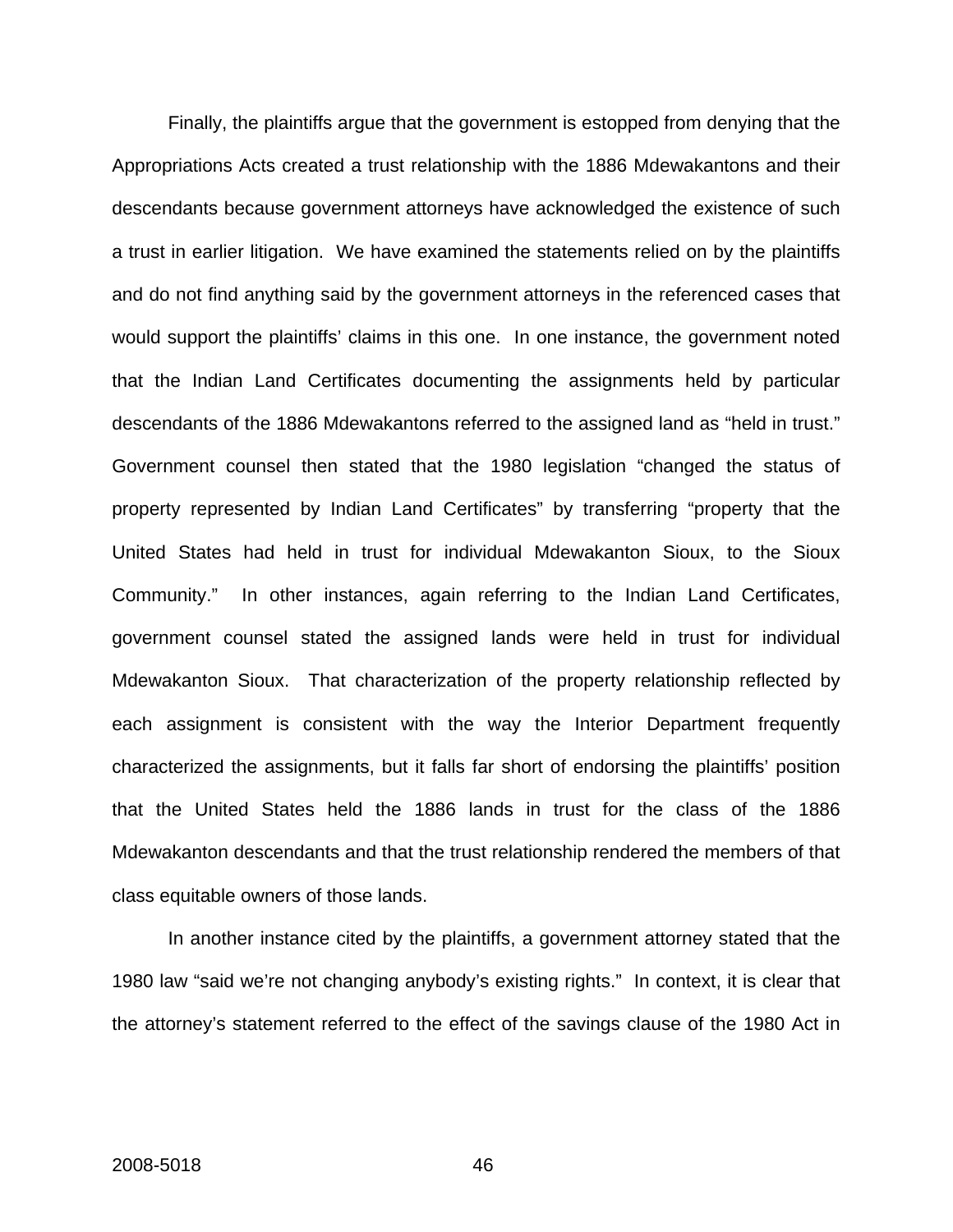preserving the rights of existing assignees, not to the overall effect of the Act in giving beneficial title to the three communities.

 In sum, we conclude that, as of the time of the 1980 Act, all indications were that neither Congress nor the Department of the Interior had conveyed any vested ownership rights in the 1886 lands, legal or equitable, to anyone. Instead, those lands were being held by the Department of the Interior for use by the 1886 Mdewakantons and their descendants pending an ultimate legislative determination as to how the ownership interests in the lands should be allocated. That determination came in 1980, when Congress provided that legal title in the lands would be held by the United States, which would hold the lands in trust for the three communities. For that reason, we conclude that the answer to the first of the certified questions in this case—whether the Appropriations Acts created a trust for the benefit of the 1886 Mdewakantons and their descendants—is no.

III

 The second certified question asks whether the 1980 Act terminated any trust created by the Appropriations Acts.

 Congress's purpose in the 1980 statute was to alter the ownership status of the 1886 lands. What Congress plainly sought to achieve was to have the United States' interest in the lands converted into a trust for the three communities, whereby the United States would hold legal title to the lands and each of the three communities would hold equitable title to the portions of the 1886 lands allocated to it. The operative language of the statute makes that purpose plain. It states, in pertinent part, as follows:

That all right, title, and interest of the United States in [the 1886 lands] which were acquired and are now held by the United States for the use or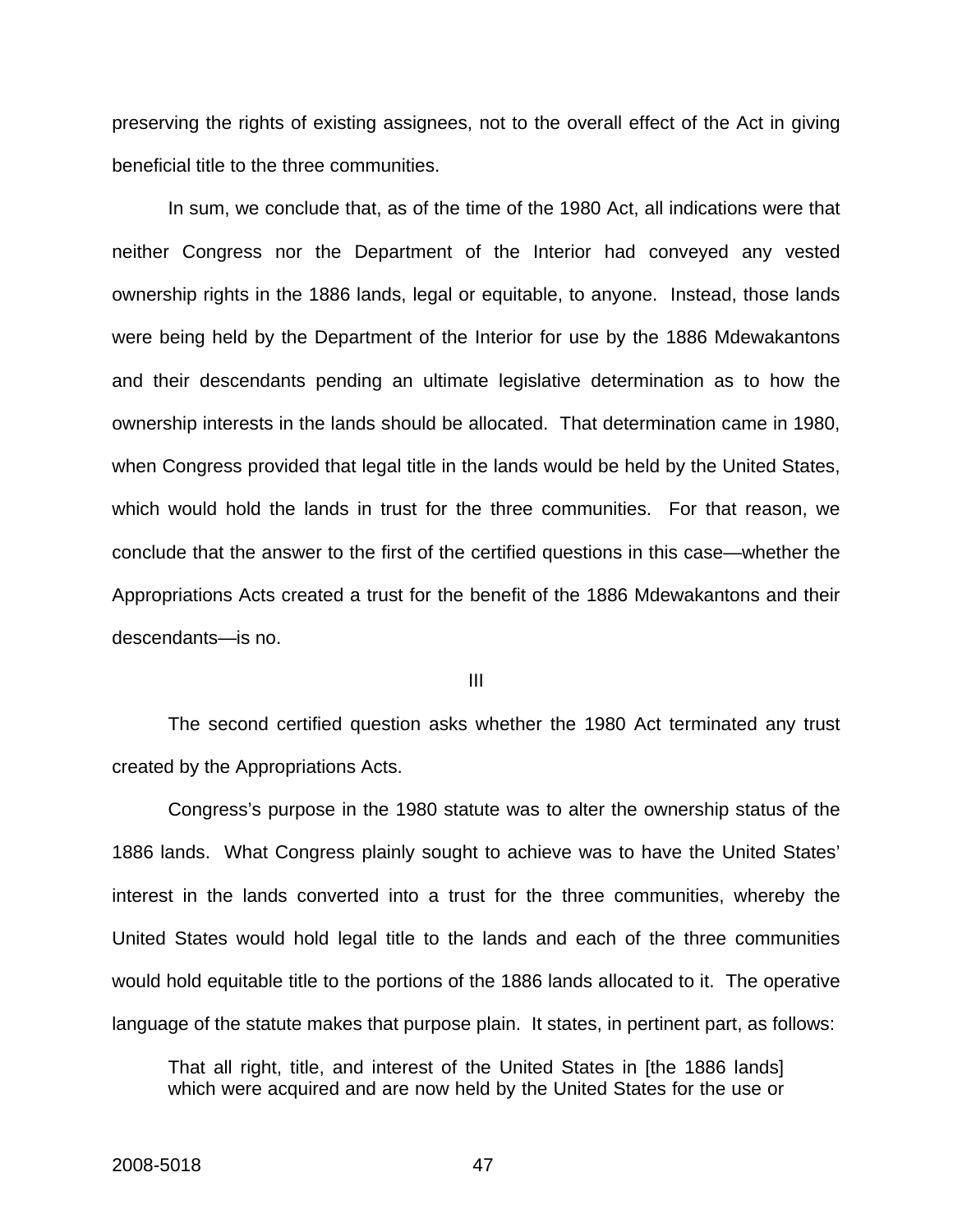benefit of certain Mdewakanton Sioux Indians [under the Appropriations Acts] are hereby declared to hereafter be held by the United States—

(1) with respect to the some 258.25 acres of such lands located within Scott County, Minnesota, in trust for the Shakopee Mdewakanton Sioux Community of Minnesota;

(2) with respect to the some 572.5 acres of such lands located within Redwood County, Minnesota, in trust for the Lower Sioux Indian Community of Minnesota; and

(3) with respect to the some 120 acres of such lands located in Goodhue County, Minnesota, in trust for the Prairie Island Indian Community of Minnesota.

. . . The lands so transferred are hereby declared to be a part of the reservations of the respective Indian communities for which they are held in trust by the United States.

. . .

94 Stat. at 3262.

The trial court construed that statute as creating a trust in favor of the three communities and in turn requiring the three communities to hold the 1886 lands in trust for the 1886 Mdewakantons. The court further held that as of the time of the 1980 Act, the United States held only legal title to the 1886 lands, and the descendants of the 1886 Mdewakantons held equitable title. Therefore, the court concluded, when the 1980 Act transferred all the United States' right, title, and interest in the land, it transferred only legal title to the lands, and the descendants of the 1886 Mdewakantons continued to hold equitable title. Wolfchild I, 62 Fed. Cl. at 543. The plaintiffs agree with that construction of the statute and contend that they all share beneficial ownership of the 1980 lands in the form of an undivided equitable interest in the disputed property.

The main problem with the plaintiffs' theory is that if their interpretation of the 1980 Act is correct, it is hard to understand what the 1980 Act accomplished. At the time the 1980 Act was enacted, the United States already held legal title to the 1886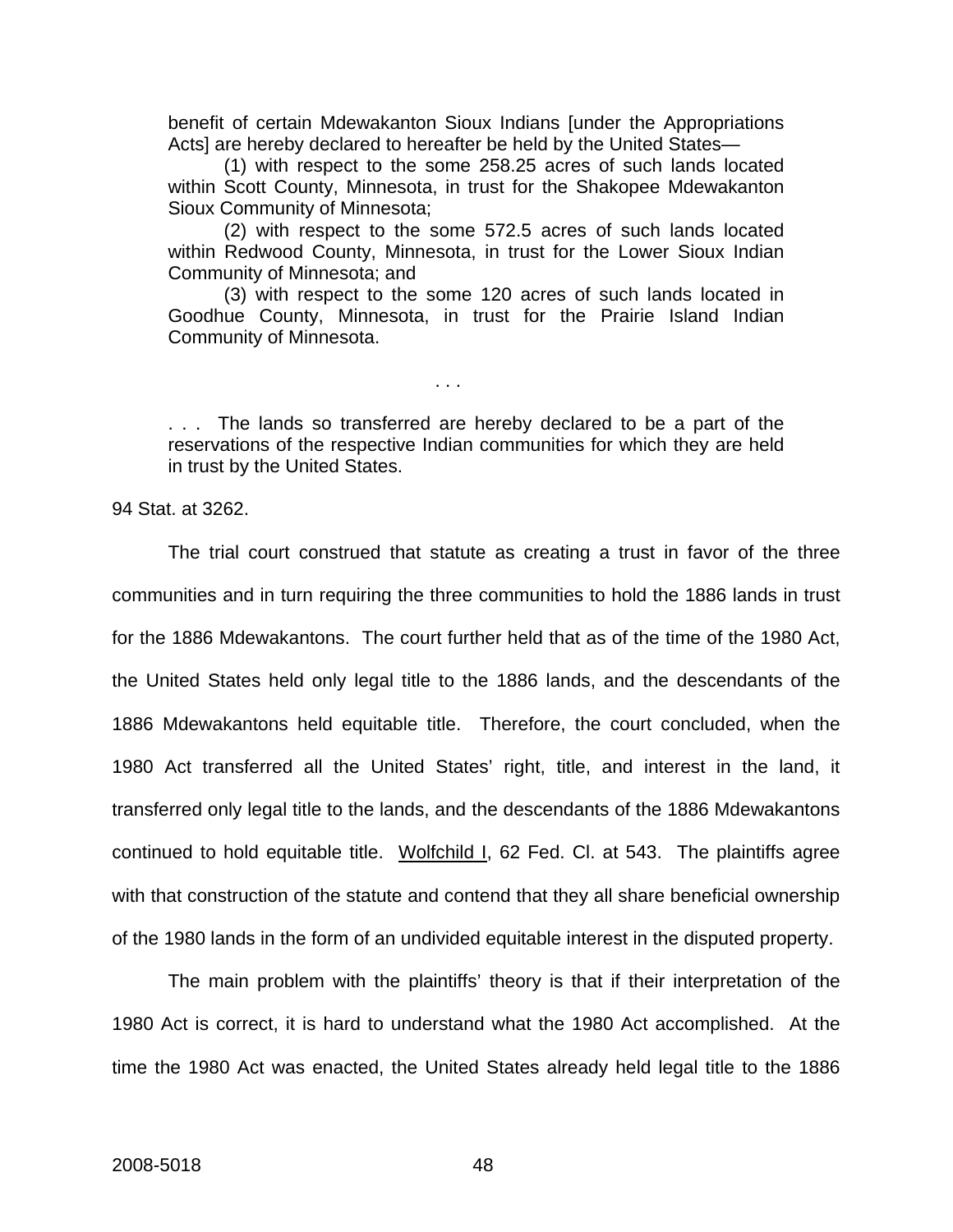lands. According to the plaintiffs, they enjoyed beneficial ownership of the 1886 lands both before and after the 1980 Act, so the Act did not affect their interests in the 1886 lands. Moreover, in the plaintiffs' view the Act did not give the three Mdewakanton communities equitable title to those lands or, so far as we can discern, any other interest in the property. The plaintiffs suggest that although the Act declared that the United States would henceforth hold the 1886 lands in trust for the three communities, the intended effect of the Act was to require the communities in turn to hold that property in trust for the descendants of the 1886 Mdewakantons, who would therefore hold equitable title to those lands. As a result, the communities, although explicitly designated in the Act as trust beneficiaries, would instead become trustees with regard to the property, even though they held no legal or equitable interest in that property.

The plaintiffs argue that their construction would not render the 1980 Act meaningless, because the 1980 Act rendered the lands subject to the communities' political jurisdiction and eligible for encumbrance with long-term leases. But the plaintiffs do not explain what practical impact it would have on the communities for the lands to be "subject to the communities' political jurisdiction" if legal title remained in the United States and equitable title remained in the 1886 Mdewakanton descendants. Moreover, as was explained in contemporaneous Interior Department documents, the availability of the lands for leasing under pertinent regulations depended on the lands being tribally owned. The Interior Department regarded the current status of the lands as barring such leasing. The plaintiffs have not shown how, under their construction of the 1980 Act, the pre-1980 "unusual ownership status of the land," which interfered with issuing long-term leases, see S. Rep. No. 96-1047, at 6; H.R. Rep. No. 96-1409, at 6,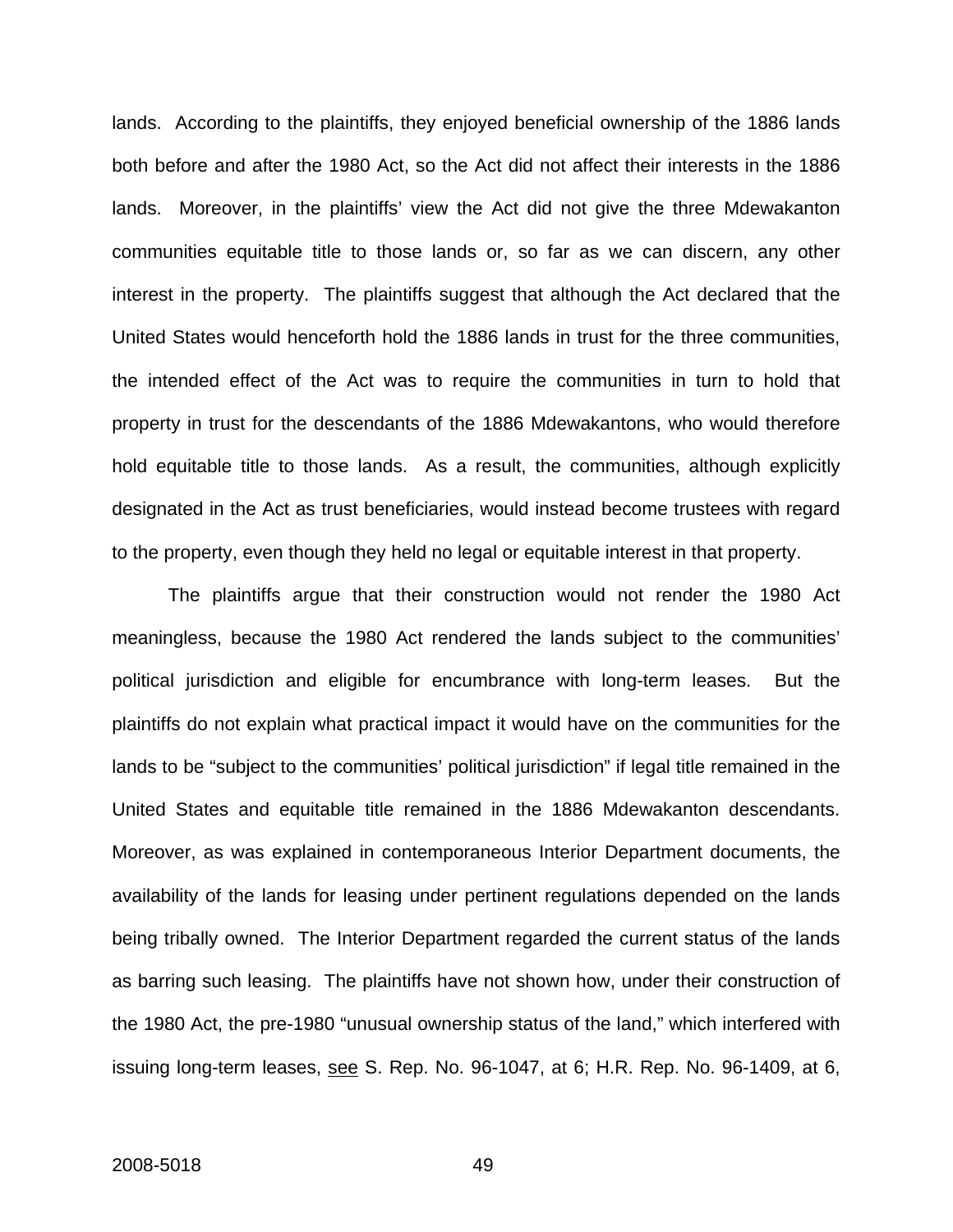would change in a fundamental way that would affect the eligibility of the land for  $leasing.<sup>11</sup>$  $leasing.<sup>11</sup>$  $leasing.<sup>11</sup>$ 

The trial court recognized the awkwardness of the plaintiffs' construction of the 1980 Act, noting that under that construction the Act appeared "to create a trust on a trust." The court, however, concluded that the task of sorting out the precise interests of the parties following the 1980 Act "must be remitted to exploration in future proceedings." Wolfchild I, 62 Fed. Cl. at 544 n.13.<sup>[12](#page-55-1)</sup> The problem arose, according to the court, because the 1980 Act "is so poorly drafted that it is difficult to make sense of its provisions." Id. To the contrary, we conclude that the Act is difficult to understand only if it is viewed in the way the plaintiffs view it—as intended to preserve equitable title to the disputed lands in the 1886 Mdewakanton descendants. If the Act is viewed as creating a trust in which legal title is held by the United States and beneficial title is held by the three communities, the wording of the Act achieves that purpose clearly and simply.

Nothing in the very straightforward language of the statute (and nothing in any of the legislative history) suggests that Congress intended to create a "trust on a trust" or

<span id="page-55-0"></span><sup>&</sup>lt;sup>11</sup> The plaintiffs suggest in passing that the status of the lands as "reservation" lands under the 1980 Act could "possibly" qualify those lands for leasing under the pertinent regulations. Yet it is the 1980 Act's reference to the conversion of the lands to "reservation" status that is most problematic for the plaintiffs' theory that the 1980 Act left their interests in the 1886 lands unaffected.

<span id="page-55-1"></span> $12$  In a later opinion, the court characterized the 1980 Act as having "created an overlay on the earlier trust" and that the government's post-1980 transfer of lands, monies, and other property to the communities made those communities "agents of the federal government in administering the trust on behalf of the trust beneficiaries." Wolfchild v. United States, 72 Fed. Cl. 511, 528-29 (2006). While Congress could certainly devise such an arrangement, we see nothing in the 1980 Act that establishes it, and assigning the communities the role of fiduciary agents is at odds with the statutory language that designates them as trust beneficiaries.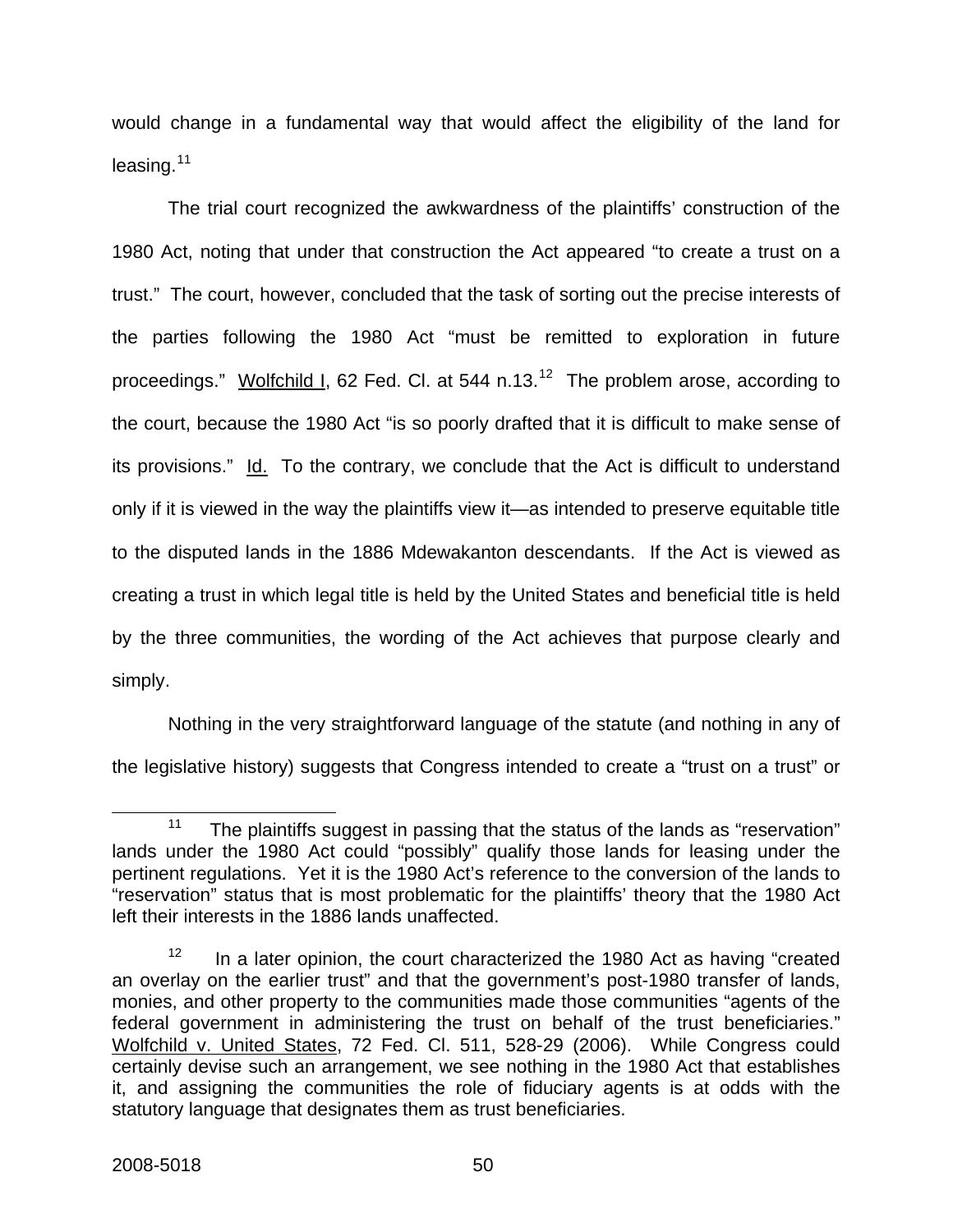any other elaborate structure in which the three communities would assume some undefined role between the continuing holder of legal title (the United States) and what the plaintiffs see as the continuing holders of equitable title (the 1886 Mdewakanton descendants). Under the plaintiffs' construction of the statute, the three communities would be designated as trust beneficiaries, but would hold no beneficial interest as a result of the trust. Instead, according to the trial court, the three communities "have assumed a fiduciary role as agents of the United States . . . in administering the trust on behalf of the trust beneficiaries." Wolfchild v. United States, 72 Fed. Cl. 511, 529 (2006). Yet the statutory characterization of the land as being held "for the benefit of" the three communities is not consistent with the rights and obligations of the communities under the plaintiffs' theory or the court's construction. In addition, under the plaintiffs' theory the expressed purposes of the 1980 Act would not be served, as the problem of the two classes of property and the two classes of Mdewakantons would persist, even though eliminating those two classes of property and holders of property rights was a principal objective of the statute.

A further problem with the trial court's interpretation of the 1980 Act is that it is in tension with the provision in the Act that declares the transferred 1886 lands to be "part of the reservations of the respective Indian communities." 94 Stat. at 3262. As previously noted, the term "reservation" typically denotes property for which legal title is in the United States and equitable title is in the tribe. Lands that the Secretary adds to existing reservations are designated by statute as reserved "for the exclusive use of Indians entitled to enrollment or by tribal membership to residence at such reservations." 25 U.S.C. § 467. In light of that statutory provision dedicating new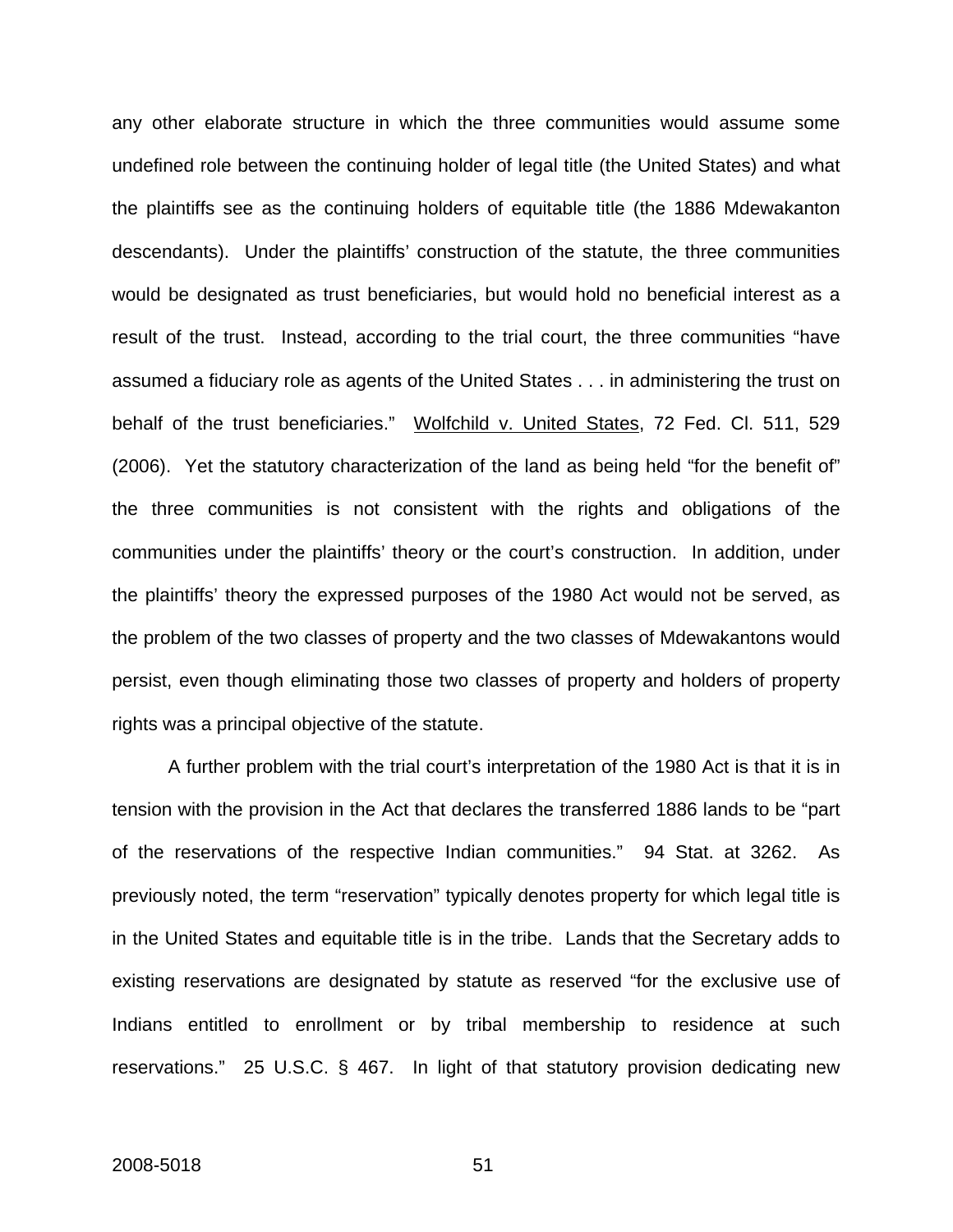reservation lands to the use of tribal members only, it would be anomalous to construe the 1980 Act, which made the 1886 lands part of the three communities' reservations, to mean that those lands would be held in trust for the class of 1886 Mdewakanton descendants, many of whom were not enrolled or eligible for enrollment in any of the three communities.

For the foregoing reasons, even if we construed the Appropriations Acts as creating a trust relationship by implication or by operation of law, we would hold that the 1980 Act terminated that trust. If the Appropriations Acts created a trust for a class consisting of the 1886 Mdewakantons and their descendants, the relationship between the government and the beneficiary class would be akin to the relationship between the government and individual members of a tribe with respect to reservation lands. And as to that relationship, the Supreme Court has held that Congress can freely alter the terms of any provision relating to the distribution of Indian lands at any point prior to the time those interests are allotted or individuals otherwise obtain vested rights in the property. See United States v. Jim, 409 U.S. 80, 82 (1972) (Congress may alter the distribution scheme of an earlier statute that created a trust relationship with a tribe); Sizemore v. Brady, 235 U.S. 441, 449 (1914); Gritts v. Fisher, 224 U.S. 640, 648 (1912). Congress's decision to give the three Mdewakanton communities beneficial ownership rights in the 1886 lands, rather than continuing to hold those lands for the use and benefit of the 1886 Mdewakanton descendants, would therefore be within Congress's power over such property, even if that action were taken over the objection of the original beneficiaries. Because a change in the identity of the beneficiaries does not constitute a taking of property from individuals who had an expectation of benefit but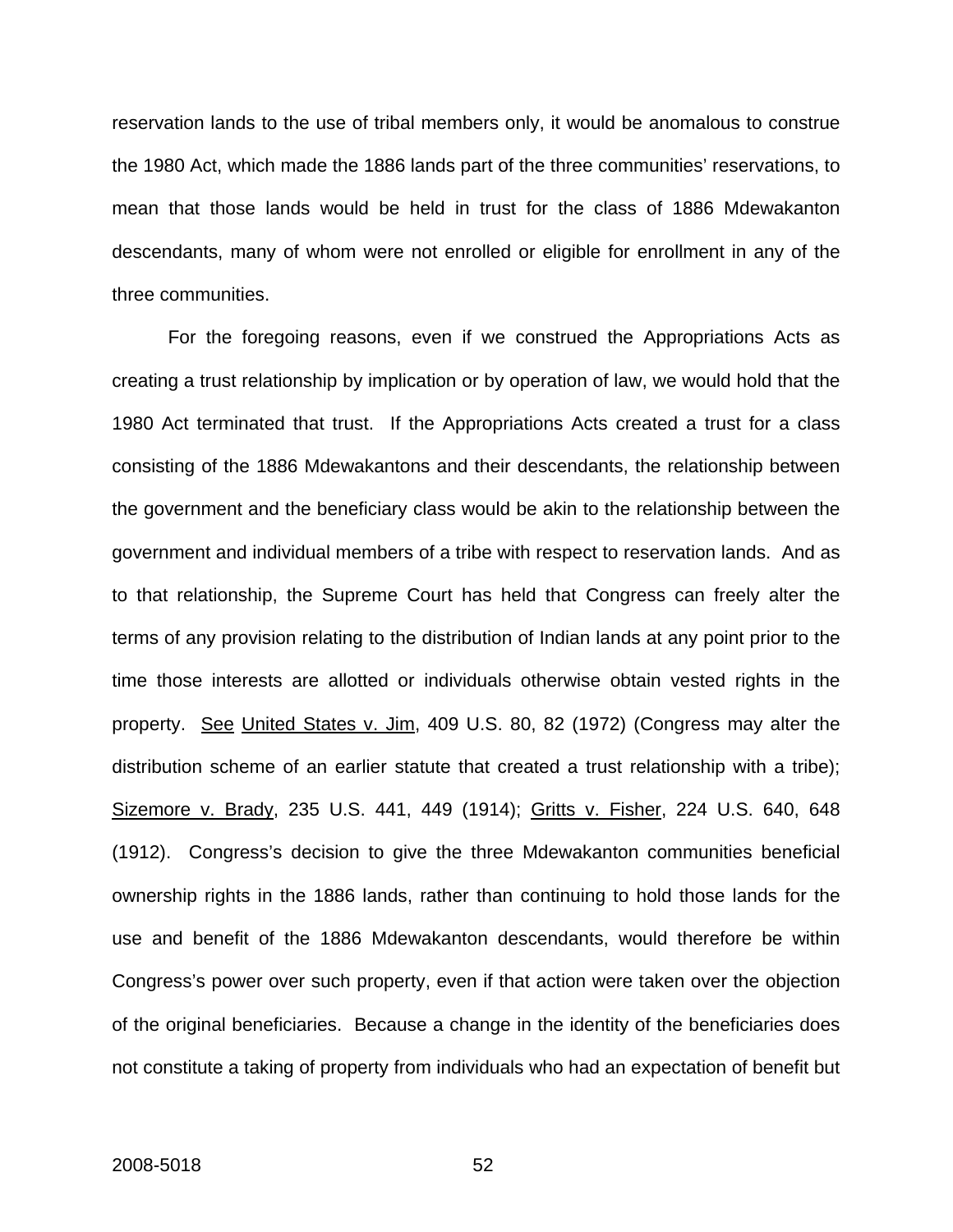no vested rights in the property, there is no force to the plaintiffs' argument that if Congress had intended to confer beneficial title to the 1886 lands on the three communities, it would have provided compensation to the 1886 Mdewakanton descendants under the takings clause of the Fifth Amendment.

The trial court made two points in support of its conclusion that the 1980 Act did not terminate the trust created by the Appropriations Acts, but we do not find either of those points persuasive.

First, the court noted that the 1980 Act did not contain express language terminating a trust. Because the Appropriations Acts contained no express language creating a trust, however, it is not surprising that the 1980 Act contained no express language of termination. Even if the Appropriations Acts are regarded as having imposed sufficiently specific duties on the Secretary of the Interior to give rise to a trust relationship with the 1886 Mdewakantons, a trust was, at most, created only by operation of law. Under those circumstances, Congress's failure to include express language of trust termination cannot be regarded as indicative of an intention not to alter the previous legal relationship among the parties.<sup>[13](#page-58-0)</sup>

Second, the court found significance in the savings clause of the 1980 Act, which stated that nothing in the Act shall "alter, or require the alteration, of any rights under

<span id="page-58-0"></span> $13$  A similar point applies to the trial court's conclusion that construing the 1980 Act to transfer the 1886 lands in trust to the three communities constitutes an implied repeal of the Appropriations Acts, and that the government's construction of the 1980 Act is therefore suspect in light of the doctrine that implied repeals are disfavored. See Wolfchild I, 62 Fed. Cl. at 543-44. We do not agree that the 1980 Act, as construed by the government, would effect a repeal of the Appropriations Acts, implied or otherwise. The 1980 Act simply provides for the long-term disposition of the property purchased pursuant to the Appropriations Acts, an issue left unresolved by Congress both in those Acts and during the ensuing 90 years.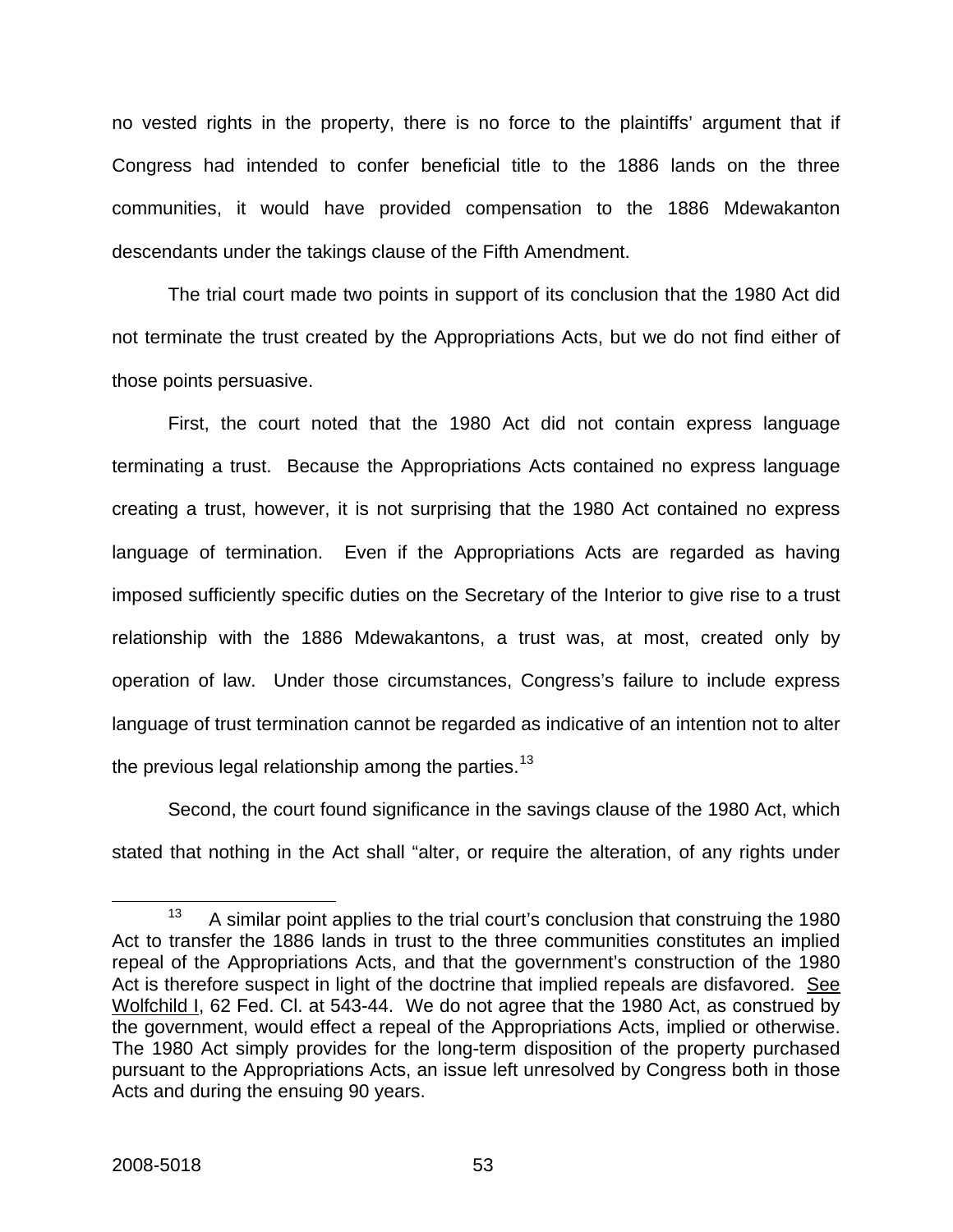any contract, lease, or assignment entered into or issued prior to enactment." Those provisions, according to the court, indicated that the 1980 Act did not terminate the preexisting trust. In fact, however, those provisions merely demonstrate that Congress did not intend for the new statute to undermine any current interests represented by existing assignments or contracts. See Brewer v. Acting Deputy Assistant Sec'y-Indian Affairs, 10 I.B.I.A. 110, 120 (1982) (acknowledging that assignees have a property interest protected by the savings clause).

Thus, assignees under existing Indian Land Certificates were allowed to remain in occupancy, but no further certificates were to be issued to successor assignees after the death of the assignees or other termination of the current assignments. Likewise, the 1980 Act did not terminate any rights associated with current leases on portions of the 1886 lands. But that does not demonstrate that the 1980 Act made no change that affected the interests of those who might have expected land assignments or other benefits in the future.

In fact, the presence of the savings clause in the 1980 Act provides affirmative evidence in favor of the government's interpretation of that statute. If the 1980 Act had no effect on the equitable rights of the 1886 Mdewakantons in the 1886 lands, as the plaintiffs contend, there would have been no need for a savings clause to preserve the interests of the current assignment holders from the adverse effects of the 1980 legislation. The fact that the savings clause was regarded as necessary to protect the current assignees is a clear indication that the drafters viewed the Act as otherwise terminating any equitable interests of the 1886 Mdewakantons in those lands.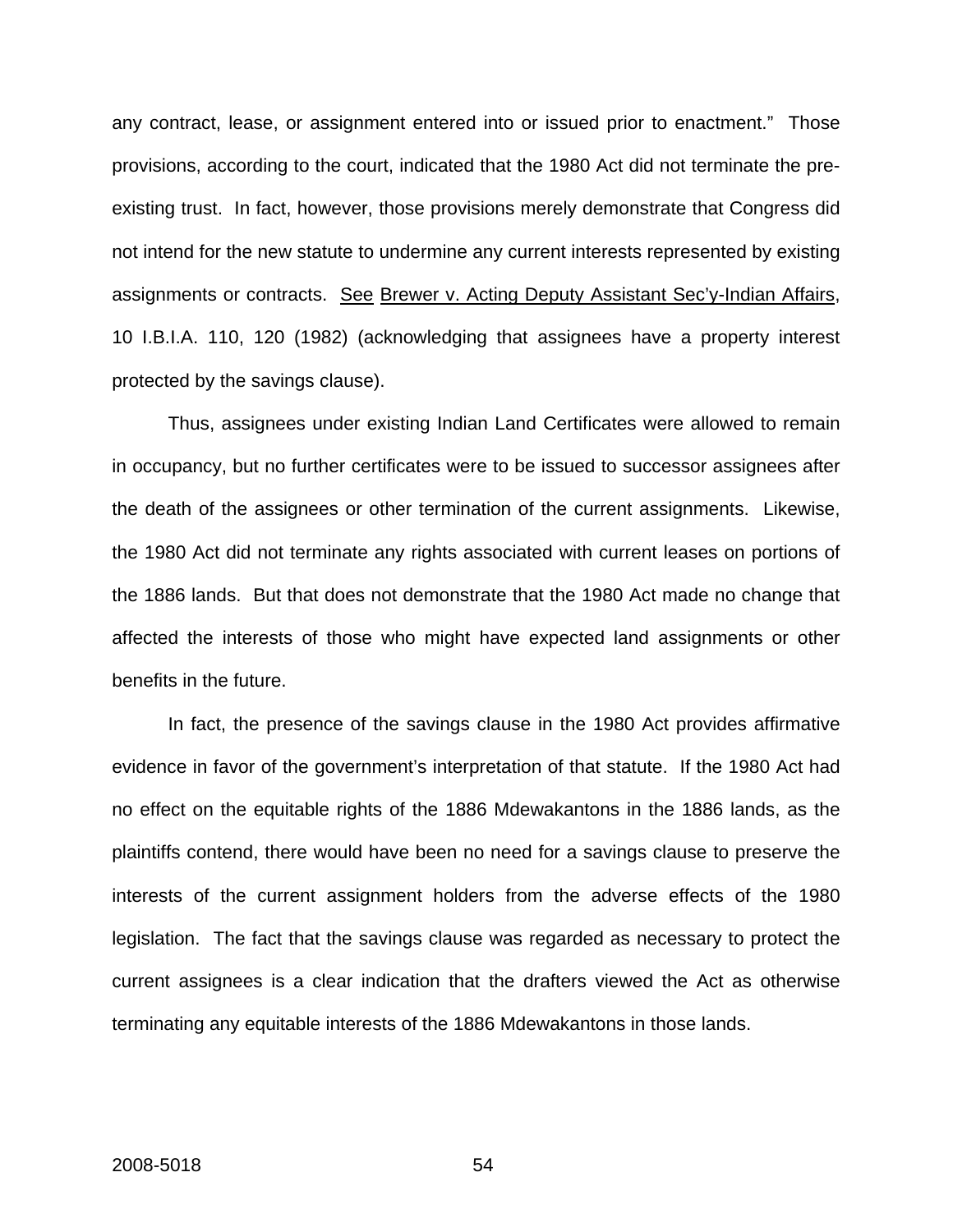Significantly, the Department of the Interior, which had drafted the 1980 Act, made clear shortly after the date of enactment that it construed the Act as creating a trust in favor of the three communities and not granting or preserving beneficial ownership rights in the 1886 Mdewakanton descendants. A letter sent to the Lower Sioux Community Council by the Interior Department's Area Director within days of the enactment of the 1980 Act expressed the Department's position that the Act "gives jurisdiction to each Community Council on the same basis as other tribally-owned land," and that, as a result, "the income derived from these lands in the future will be utilized as other income from tribal land."

Similarly, in administrative proceedings following the 1980 Act, the Department made clear that, with the exception of those persons affected by the savings clause, it interpreted the 1980 Act as terminating any interest of the 1886 Mdewakanton descendants in the 1886 lands and instead created a trust relationship with the three communities. See Gitchel v. Minneapolis Area Dir., Bureau of Indian Affairs, 28 I.B.I.A. 46, 48 (1995) ("[T]here is simply no question as to the intent of Congress in 1980 to convey the beneficial title to these lands to the Communit[ies]."); Brewer, 10 I.B.I.A. at 118-19 ("[t]he Department's position concerning these lands has . . . consistently been that they were not made available by Congress for allotment, were never allotted, and were therefore available in 1980 to become tribal lands held by the Department in trust. Congress approved this position when it adopted the 1980 Act."); In re Estate of Gofas, Indian Probate No. TC 389S-81, at 34 (Interior Office of Hearings and Appeals Oct. 29, 1990) (1980 Act declared title to Scott County lands to be vested in the United States "in trust for the Shakopee Mdewakanton Sioux community").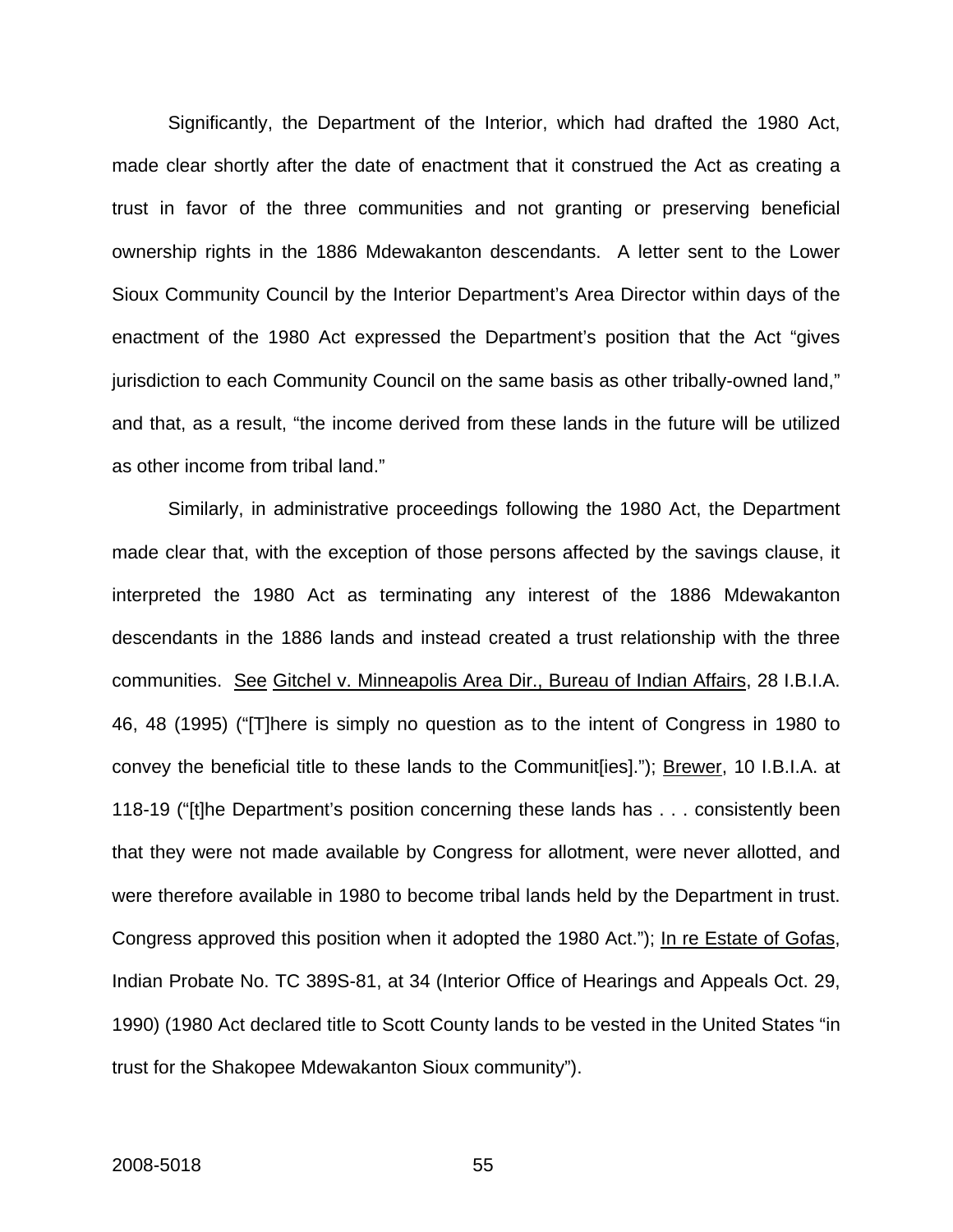The view of the agency as to the proper construction of the statute is particularly pertinent in a case such as this one, in which the agency drafted the legislation in question, was deeply involved in its enactment, and attached the pertinent construction to the statute roughly contemporaneously with its passage. See Lindahl v. Office of Pers. Mgmt., 470 U.S. 768, 788 (1985); Sec. & Exch. Comm'n v. Sloan, 436 U.S. 103, 120 (1978); Zuber v. Allen, 396 U.S. 168, 192 (1969). The proper construction of the 1980 Act is thus confirmed by the clear interpretation of that statute within the agency that proposed, drafted, and supported the legislation.<sup>[14](#page-61-0)</sup>

For these reasons, we conclude that the answer to the second of the certified questions in this case—whether Congress, through the enactment of the 1980 Act, terminated any trust created by the Appropriations Acts—is yes.

<span id="page-61-0"></span> $14$  The parties devote some attention to the question whether it was lawful for the Interior Department, following the 1980 Act, to transfer to the three communities approximately \$60,000 in funds that had been collected as proceeds from the sale, use, or leasing of certain of the 1886 lands, given that the 1980 Act was silent as to the disposition of those funds. See Wolfchild I, 62 Fed. Cl. at 549-50. That issue does not affect our analysis of the two certified questions, however, and we leave that issue to be addressed, to the extent necessary, in further proceedings before the trial court.

The parties also engage in a debate over whether the trial court ruled that Congress's enactment of the 1980 Act itself constituted a breach of trust. The suggestion that the court so ruled is based on a passing statement in a later opinion in which the court remarked that the "United States breached the trust engendered by the Appropriations Acts through the passage of the 1980 Act and other actions taken thereafter." Wolfchild v. United States, 78 Fed. Cl. 472, 475 (2007). The plaintiffs contend that the court's remark should not be understood as suggesting that the legislation itself constituted a breach of trust, but "is a reference to the passing of time prior to the 1980 Act and not to 'the passage' of the 1980 Act." Whatever may be the proper reading of that statement by the trial court, it was not part of the court's main opinion on this issue, and in any event it is clear that an Act of Congress cannot constitute a breach of trust for which relief can be obtained from the Court of Federal Claims. See Menominee Tribe of Indians v. United States, 607 F.2d 1335, 1339, 1344- 45 (Ct. Cl. 1979).